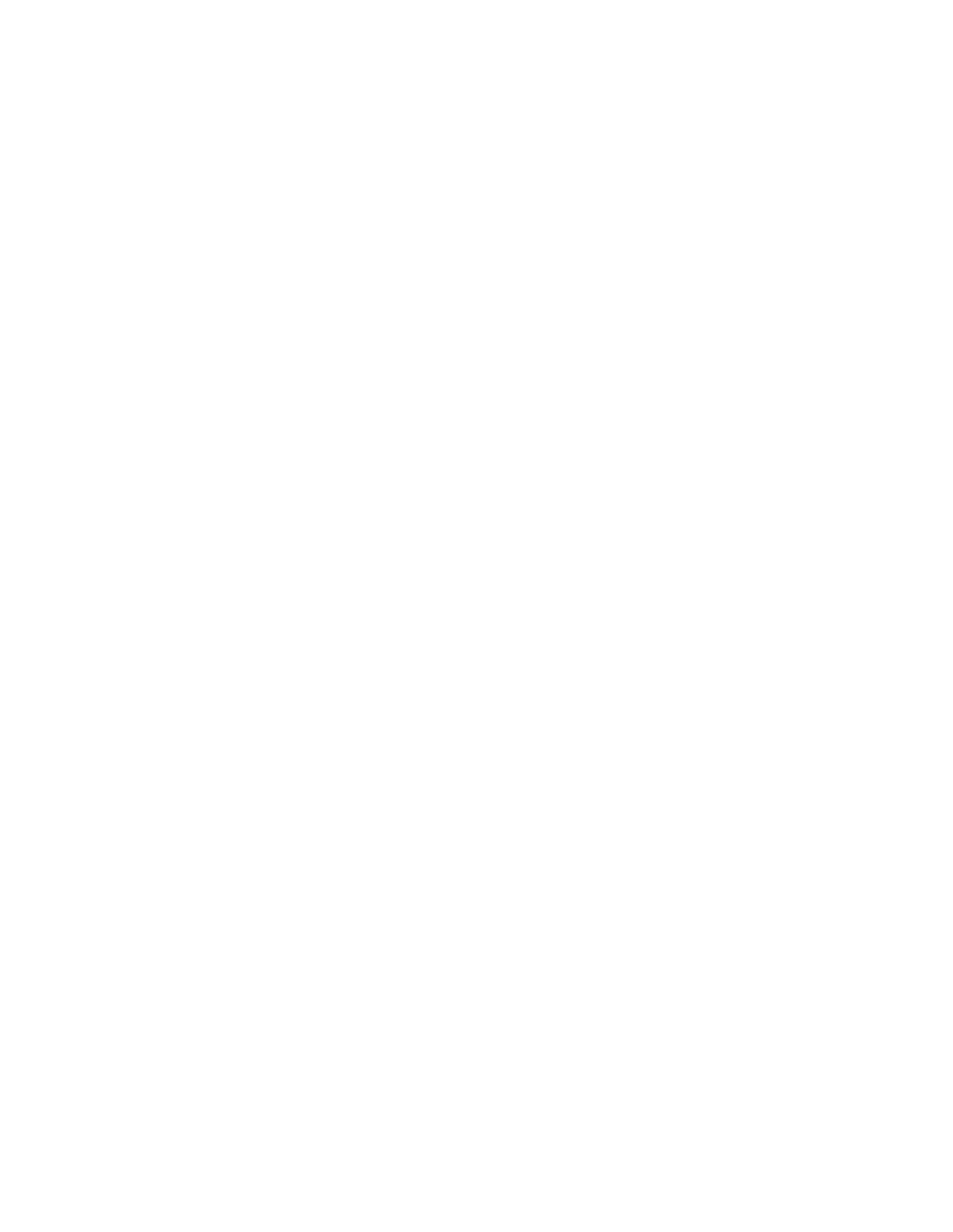# Consumer Rights and Responsibilities

- You have a right to apply for Personal Care Attendant (PCA) services.
- You have a right to receive the Skills Training you need to manage your own PCA program.
- $\triangleright$  You have a right to be treated in a friendly, courteous and respectful way.
- $\triangleright$  You have a right to a friendly, courteous and timely response to questions.
- $\triangleright$  You have a right to receive information in a way that you are able to understand.
- $\triangleright$  You have a right to confidentiality.
- $\triangleright$  You have a right to review the contents of your file.
- $\triangleright$  You have a right to be informed about any program changes.
- $\triangleright$  You have a right to appeal all decisions made by Ethos.
- $\triangleright$  You have a right to file a grievance if not satisfied with the services received.
- You have a right to transfer to another PCA agency.
- $\triangleright$  You agree to be visited by a Skills Trainer four times in the first year and annually thereafter.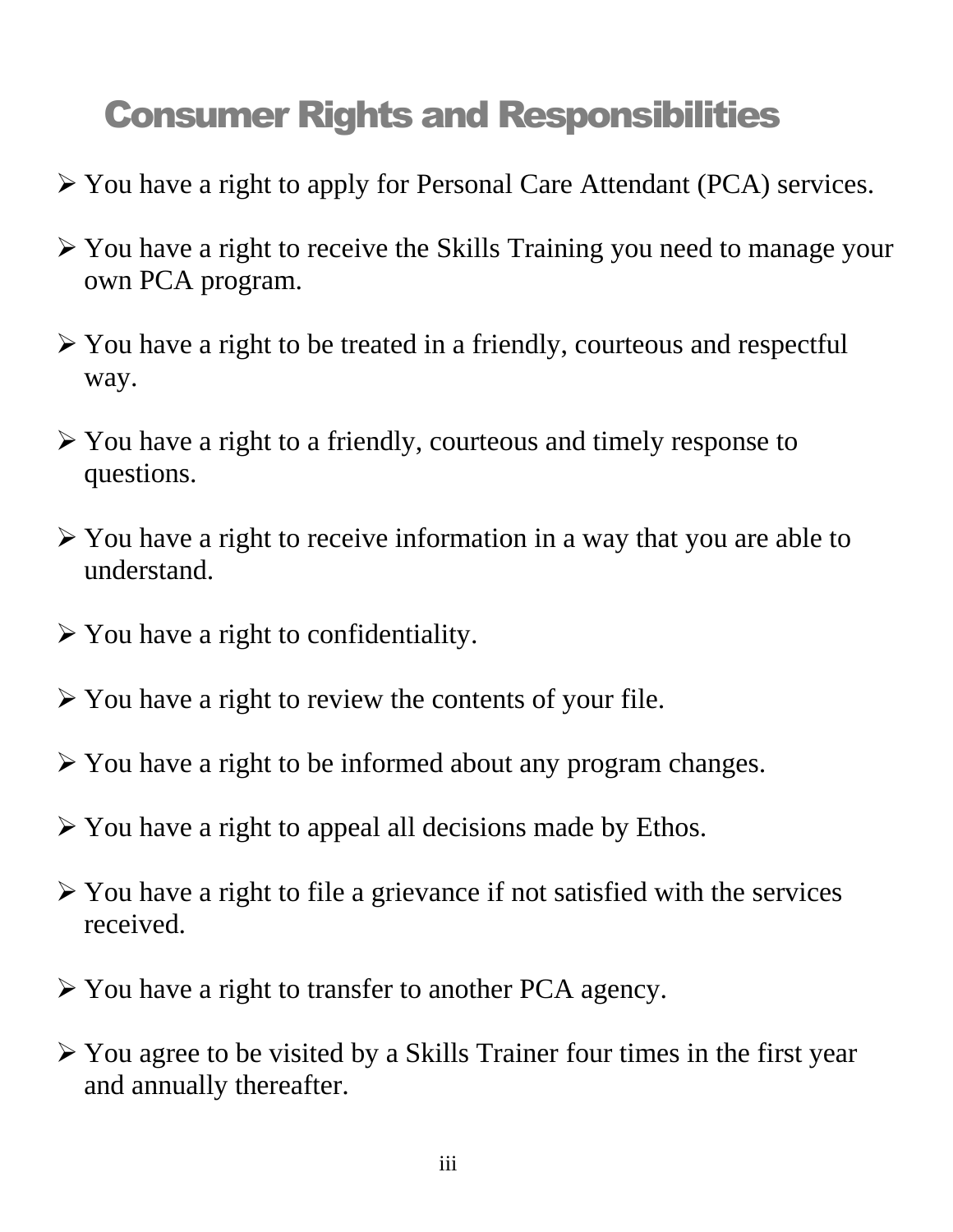- You agree to be evaluated by an Ethos RN annually or at the end of your authorization period.
- You will notify Ethos immediately if you enroll in a SCO (Senior Care Options) or One Care plan.
- You will notify Ethos immediately if you enroll in Adult Foster Care, Group Adult Foster Care or any other MassHealth funded program providing in-home care.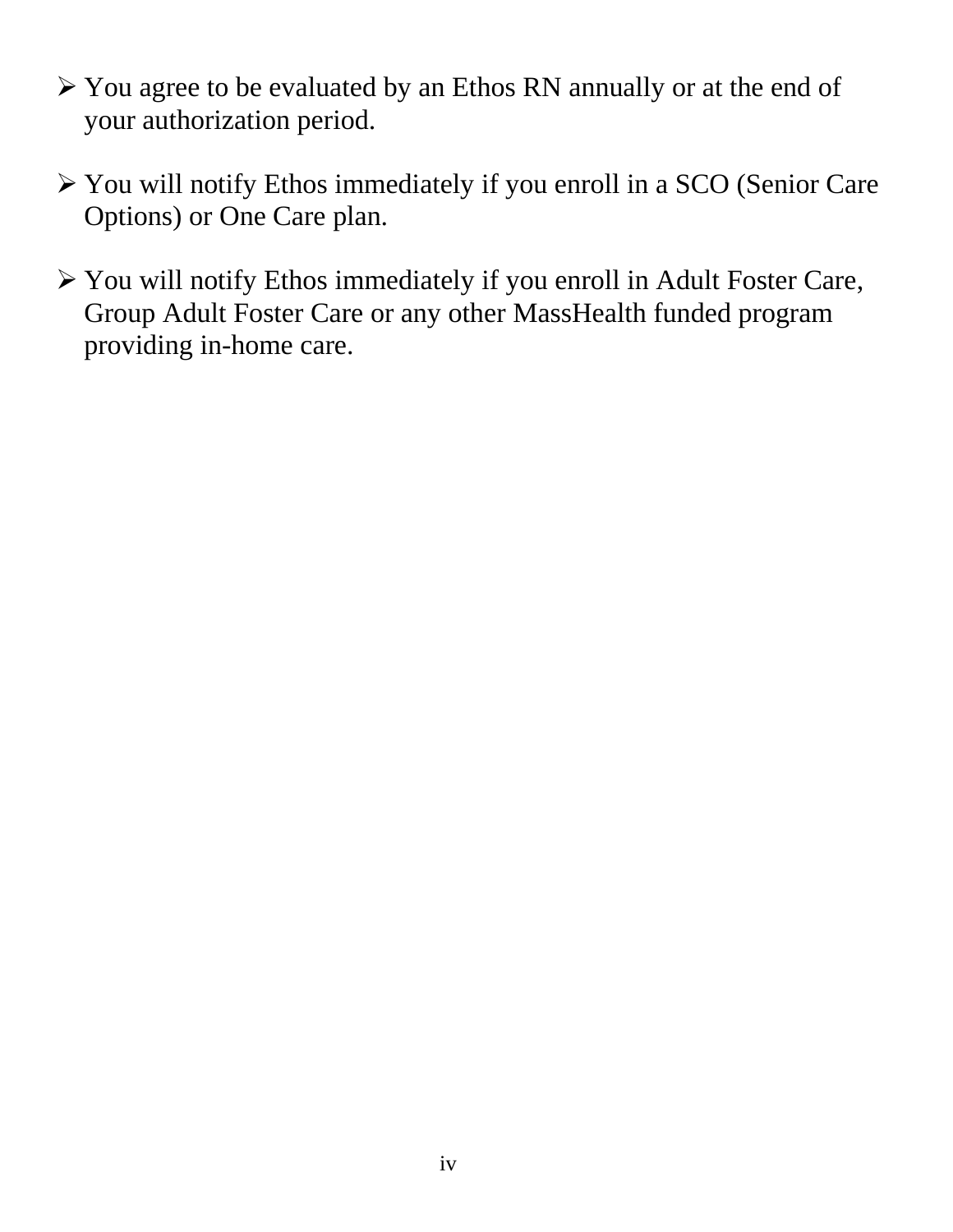# **TABLE OF CONTENTS**

#### Section 1: Intake and Orientation

#### Chapter 1 THE ETHOS PCA PROGRAM

| Differences Between PCA Services and Homemaker/Home Health Aide Services  5 |  |
|-----------------------------------------------------------------------------|--|
|                                                                             |  |
|                                                                             |  |
|                                                                             |  |
|                                                                             |  |
|                                                                             |  |
|                                                                             |  |
|                                                                             |  |
|                                                                             |  |

#### Section 2: Functional Skills Training

#### Chapter 2 SERVICE AGREEMENT

#### Chapter 3 FISCAL INTERMEDIARY SERVICES

#### Chapter 4 HIRING YOUR PERSONAL CARE ATTENDANTS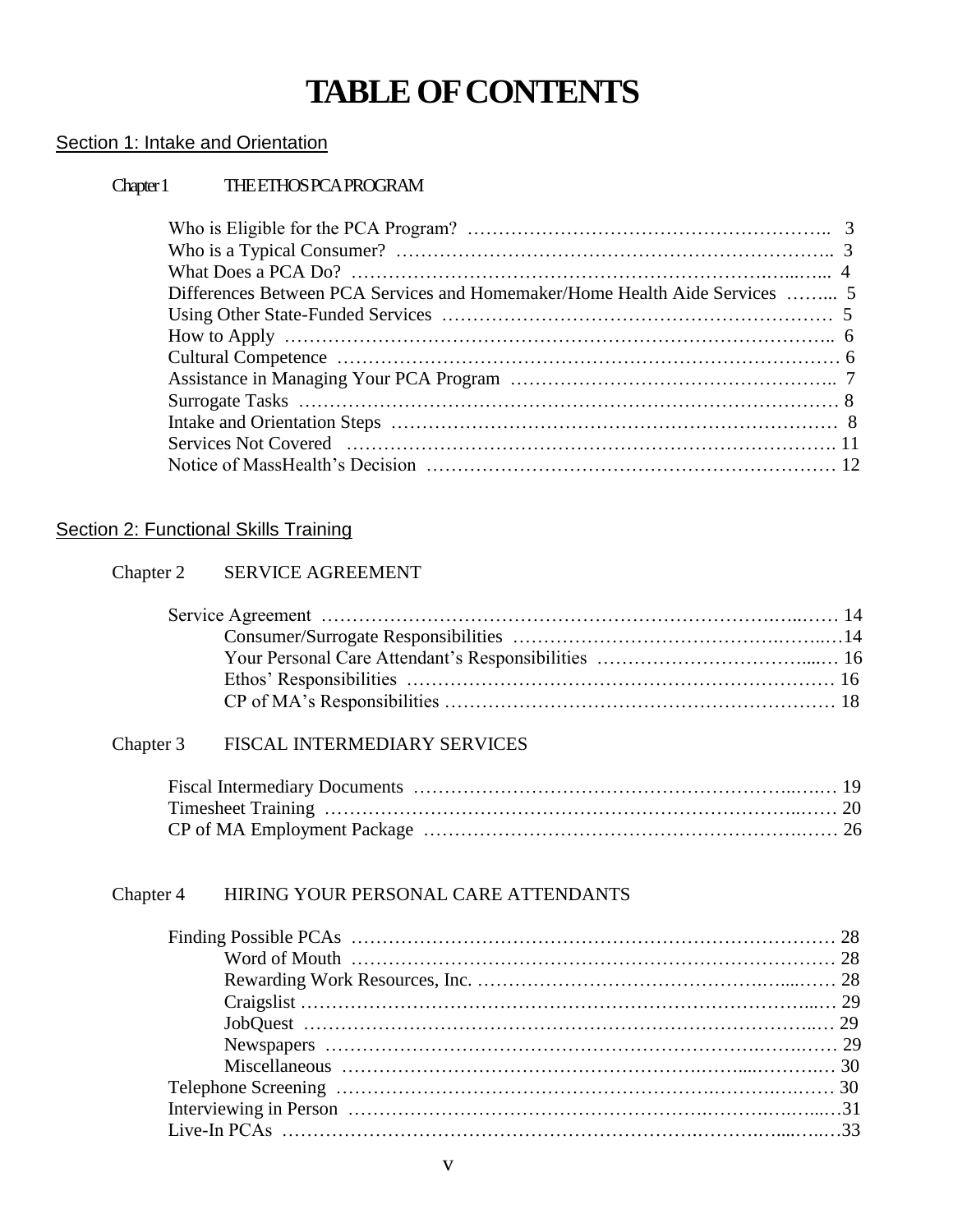#### Chapter 4 HIRING YOUR PERSONAL CARE ATTENDANTS (cont.)

#### Chapter 5 EMPLOYMENT LAWS AND PCA BENEFITS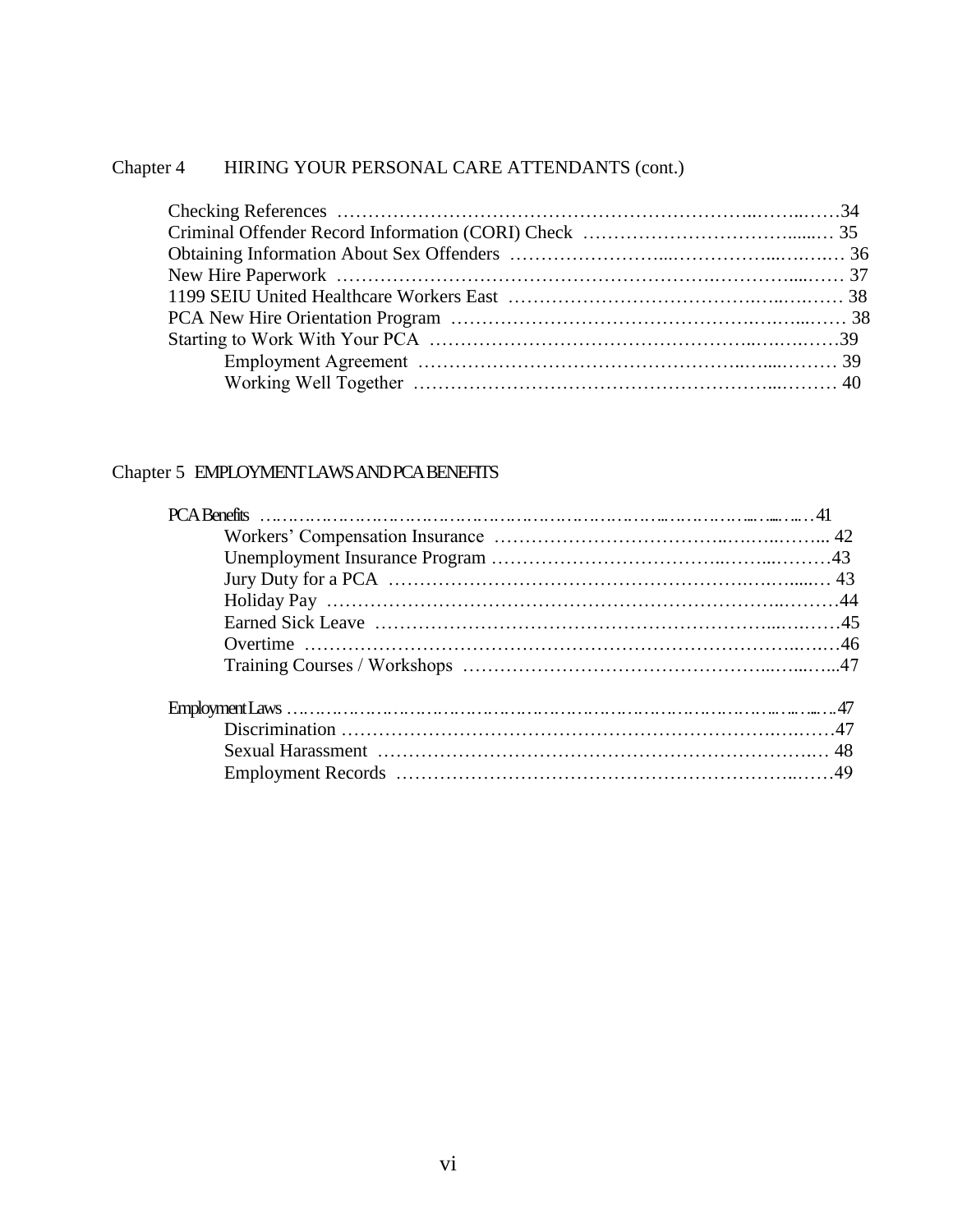#### Chapter 6 MANAGING YOUR PCA PROGRAM

#### Chapter 7 PERSONAL HEALTH CARE MAINTENANCE

#### Chapter 8 EMERGENCY MANAGEMENT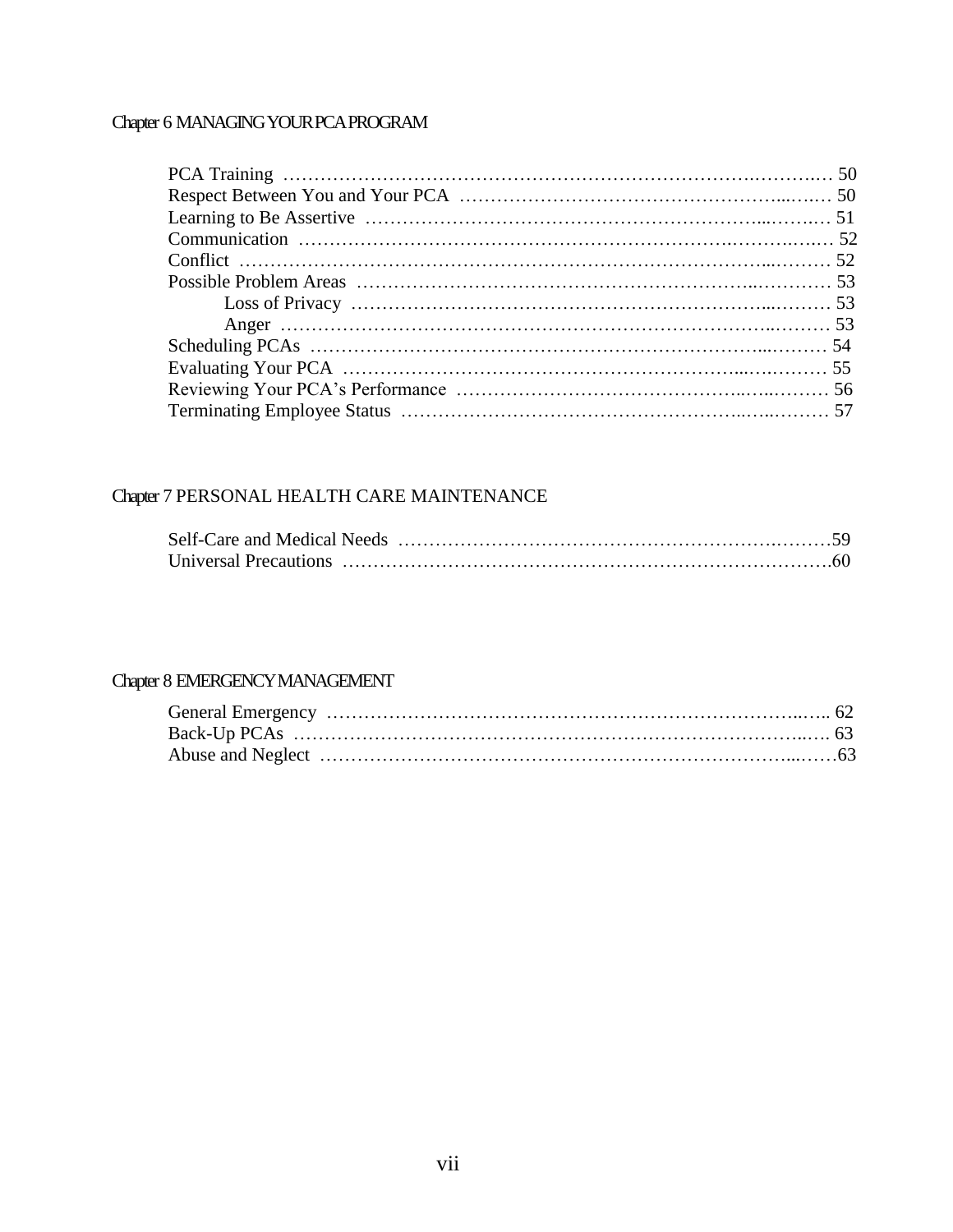#### Chapter 9 PCA PROGRAM REGULATIONS AND POLICIES

| $\mathbf{r}$ $\alpha$ |  |  |
|-----------------------|--|--|
|-----------------------|--|--|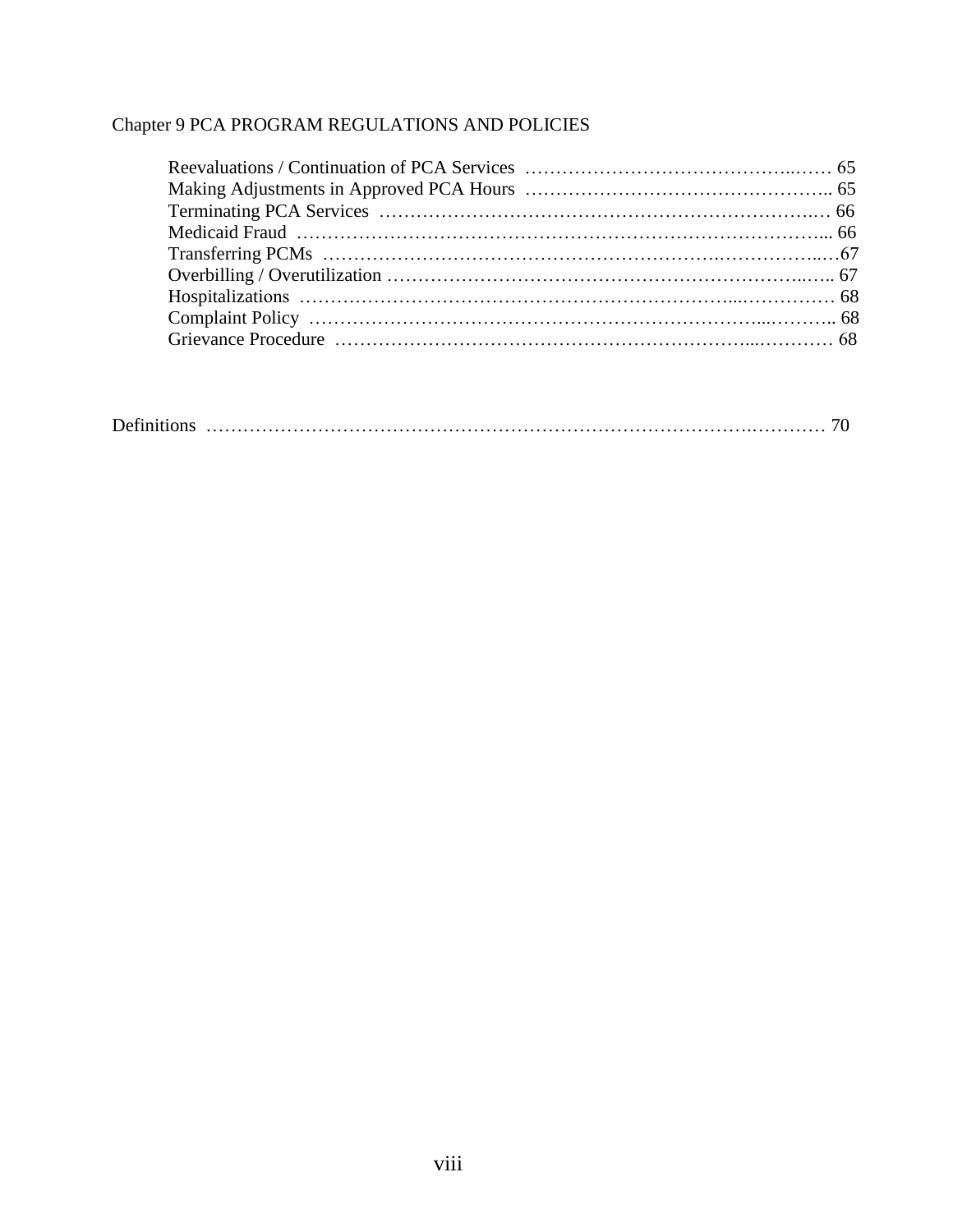# Section 1:

# Intake and Orientation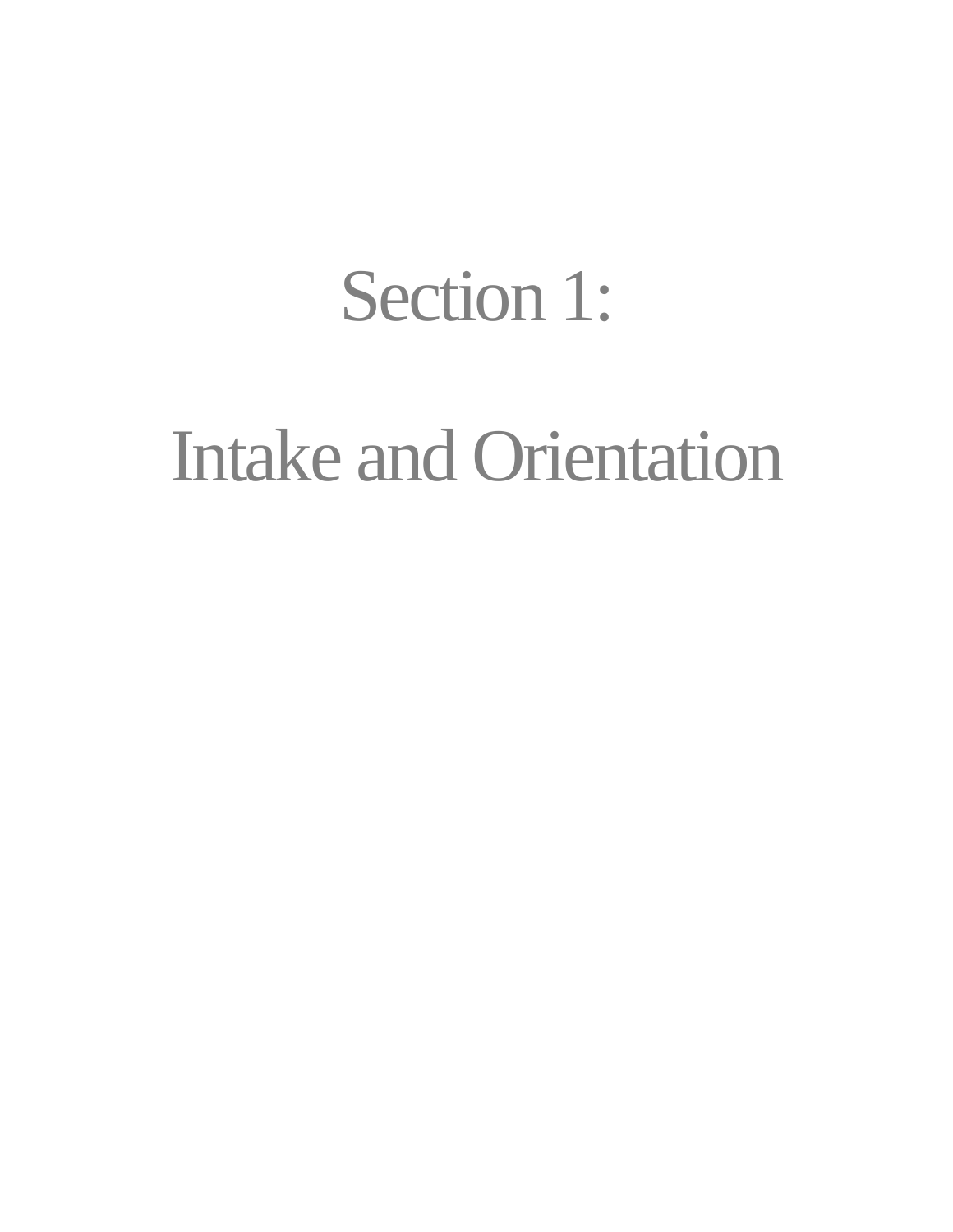# Chapter 1

# **THE ETHOS PCA PROGRAM**

Welcome to the Ethos Personal Care Attendant (PCA) program. The PCA program helps people with qualifying disabilities to maintain their independence by allowing them to hire the person of their choosing (their PCA) to provide physical assistance with their daily activities of living. This is different from more traditional home health care programs in which an agency such as Ethos provides the worker.

In this program, the person with the disability is referred to as a Consumer rather than a "client" or a "patient". A PCA does not "take care of" a Consumer, rather they assist the Consumer to live independently.

#### **As a PCA program Consumer, you are the employer and are responsible for hiring, training, scheduling (and if necessary) firing your PCA(s).**

MassHealth, your health insurance provider, oversees and pays for this program. Ethos is your Personal Care Management (PCM) agency and will evaluate you to make sure you are clinically eligible for the program and provide you with the skills necessary to manage the program effectively (Skills Training). The payroll services for this program are provided by the fiscal intermediary (or FI), Cerebral Palsy of Massachusetts (CP of MA). Ethos will provide you with the contact information for CP of MA.

MassHealth requires your full participation to make your personal care attendant program work well for you. This manual is your guide to the program. The first section introduces you to the PCA program and explains how you apply. The second section discusses the skills training needed for successfully managing your program, hiring and working well with your PCAs, and the employment laws you must know. The final section gives you more information about the program rules and regulations.

If you need more detail about a subject or to find specific information, refer to the definitions in the back of this manual. If you have any questions about what you read, always feel free to contact your Ethos Skills Trainer.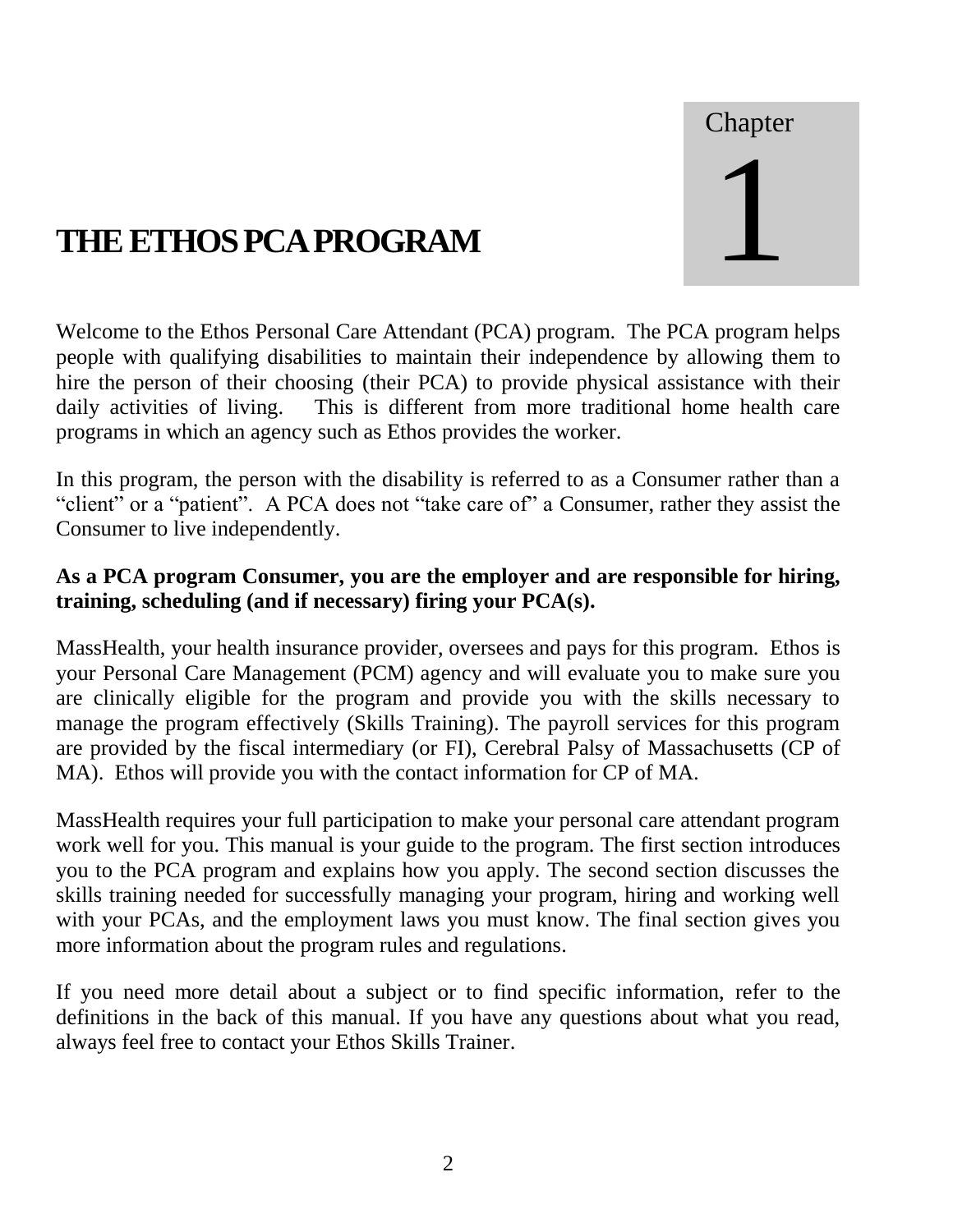# **Who is Eligible for the PCA Program?**

In order to be eligible for the PCA Program, you must:

- Be eligible for either MassHealth Standard or CommonHealth
- Have the physician or nurse practitioner who oversees your health care prescribe these services
- Require hands-on, physical assistance with at least 2 of the Activities of Daily Living (ADLs)
- Require this physical assistance due to a disability that is permanent or chronic in nature

**Before you can begin to use PCA Services, MassHealth must determine that the PCA Services are medically necessary.** 

# **Who is a Typical Consumer?**

MassHealth provides funds to pay for PCAs employed by people with disabilities who need hands-on assistance with their activities of daily living (ADLs). As a Consumer, you are able to hire and train personal care attendants to assist with things you need to do.

MassHealth pays for authorized activity time performed by a PCA who is:

- Able to understand and carry out directions given by you or your Surrogate
- Willing to receive training and supervision in all PCA services from you or your surrogate
- Legally authorized to work in the United States

#### A PCA CANNOT be:

- Your spouse
- Your Surrogate
- Your legal guardian or other legally responsible relative, such as parent, foster parent, adoptive parent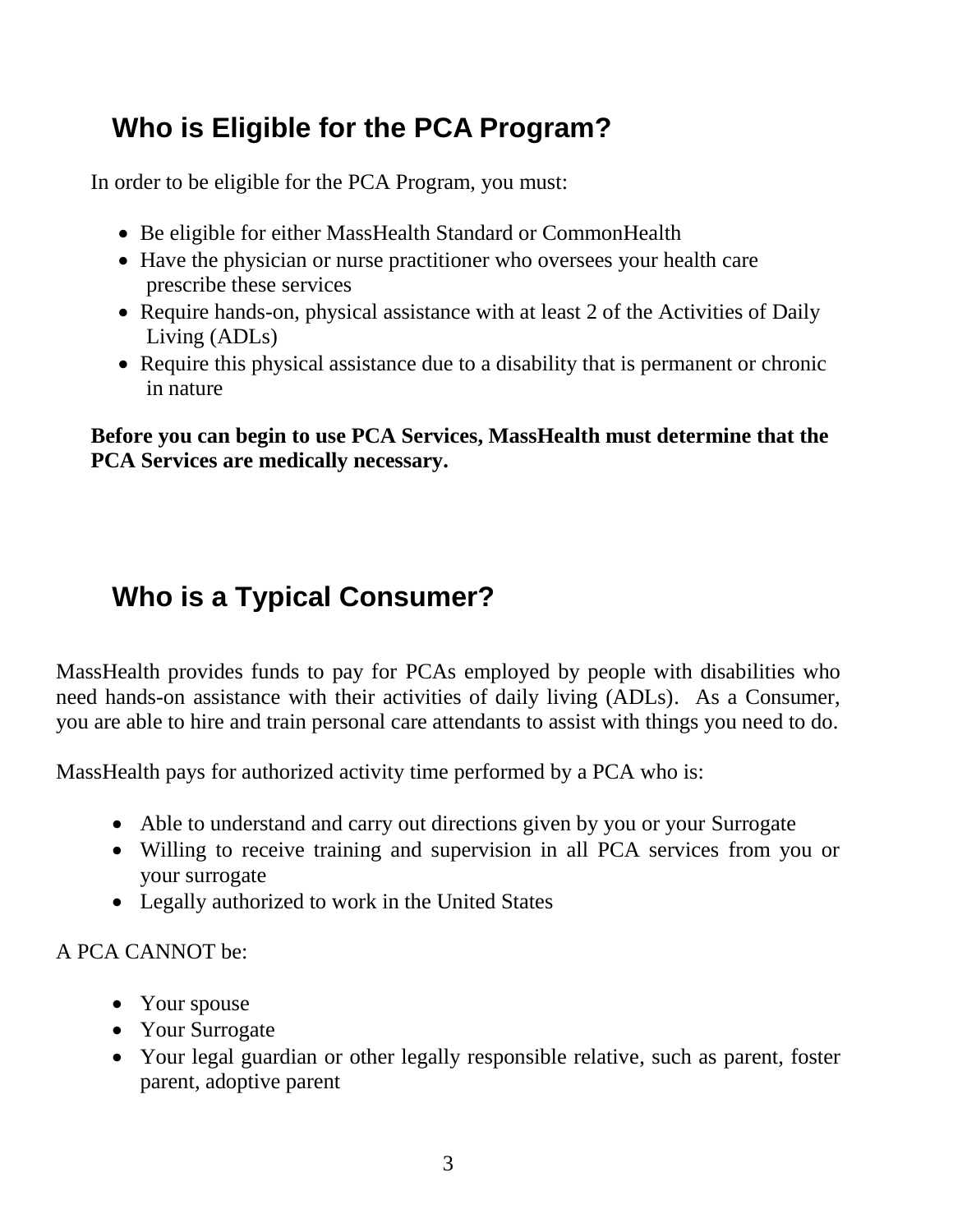## **What Does a PCA Do?**

A PCA assists you with things that you are physically unable to do yourself. A PCA also helps you do things that would take you an exceptionally long time to do on your own. The help that a PCA provides enables you to live more independently and pursue activities such as school or work. The duties of the PCA vary, depending on your need for physical assistance with activities of daily living (ADLs), the nature of your disability, your living arrangement, and your daily schedule.

Activities of daily living (ADLs) include:

- Mobility (such as transfers, walking, or using equipment to move around)
- Taking medications
- Bathing
- Grooming
- Dressing and undressing
- Passive Range-of-motion exercises
- Toileting (physical help with bowel or bladder care)
- Eating (including help with tube feeding and special diets)

Your PCA can also help you with instrumental activities of daily living (IADLs) which can include:

- Household services, such as laundry, shopping, housekeeping, preparing meals and clean up
- Help with other special needs; for example, maintaining wheelchairs or travel to medical appointments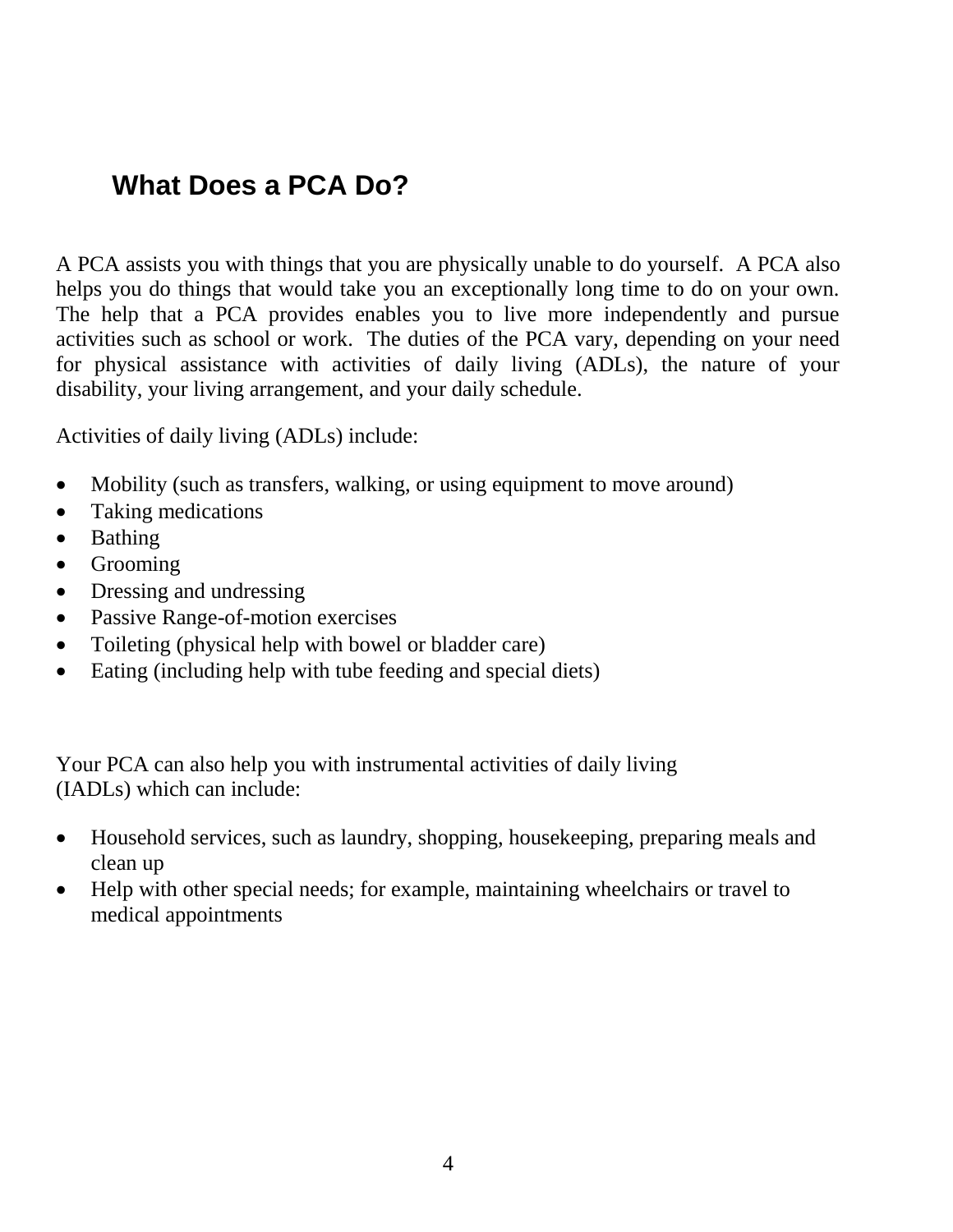#### **Differences Between PCA Services and Homemaker/Home Health Aide Services**

Your PCA program is very different from homemaker or home-health services. You are the employer and your PCA works for you, not for Ethos or any other agency. It is your responsibility to work with your Ethos Skills Trainer to develop a list of back-up PCAs who are able to work for you if your regular PCA is unable to. Because your PCAs are hired, supervised, and directed by you, they can do things that home-health aides are not allowed to do, including assisting you with:

- Taking medication
- Emptying your bladder with a catheter

## **Using Other State-Funded Services**

It may be possible for you to receive certain other MassHealth-funded services in addition to PCA services, as long as these services do not duplicate each other. For example:

- You may be able to attend an Adult Day Health program as long as your PCA Care Plan does not provide you with assistance during the times that you are at the program
- You may be able to continue receiving homemaker or personal care services from your local Home Care agency (such as Ethos) as long your PCA Care Plan does not provide you with assistance for the same tasks that your homemaker or personal care worker is helping you with.

It is important to inform Ethos of any other MassHealth funded services that you are receiving so that potential duplication of services can be avoided. MassHealth considers such duplication to be Fraud and may prosecute accordingly.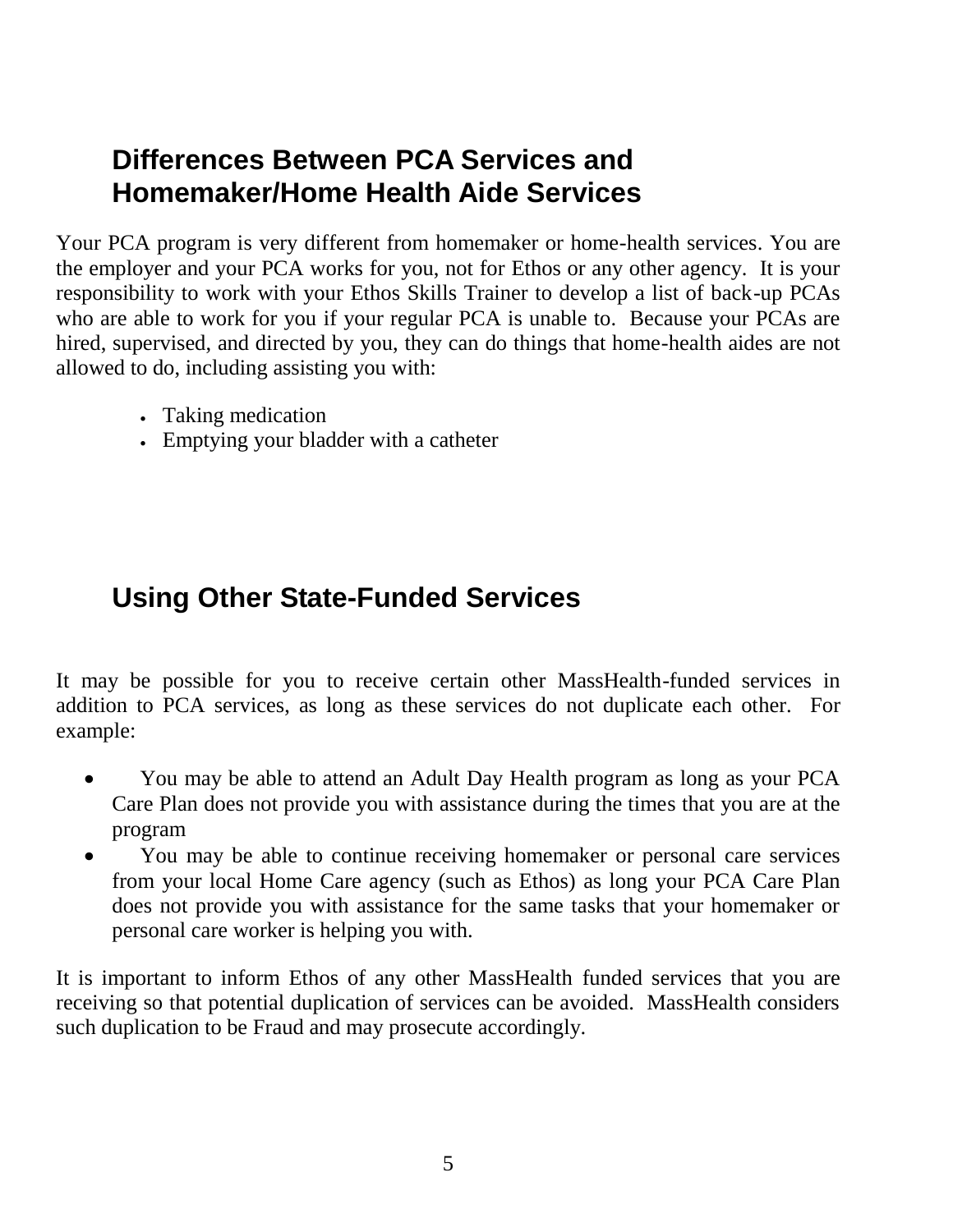- If you are enrolled with one of the MassHealth Home and Community Based Waivers (such as the Frail Elder Waiver) you may be required to maintain a certain level of Home Care services in order for the waiver to be maintained. Ethos will work with you and the other agency providing those services to be sure that the conditions for the waiver are met and that there is no duplication of services.
- If you are enrolled in a Senior Care Option (SCO) program, One Care program, or Program of All-Inclusive Care for the Elderly (PACE), PCA services must be provided through the SCO, One Care, or PACE plan.
- **You are not permitted to be enrolled in a Group Adult Foster Care (GAFC) or Adult Foster Care (AFC) Program while receiving PCA services.**

As a PCA Consumer you are ultimately responsible for making sure that you are not receiving duplicate services and for cancelling other services if necessary. If you have any questions about programs and services, please contact your Skills Trainer.

## **How to Apply**

Anyone can call Ethos at 617-522-6700 to make a PCA referral however it's always preferable for the prospective Consumer to call us themselves. Ethos accepts referrals for people of all ages. Please make sure to have your MassHealth number available as well as contact information for your Primary Care Provider (your doctor or nurse practitioner). Upon receiving the referral, Ethos will send an Initial Referral to your PCP's office for your doctor or nurse practitioner to complete. Within 2 business days of receiving a completed referral, a Skills Trainer will contact you to schedule an in-home Intake and Orientation visit during which the program will be explained to you in greater detail. Once we receive our referral back from your PCP indicating that you are clinically eligible for the PCA Program, our nurse will contact you to schedule an in-home evaluation.

#### **Cultural Competence**

The Ethos PCA Program serves people of all ages, disabilities and backgrounds. Ethos has Skills Trainers who speak Spanish, Cape Verdean Creole, Haitian Creole, and English. For all other languages, consumers are asked to provide an interpreter when possible. If this is not possible, Ethos works with professional interpreters to ensure that we are able to communicate with you. Your PCA should not be your interpreter as this is a Consumer driven program and you know yourself best.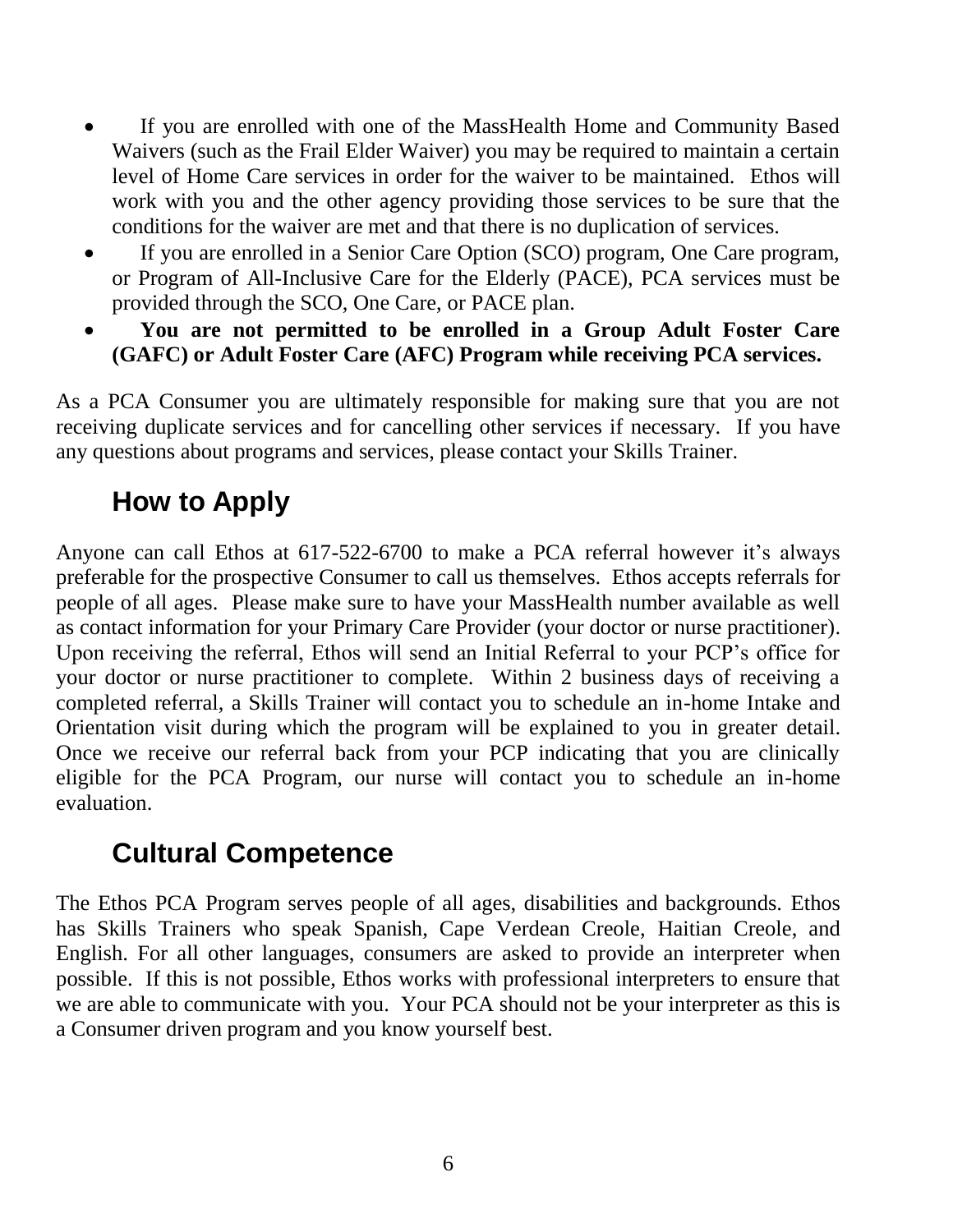# **Assistance in Managing Your PCA Program**

Ethos will assess whether you are able to manage your PCA program by yourself. If it's determined that you need help with any aspect of the program, you may be required to have someone assist you. This person is called your Surrogate and can be your legal guardian, friend, family member, volunteer, or service provider. Your Surrogate must live fairly close to you and be readily available to perform the tasks described in your Service Agreement (described in Chapter 2). No specific education or experience is required for this volunteer position. Your Surrogate must have the ability to assist you with your PCA program. Your Surrogate should have a strong sense of responsibility and a sincere desire to assist you. If you, the Consumer, have a legal guardian or if the Consumer is a minor, a Surrogate is always required. Your Surrogate cannot be your PCA.

Ethos conducts this face-to-face assessment using the MassHealth Surrogate Assessment form. Depending on the results of this assessment, a Surrogate may be responsible for all or some or the management tasks of your PCA program. The assessment involves Ethos asking questions about your functioning in the following areas:

- Communication and Decision Making (for example whether or not you're able to remember important information or manage your own finances)
- Knowledge of Disability and Related Conditions (for example whether or not you're able to describe your disability and describe your medication management plan)
- Knowledge of Personal Assistance Needs (whether or not you're able to describe a routine day and give examples of assistance needed or describe, for example, your housekeeping and meal preparation needs)
- Ability to Employ Personal Care Attendants (including whether or not you're able to describe how to recruit, hire, and train a prospective PCA or complete activity forms (timesheets) correctly)

If you require assistance in any of the above areas, a Surrogate must be identified before the application process can proceed. If you disagree with this assessment you have the right to appeal this decision with Ethos (see Chapter 8). Unless you have a legal guardian, you are still the employer, and have the right to make decisions regarding all aspects of your program, including whom to hire or fire.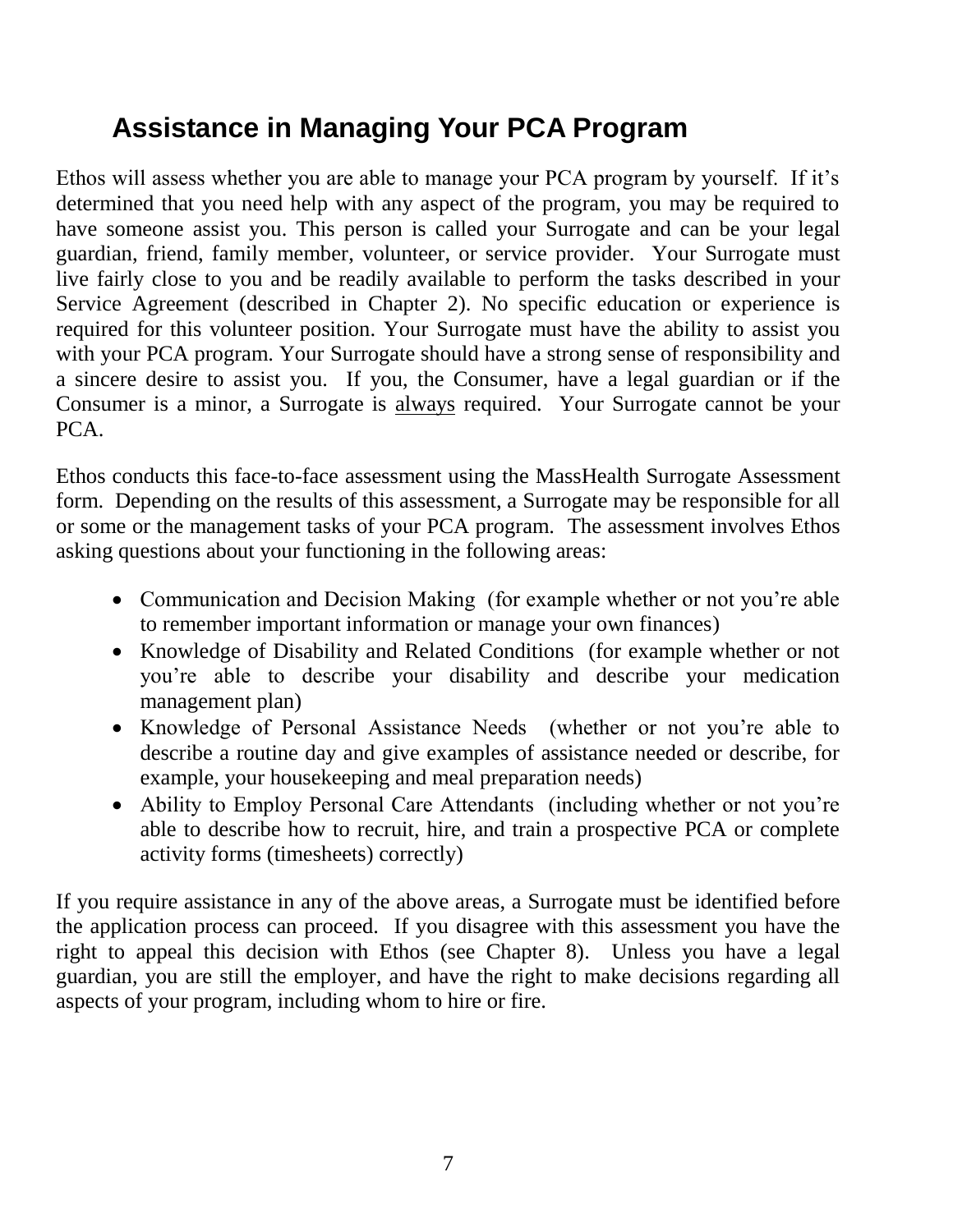## **Surrogate Tasks**

Your Surrogate will assist you in performing PCA management tasks that you may be unable to perform on your own. These tasks must be described in your Service Agreement (described in Chapter 2) and may include signing and submitting activity forms (timesheets), hiring, firing, supervising, and otherwise directing your personal care attendants. Your Surrogate also needs to be available for required quarterly and annual Skills Training visits and RN evaluations. Your Surrogate needs to understand that control of your program is in your hands to the fullest extent possible so you can live your life more independently. You and your Surrogate should develop a meaningful, respectful relationship that is equally important to both of you. If you are unable to identify a Surrogate but still wish to be part of the PCA Program, Ethos will refer you to an appropriate service provider.

#### **Intake and Orientation Steps**

MassHealth's goal is to make sure that PCA services are approved within 45 days. However, getting you on the program may take longer if documentation from your doctor or nurse practitioner is delayed or if the Ethos nurse has difficulty scheduling an evaluation with you or your Surrogate.

Here are the ways Ethos will work with you in applying for the PCA program:

- 1. **Intake and Orientation Visit** A Skills Trainer from Ethos will visit you at home to talk with you about your needs, introduce you to the MassHealth PCA program, and determine if you are eligible to apply for the program. If so, he or she must assess whether you will be able to manage the program alone or if you will need the assistance of a Surrogate (see the previous page). If you disagree with this assessment you have the right to appeal this decision with Ethos.
- 2. **Obtaining Medical Records / Other Documentation** You must give Ethos permission to obtain records that document your limitations and disabilities. In order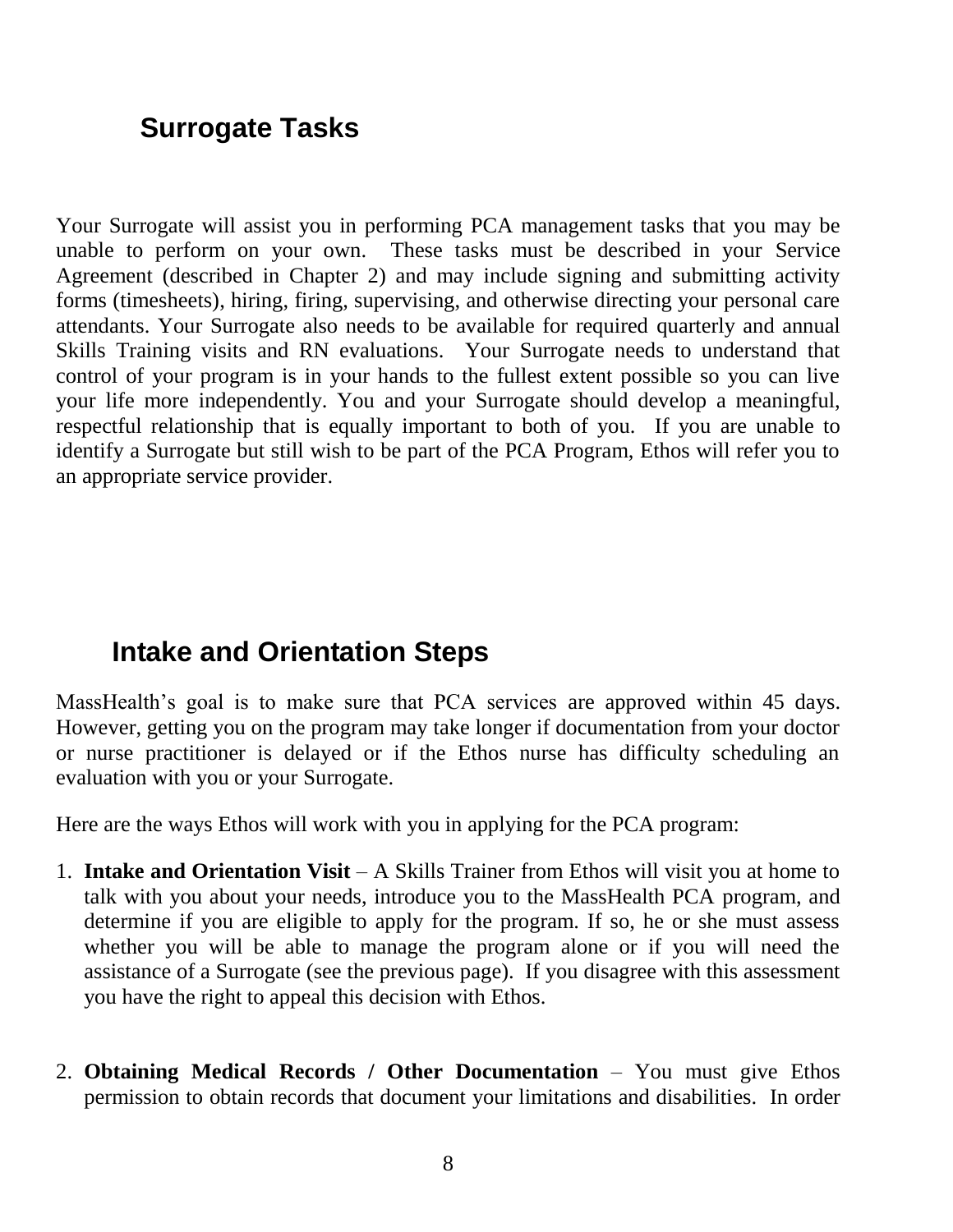to make a decision about whether or not PCA services can be approved, MassHealth requires certain documentation from other providers such as your visiting nurse agency or hospice provider.

- 3. **Evaluation** An Ethos evaluation team, consisting of a registered nurse (RN) and an occupational therapist (OT), will meet with you to determine, in accordance with MassHealth regulations the number of PCA hours you need between 6am and midnight each day. Overnight hours (assistance provided from midnight to 6am for tasks such as toileting) may be included if medically necessary. The evaluation takes place in your home (or proposed home). If you have been in a hospital or facility for an extended period, the evaluation can be done there. The RN and OT will be evaluating the level of hands-on assistance that you may require with the following Activities of Daily Living (ADLs):
	- a. **Mobility** This includes assistance that you might need as a result of a mobility impairment that prevents unassisted transferring, walking or use of prescribed medical equipment. A PCA might be needed:
		- i. To help you move between surfaces (i.e. to/from your bed, a chair or wheelchair or to/from a standing position).
		- ii. To help you move between locations in a room, within your home, and outside, including going up and down stairs inside and outside your home.
		- iii. To help you move to and from lying or sitting position, turning side to side and positioning your body while in bed or in a chair or wheelchair.
	- b. **Medication** This includes assistance that you might need taking medications prescribed by a physician that would otherwise be self-administered. It can also include assistance provided for other health-related needs such as skin care, applying lotion, wound care, eye or ear drops, blood sugar checks etc.
	- c. **Bathing** This includes physical assistance with tasks involved in bathing such as transferring in/out of the tub or shower, shampooing hair, and toweling dry.
	- d. **Grooming** This includes assistance with maintaining personal hygiene such as helping with nail care, oral care, shaving, deodorant application, hair care, washing of hands and face, and menses care.
	- e. **Dressing/Undressing** This includes physical assistance with putting on, fastening, and taking off of all items of clothing including donning/removing of prosthesis and orthotics.
	- f. **Passive Range of Motion Exercises** These are a specific, medically necessary, series of movements done to your extremities by your PCA in order to maintain or improve the distance or direction through which a joint can move, or to alleviate pain or reduce severe spasms/cramping.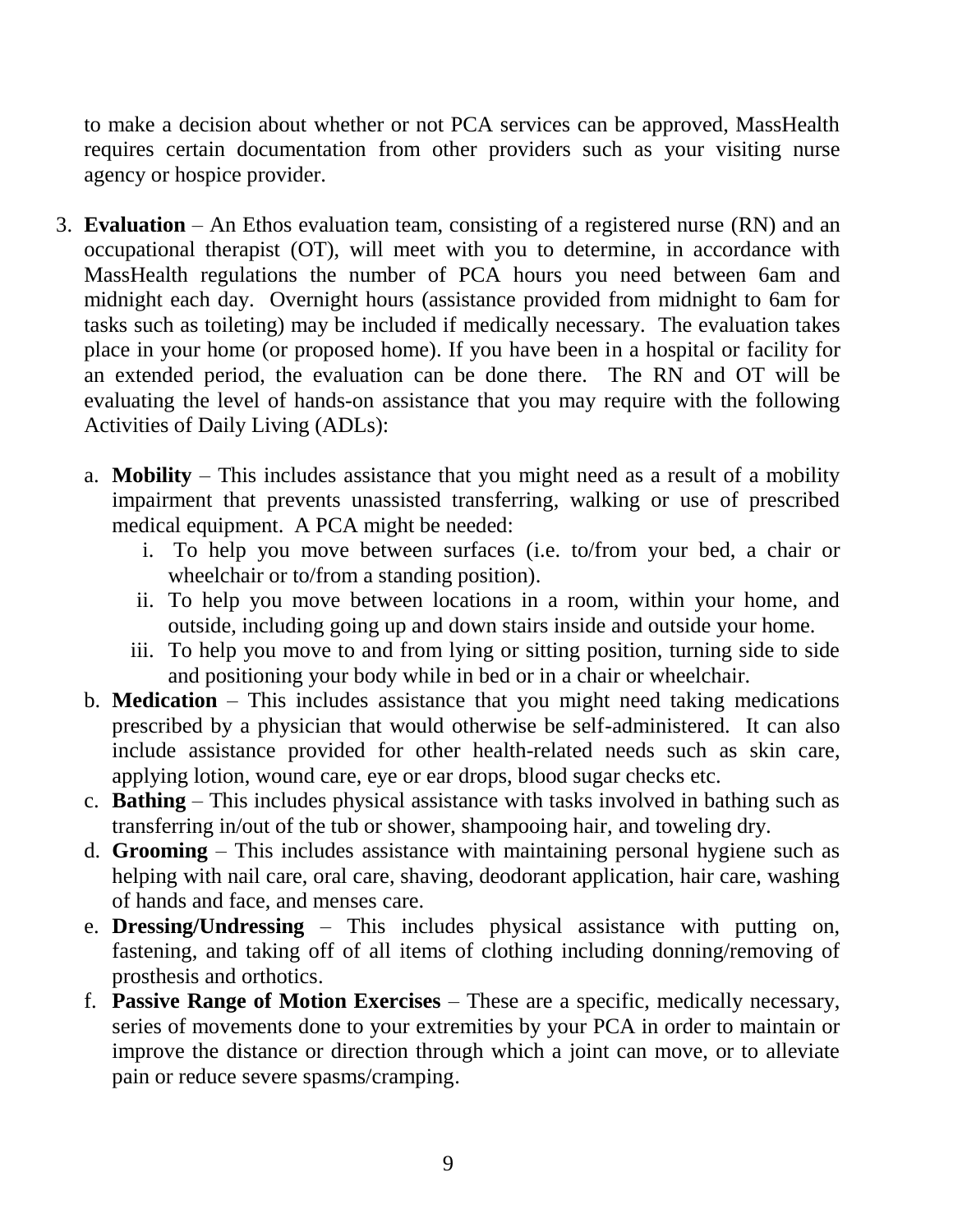- g. **Eating** This includes physically assisting you to eat or drink and can include tube feeding and special nutritional and dietary needs.
- h. **Toileting** This includes physical assistance with using the toilet, commode, bedpan, or incontinence briefs/pads and includes transfer time. It can also involve the cleaning/changing of toileting equipment such as a Foley bag or catheter.

#### **\*\*\*MassHealth will not approve PCA hours for assistance provided in the form of cueing, prompting, supervision, guiding, or coaching. PCA hours for ADLs are approved strictly for hands-on assistance\*\*\***

The RN and OT may also recommend that you receive PCA hours for assistance with Instrumental Activities of Daily Living (or IADLs). This includes activities such as:

- a. **Laundry** (sorting laundry, washing, drying, folding, ironing and putting away)
- b. **Shopping** (preparation of list, purchasing and putting away of groceries and medications)
- c. **Housekeeping** (dusting, picking up living space, kitchen cleaning, making/changing your bed, total floor care in all rooms, and garbage disposal)
- d. **Meal preparation and clean-up** (providing physical assistance with meal preparation and clean-up)
- e. **Transportation** (transportation to and from medical appointments including assistance in/out of your home, vehicle, and medical office)

#### **Other Considerations**

In determining the number of hours of physical assistance covered by MassHealth, these criteria will also be used:

• When you are living with family members (defined by MassHealth as your spouse or other legally responsible relative), your family members will provide assistance with most of the instrumental activities; for example, routine laundry, housekeeping, and shopping. Meal preparation and cleanup should also include yours.

• When you are living with one or more people using the PCA program, PCA time for household tasks (shopping, housekeeping, laundry, and meal preparation and cleanup) must be calculated on a shared basis.

• MassHealth will consider individual circumstances when determining how many hours of physical assistance you require.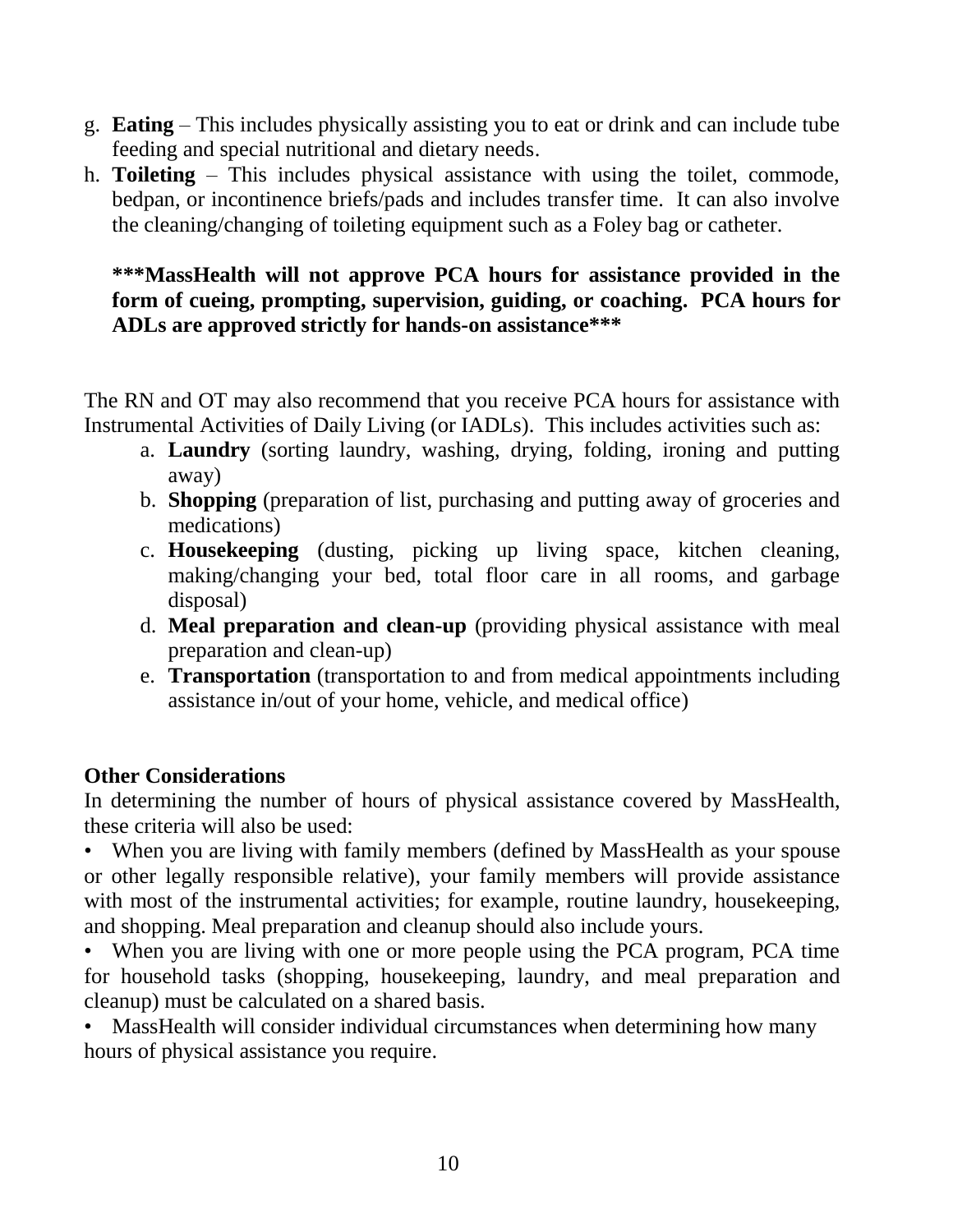- 4. **Signatures on Evaluation**  Once the evaluation is complete, you (and your Surrogate if you have one) must sign the evaluation form. Ethos then sends it to your primary care physician or nurse practitioner for their review and signature.
- **5. MassHealth Decision** The signed evaluation is then submitted to the MassHealth Prior Authorization Unit (PAU) for approval. The PAU reviews the application and determines if your medical conditions, physical needs and living conditions warrant the amount of PCA time requested. MassHealth has 21 days in which to make a decision, during which time they may request additional information. **This decision may be expedited if you are in urgent need of services, if you are receiving hospice services, if you have the Frail Elder Waiver, or if you are about to be discharged from a facility.**

## **Services Not Covered**

MassHealth does not cover any of the following as part of the PCA program:

- Cueing and/or Supervision
- Medical services available from other MassHealth providers, such as a physician, pharmacy, or community health center services. Your PCA can still help you get to these places and assist with personal care, but cannot be with you in the office or hospital.
- PCA services provided to you while you are a resident of a nursing facility or other inpatient facility. Your PCA must stop working for you as long as you are in these situations. **Time Sheets are not to be submitted if you are in the hospital, or nursing home or other inpatient facility. This is considered fraud and will be referred to the Bureau of Special Investigations.**
- PCA services provided to you during the time you are participating in a community program funded by MassHealth including (but not limited to) day habilitation and adult day health (personal care during these hours would be available from the day habilitation or adult day health provider).
- Services provided by family members (defined by MassHealth to mean a spouse, parent of a minor child or other legally responsible relative).
- Services provided by your Surrogate.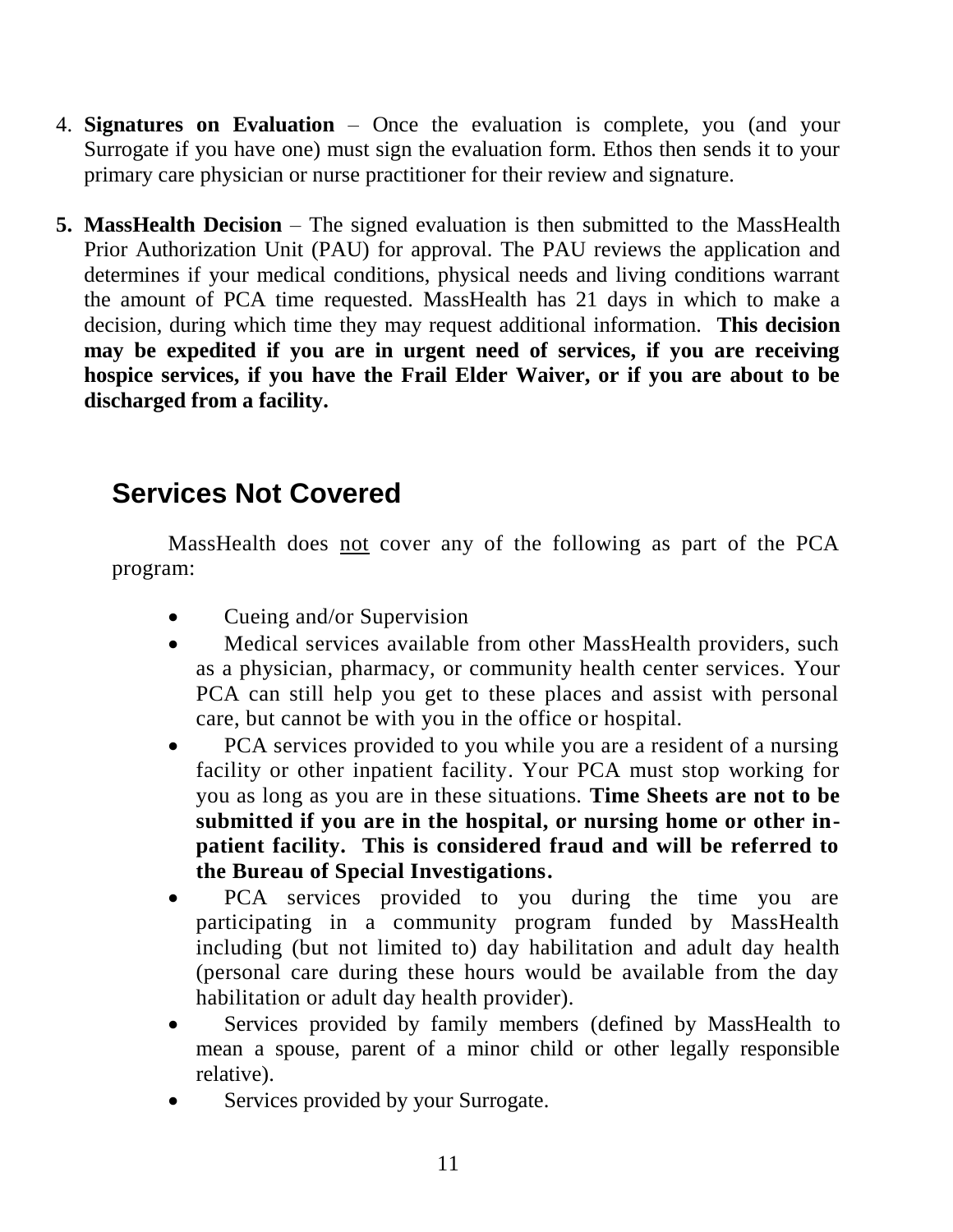#### **Notice of MassHealth's Decision**

MassHealth will send you a notice of their decision as follows:

**Approval:** If MassHealth approves your request for PCA services, they will send you and Ethos written notice of the approval. This will include information on the number of hours authorized as well as the effective date that your program begins.

**Denial or Modification:** If MassHealth denies your request for PCA services or approves less time than requested, they will notify you and Ethos. The notice will give the reason for the denial or modification, and will inform you of the right to appeal and the appeal process.

Your Ethos Skills Trainer is always available to help you understand this notice. **MassHealth will not pay for PCA services until this notice of approval has been issued.**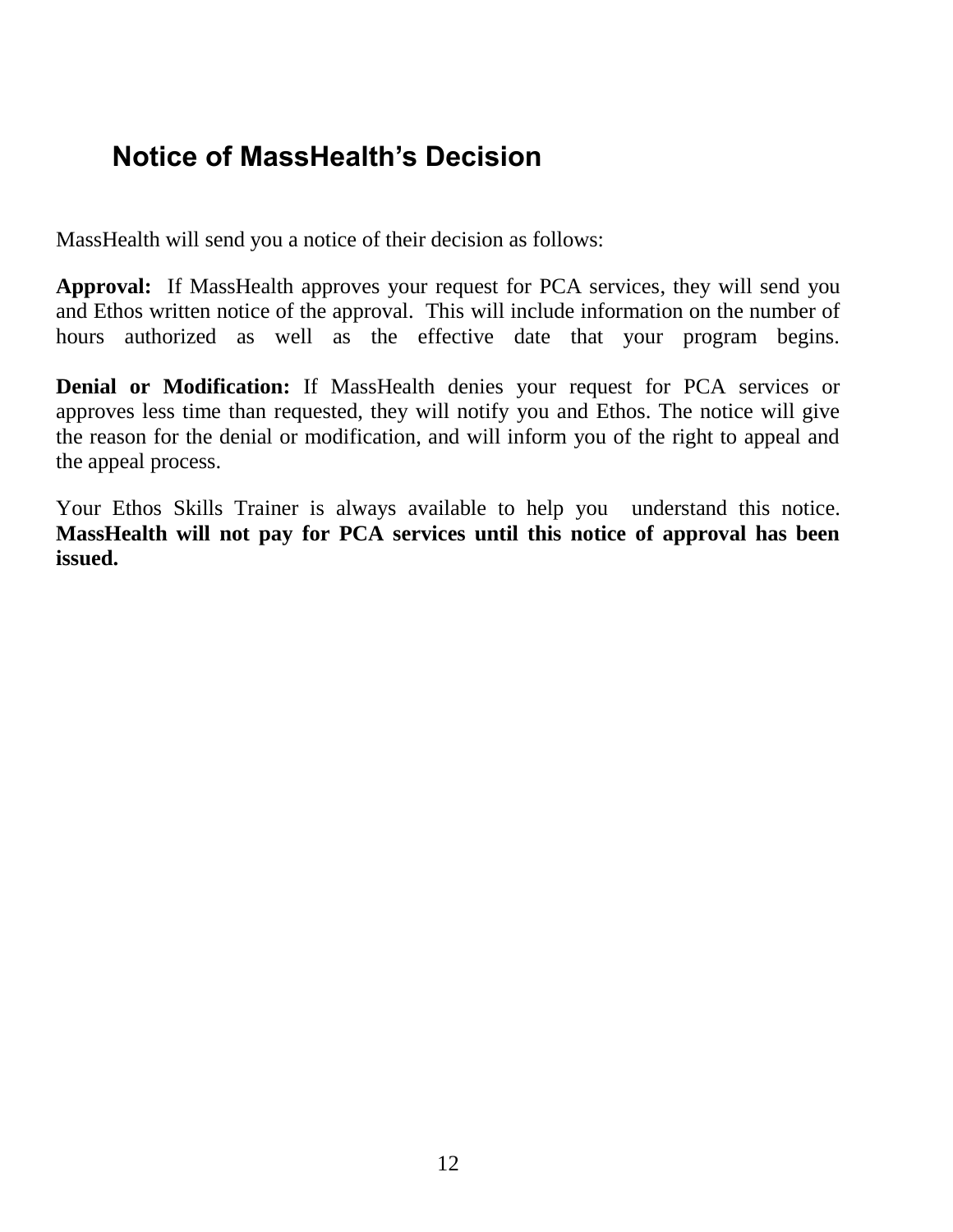# Section 2:

# Functional Skills Training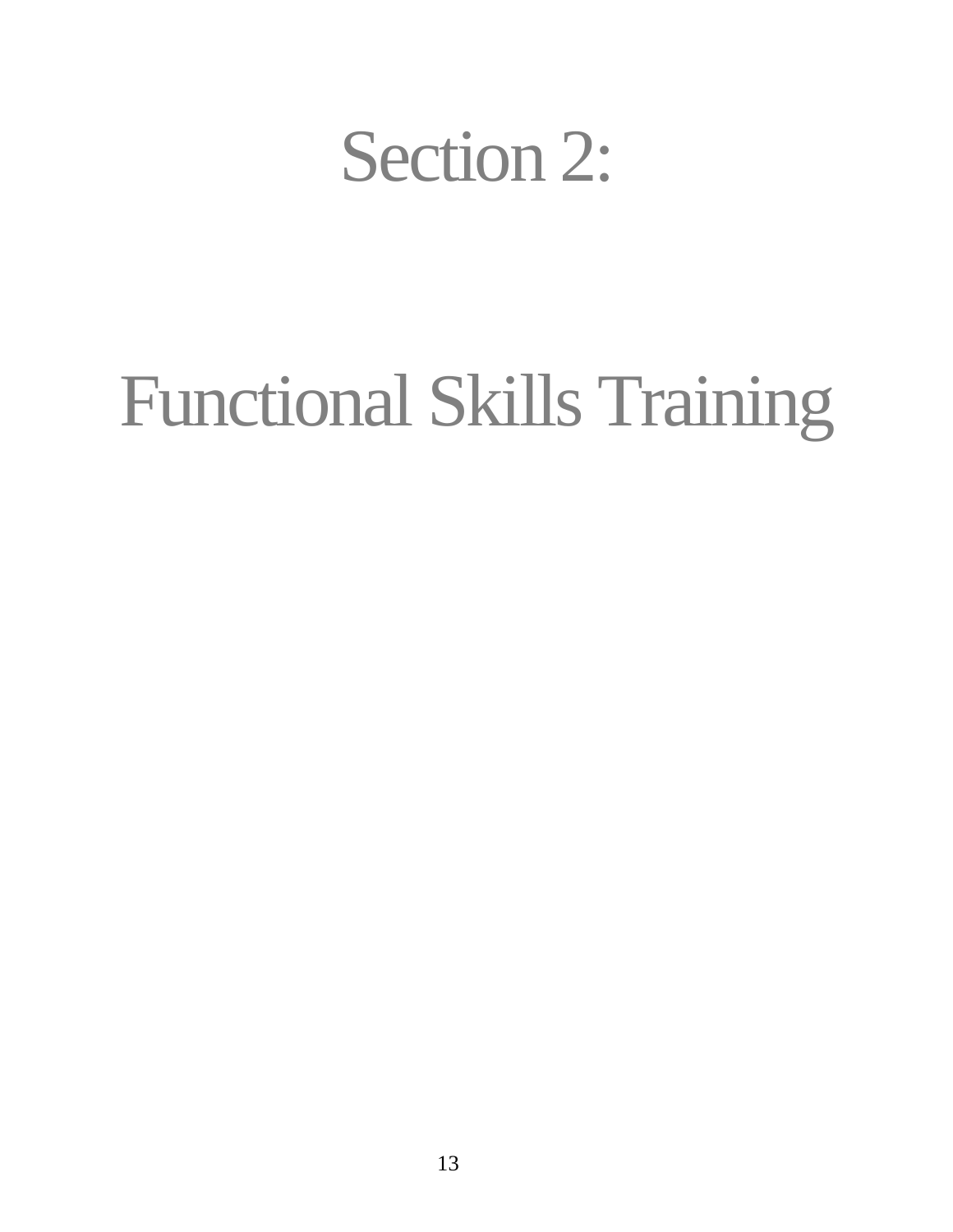Chapter 2

# **SERVICE AGREEMENT**

The Service Agreement is your written plan of services developed by Ethos with your participation and that of your Surrogate (if applicable). The Service Agreement describes in detail the responsibilities of the following parties: you (as Consumer), your Surrogate (if applicable), your PCAs, the Fiscal Intermediary (CP of MA), and Ethos.

Ethos will give you or your Surrogate a copy of your Service Agreement. If you do not agree with or understand the contents of your Service Agreement, your Skills Trainer will be happy to discuss it with you.

## **Consumer/Surrogate Responsibilities**

In order to receive MassHealth PCA services, you are responsible for:

- Cooperating with MassHealth and Ethos during assessments, evaluations and reevaluations
- Reviewing and signing the evaluation or reevaluation prepared by the Ethos nurse
- Reviewing and signing the Consumer Assessment to Manage PCA Services form
- Reviewing and signing the PCA Service Agreement
- **Complying with all applicable MassHealth regulations**
- Ensuring that you do not bill for PCA services during the time you are attending a MassHealth program such as day habilitation, or adult day health, or while you are in a hospital or nursing facility
- **Ensuring that you do not enroll in a Group Adult Foster Care or Adult Foster Care program**
- **Employing PCAs for no more than the number of hours per week or hours per** night authorized by MassHealth
- **Ensuring that PCAs perform only the tasks described on the consumer PCA** evaluation as authorized by MassHealth
- Notifying the FI of the date of hire and the date of termination of your PCAs and of a PCA's change of address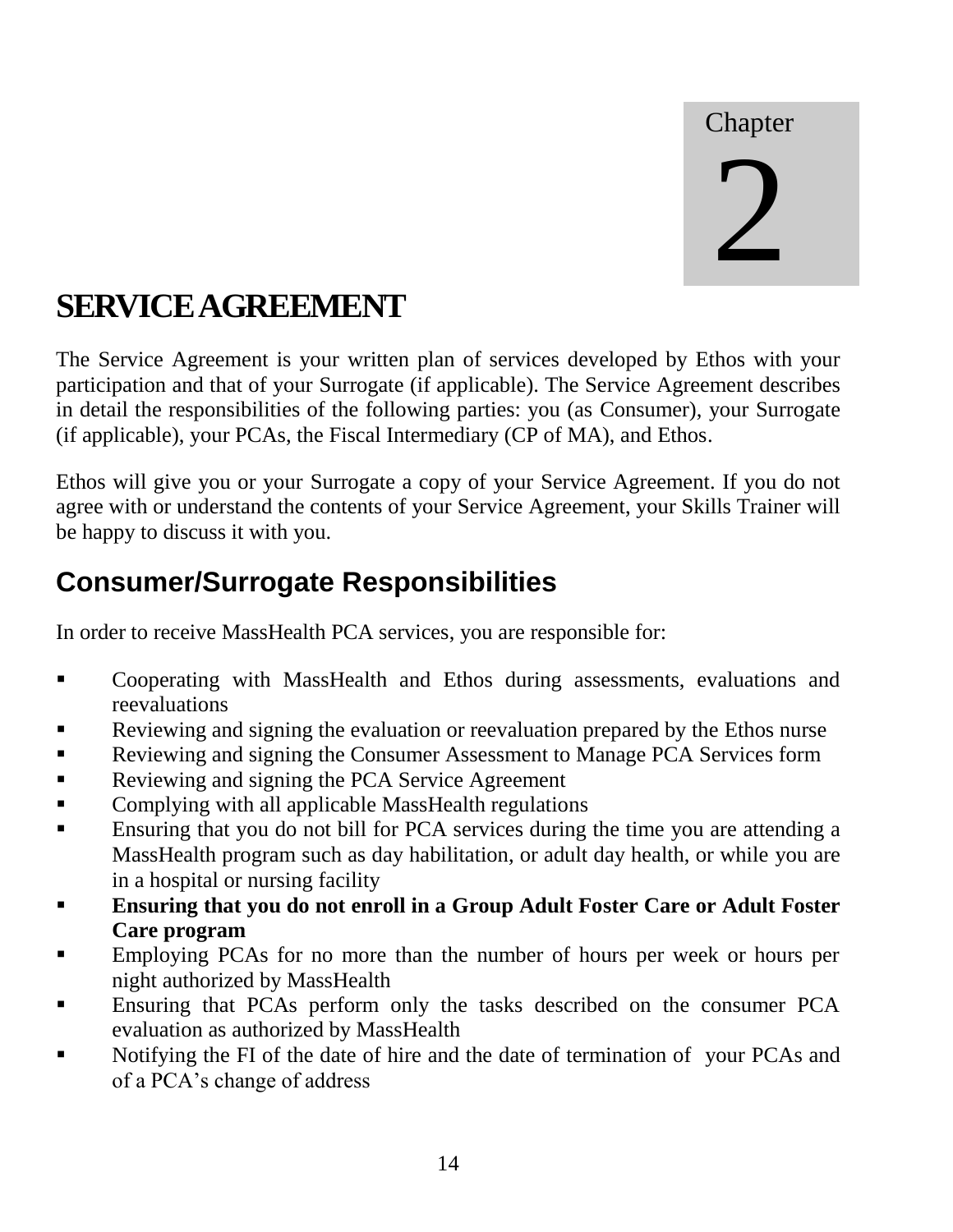- Contacting Ethos in an emergency situation that may require payment of Overtime (MassHealth pays overtime only for certain emergency conditions that Ethos can describe to the Consumer. Payment for overtime requires authorization from MassHealth).
- Notifying MassHealth, Ethos, and CP of MA when you move or change your phone number
- Notifying Ethos if more or fewer PCA hours are needed because of a change in medical condition or because of a change in living situation
- Working with Ethos to develop a backup list of persons to contact when the regularly scheduled PCA cannot work
- Working with CP of MA and Ethos to resolve any disagreements or complaints
- Complying with all applicable state and federal labor laws, including, but not limited to, federal and state child labor laws. (Ethos can tell consumers whom to contact if there are questions related to state or federal labor laws.)
- **Hiring, scheduling, training, and terminating PCAs**
- **Employing PCAs who meet the requirements described in the PCA Service** Agreement
- Informing PCAs of their right to have their paychecks directly deposited into their bank account or electronically onto a Debit MasterCard
- Distributing checks to PCAs unless they have chosen direct deposit
- **Completing and signing all employment forms as required by CP of MA, including** the Employment Eligibility Verification Form (I-9). CP of MA cannot pay your PCA until you and the PCA complete all required paperwork
- Submitting activity forms (timesheets) in the time frame required by CP of MA. The information on the activity form must correctly identify the PCA who provided the services and the correct dates and hours they were performed. Both you and your PCA must sign and date the timesheets.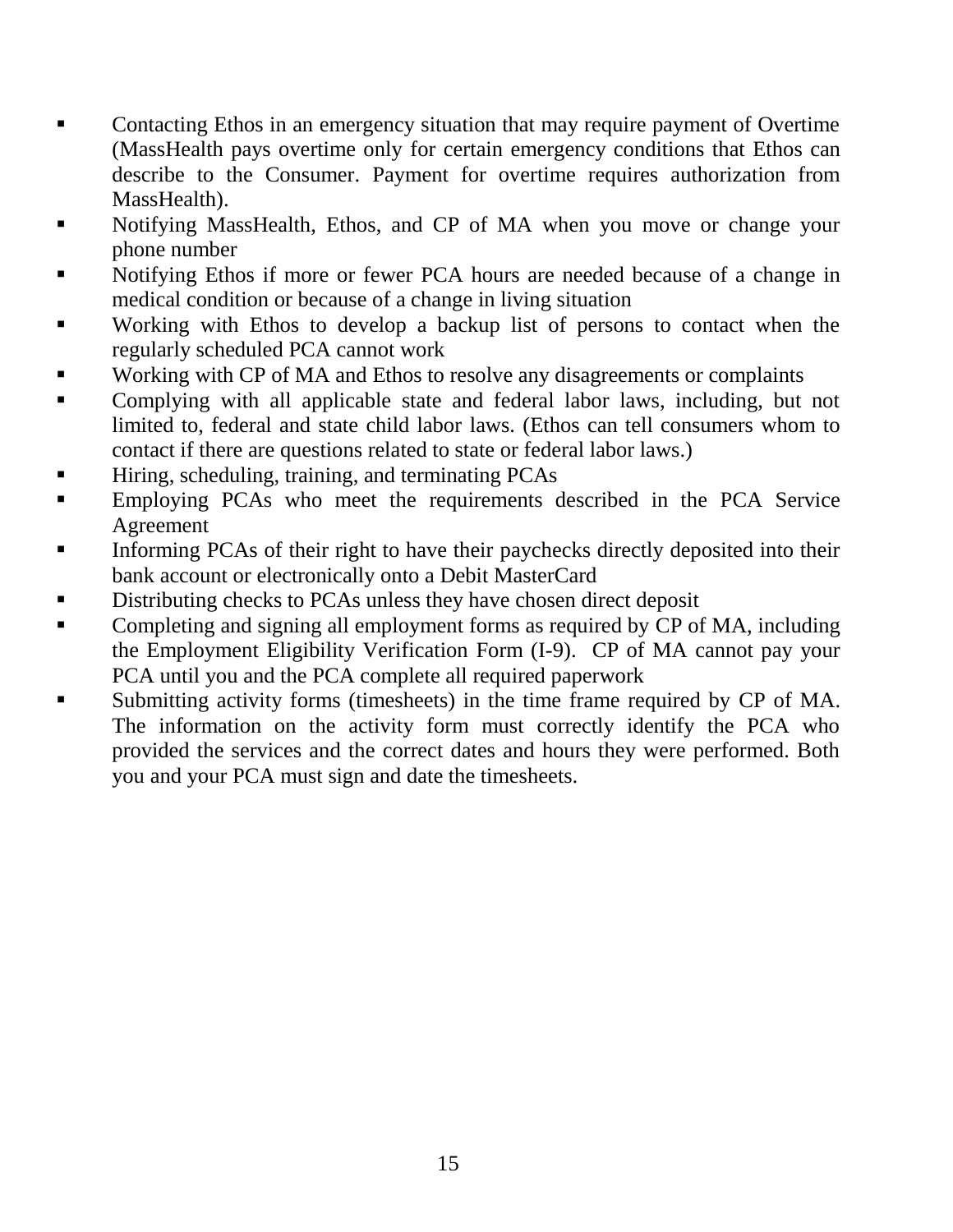# **Your Personal Care Attendant's Responsibilities**

Your PCA must able to understand and carry out directions given by you or your Surrogate (if you have one). Your PCA must receive training from you or your Surrogate in all PCA services stated in your Service Agreement. Your PCA must provide assistance with activities of daily living according to your directions and the evaluation which has been completed by the Ethos RN. As mentioned earlier, these duties may include:

- Personal care, such as transfers in and out of a wheelchair (includes lifting), dressing, undressing, bathing, grooming, range-of-motion exercises, and toileting needs.
- Meal preparation, feeding, and clean up.
- Housekeeping, cleaning, and laundry.
- Shopping for food and other necessities.
- Nighttime care, such as repositioning or assisting with toileting.
- Miscellaneous, such as keeping records, banking, billing for PCA services, etc.

Your PCAs are also responsible for arriving on time (or notifying you if they will be late), being aware of emergency procedures, communicating any problems or issues with you, and interacting respectfully with you and your other attendants.

# **Ethos' Responsibilities**

Ethos is responsible for:

- Maintaining an accessible 24-hour communication system.
- Responding within two business days to your inquiries regarding MassHealth's decisions.
- Maintaining accurate records.
- Conducting a formal, written assessment of your ability to manage the PCA program independently.
- **Performing evaluations and reevaluations of your eligibility for PCA services.**
- **Properly submitting all requests for PCA services for you to MassHealth on time.**
- Developing, with you and your Surrogate (if applicable), a formal, written Service Agreement.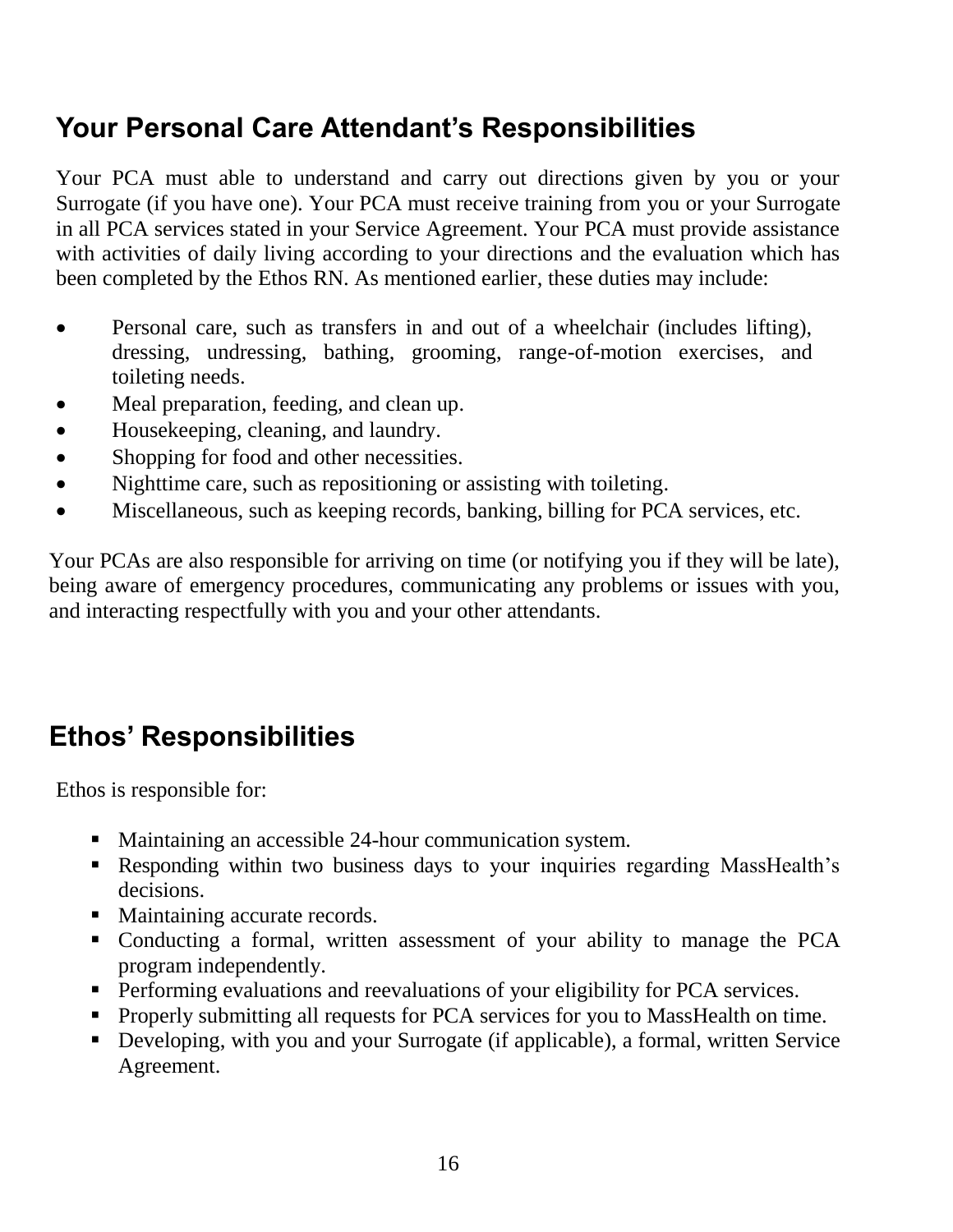- Providing Intake and Orientation services to see if you are eligible for PCA services, and instruct you in the program's rules and policies.
- Providing Skills Training to you or your Surrogate (if applicable) for managing an effective PCA program.
- Maintaining procedures for resolving any complaints you may have.
- Providing written information to you in a language and format that is understandable to you.
- Providing management services to you that are culturally sensitive.
- Seeking out and include your input and feedback into the management services provided by Ethos.
- Educating you and your Surrogate (if applicable) about the tools available to promote safe PCA services, such as the availability of the Criminal Offender Record Investigation (CORI), Disabled Persons Protection Commission, the Sex Offender Registry, and the Elder Protective Services hotline.
- Working with you to establish a list of PCAs who can be contacted when your regularly scheduled PCA cannot provide services to you.
- Developing creative methods to assist you in the recruitment of PCAs.
- Reporting suspicion of fraud to MassHealth and cooperate with any investigation.
- Notifying MassHealth if we decide that your current Surrogate is not managing your PCA program well.

Ethos also include works closely with CP of MA (the Fiscal Intermediary) to:

- Assist you in enrolling for fiscal services before you hire PCAs.
- Educate you about the role of fiscal services.
- Work with CP of MA to resolve any complaints you or your PCA may have.
- Share information with fiscal services, as needed, about MassHealth approval of your PCA program, including your name, address, and date of birth.
- Provide CP of MA with the name, address, and phone number of your Surrogate (if any) and any changes in your Surrogate information.
- Respond to a request by CP of MA for Skills Training for either you or your Surrogate if you are having difficulty managing your PCA program. For example, you may be required to have more training if you or your Surrogate repeatedly submits activity forms (timesheets) for more hours than you have been approved.
- Notify MassHealth in writing of your request to change to another agency for PCA services. Ethos must continue to provide you with management and fiscal services until MassHealth gives approval for the change. If the request is approved, Ethos will cooperate in a smooth transition to the new agency. If you wish to transfer to a PCM agency that works with an FI other than CP of MA, MassHealth will only authorize this transfer during a specific period at the end of the calendar year.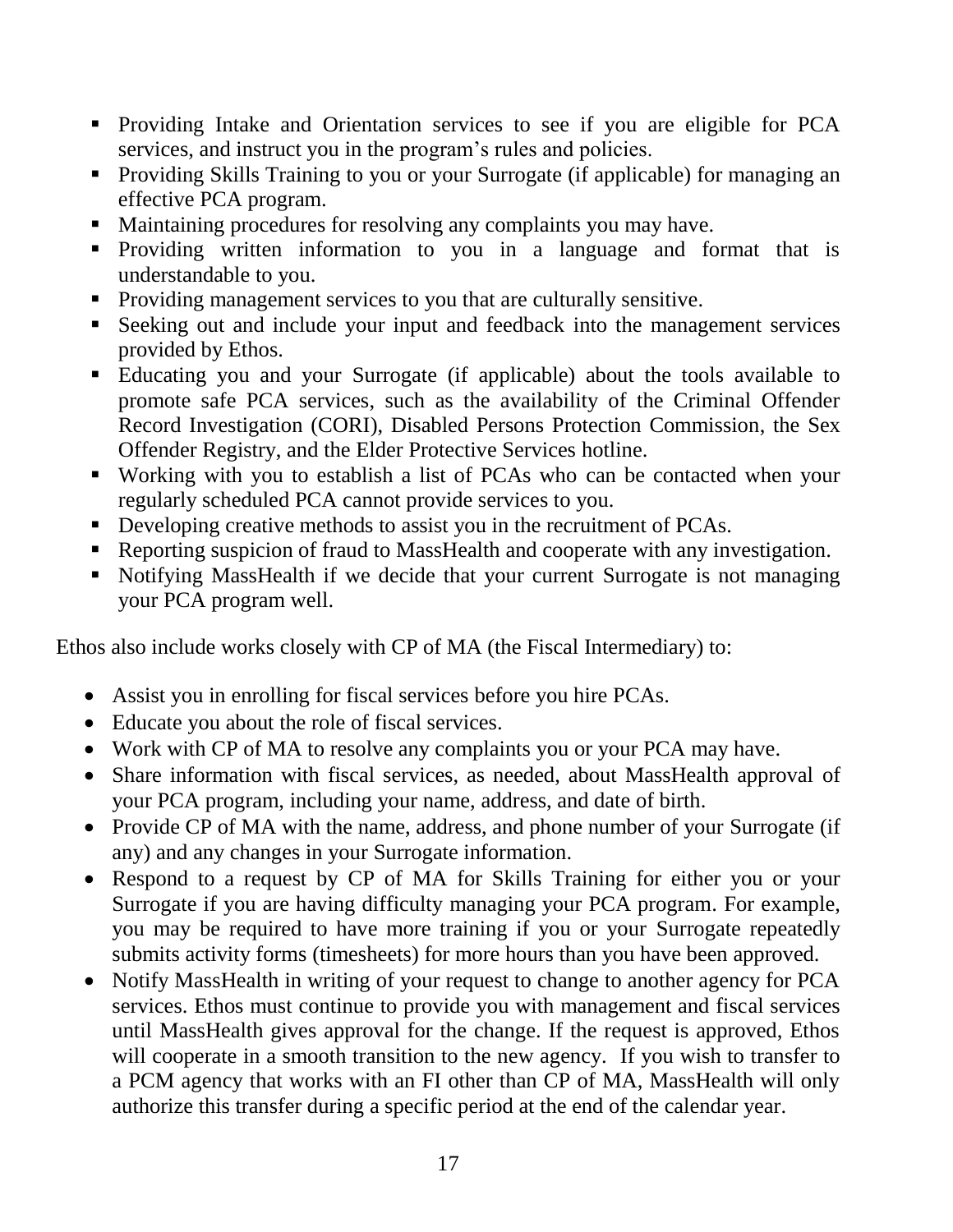# **CP of MA's Responsibilities**

#### CPMA is responsible for:

- Performing the employer-required tasks that are described in the MassHealth Consumer Agreement
- Issuing checks for PCAs
- Ensuring you have an active prior authorization from MassHealth for PCA services before paying PCAs.
- Answering your telephone calls about activity forms (timesheets), tax forms, and the functions of the FI (When Consumer concerns cannot be addressed by telephone, Consumers may be referred to Ethos for face-to-face Functional Skills Training.)
- Operating a toll-free telephone service during business hours from 9:00 A.M. to 5:00 P.M., Monday through Friday, excluding holidays
- Operating a toll-free answering or voice messaging service during non-business hours
- Providing the consumer with a copy of CP of MA's complaint and grievance process and working with the Consumer to resolve any complaints about CP of MA's services in a timely fashion
- Sharing information about the Consumer's prior authorization with Ethos, including notifying Ethos if the consumer is sending in PCA Activity Forms (timesheets) for more than the hours per week or hours per night MassHealth has authorized
- Notifying the Consumer, Ethos, and MassHealth when the Consumer is overusing PCA hours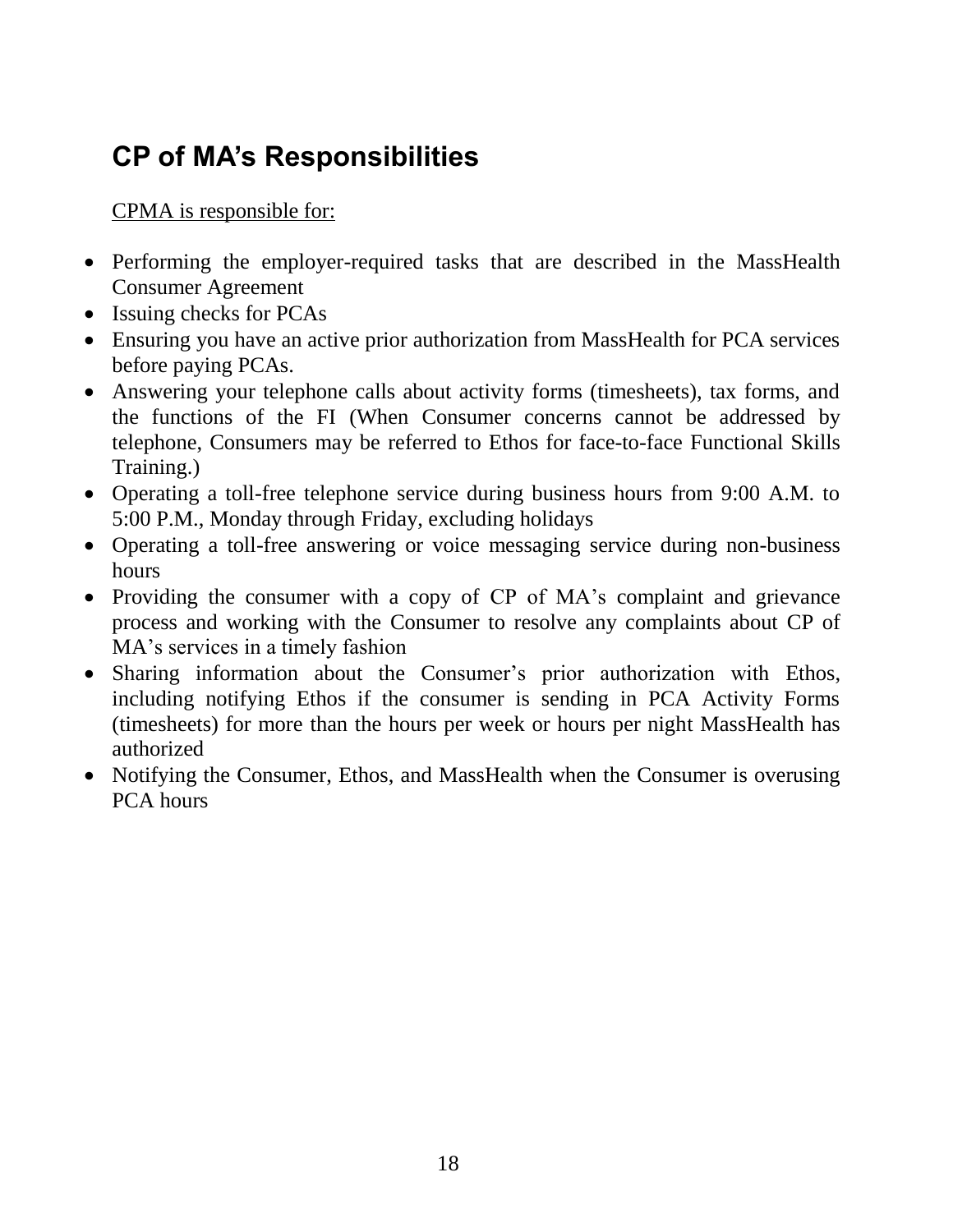# Chapter

# 3

# **FISCAL INTERMEDIARY SERVICES**

# **Fiscal Intermediary Documents**

Fiscal Intermediary Services are provided by Cerebral Palsy of Massachusetts (CP of MA). After MassHealth approves your request for PCA Services, your Ethos Skills Trainer will give you a number of forms to sign which will be then sent to CP of MA. You must sign these forms regardless of whether or not you have a Surrogate (unless a legal guardian has been appointed). The legal guardian may sign these forms as long as CP of MA is provided proof of this guardianship. The following forms will be signed:

- **Consumer Agreement for PCA Fiscal Intermediary Services:** Every Consumer must sign this MassHealth document which details the responsibilities of both the consumer and the Fiscal Intermediary (FI) (CP of MA).
- **SS-4 Application for Employer Identification Number (EIN):** Each Consumer will be an employer and will need an EIN so that CP of MA can report tax withholding and other information to the Internal Revenue Service. The Consumer completes this form.
- **Form TA-1 Application for Original Registration:** This application is similar to the SS-4 above, but is an application to the Commonwealth of Massachusetts. The Consumer completes this form.
- **8821 Tax Information Authorization:** This form will allow CP of MA to inspect and receive information about the tax forms indicated on line 3(b) and for the tax periods indicated on line  $3(c)$ . This form must be completed and signed by the Consumer.
- **2678 Employer Appointment of Agent:** This form will allow Cerebral Palsy of Massachusetts to file the appropriate forms with the Internal Revenue Service as an agent of the consumer. The Consumer completes this form.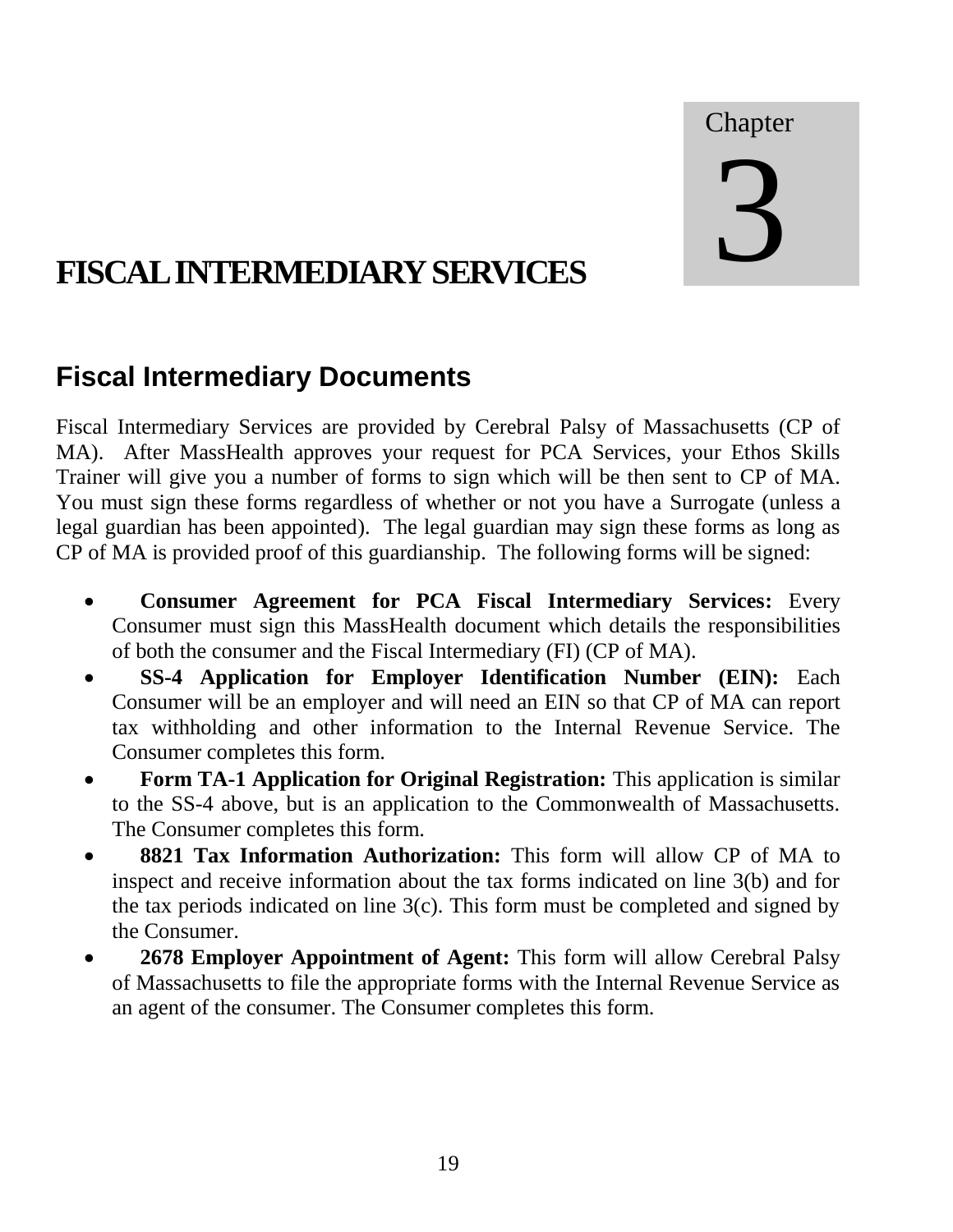- **M-2848 Power of Attorney and Declaration of Representative:** This form will only allow CP of MA Power of Attorney over the State Income Tax withholding and TA-1 Application we file on your behalf. The Consumer completes this form.
- **Payroll Consent Form:** By signing this form the Consumer is acknowledging that he/she is aware that CP of MA subcontracts the payroll processing, tax payment and tax filing responsibilities with PayChoice. This form must be completed and signed by the Consumer.
- **Other Forms:** The Consumer will be given the CP of MA Grievance Policy, CP of MA Privacy Notice, and information about the PCA HomeCare Quality Workforce Council. The Consumer will also be asked to sign CP of MA consent forms.

Your Skills Trainer will give you a "**New Hire Packet**" which each PCA will need to complete and send in to CP of MA. CP of MA must process this paperwork before your PCA can be paid for working for you. The New Hire Packet contains an I-9, W-4, and a Signature Form as well as a direct-deposit form. Sample forms are included to assist your PCA in filling out these documents and your Skills Trainer is always available to assist with this also. In addition, you will find a brochure and enrollment form for ePay, which allows your PCA's wages to be paid onto a Debit MasterCard. Please keep in mind that you are obligated to inform your PCAs that they have the option of receiving their net pay by direct deposit or debit card.

#### **Timesheet Training**

The final part of your Initial Functional Skills Training visit is a Timesheet Training where you will be shown how to complete a sample timesheet.

**Payment Options:** CP of MA will pay your PCAs directly by check, by direct deposit into their checking account, or electronically onto a Debit MasterCard. If your PCA has chosen payment by check, it will be mailed to you for you to give to your PCA.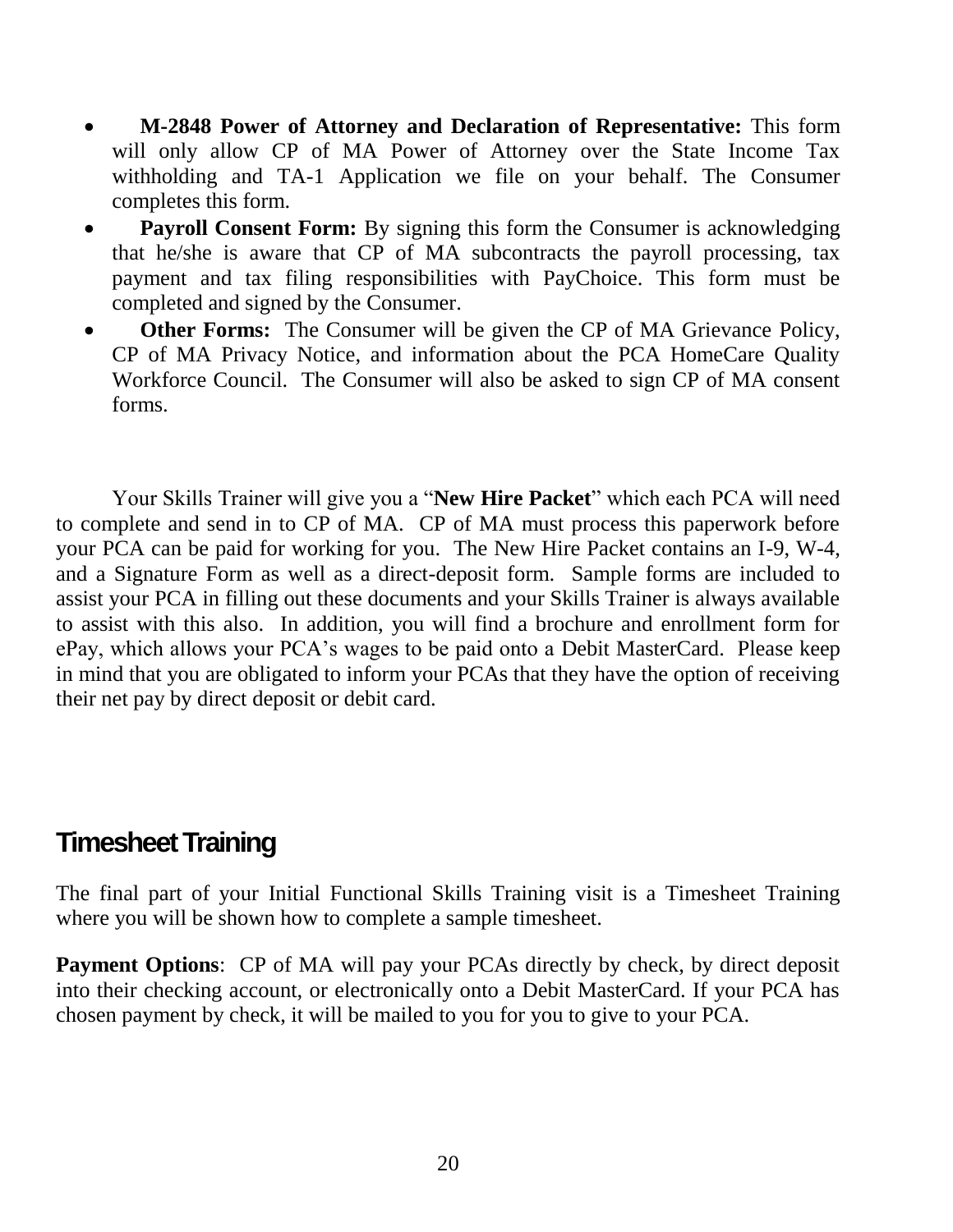**Biweekly Payroll:** The payroll period is biweekly, meaning that PCAs are paid every two weeks. Consumers and PCAs do not have the option of billing every week. You must send in timesheets every two weeks.

**PCA Payment Schedule:** Timesheets are submitted to CP of MA every two weeks according to a specific schedule. CP of MA assigns each Consumer to either Schedule 1 or Schedule 2. Your Skills Trainer will inform you of which schedule you are on and provide you with a copy of this schedule. The PCA Payment Schedule shows the payroll period beginning and ending dates, as well as the dates CP of MA must receive the timesheets by and the dates the timesheets will be paid. Keep in mind that CP of MA requires that the timesheets be in their office by 4:00 PM on the Monday after the end of each payroll period in order to process them in a timely manner. This is true even if Monday is a holiday.

**Payroll Dates:** In order to process timesheets in an accurate and timely manner, CP of MA will only process timesheets that have the correct pay period dates that are assigned to you based on your PCA Payment Schedule. If any other dates are printed in the Payroll Period boxes, the timesheet will NOT be paid.

**One PCA Per Timesheet:** The hours of each PCA must be recorded on different timesheets. Under no circumstances will a timesheet be processed if it contains information for more than one PCA.

**Delivery of Timesheets:** Timesheets can be faxed to CP of MA at their toll-free fax number listed on the front of the timesheet. In addition, you can drop off timesheets to their Stoughton office at 600 Technology Center Drive, Stoughton, MA 02072. **If you fax your timesheet to Stoughton, please do not mail in the original.** Timesheets dropped at the Stoughton office by 4:00 PM on Mondays will be considered to be on time.

Any mailed timesheets received with a postmark before the end of the payroll period will be returned to the Consumer, unless there are no hours on the timesheet after the postmark. For instance, if there are no hours on the timesheet for the second Saturday of the payroll period then the timesheet can be mailed, faxed or delivered on Saturday. Likewise, if there are no hours on the timesheet for the second Friday and timesheet can be mailed, faxed or delivered on Friday or Saturday. However, if you mail, fax or deliver a timesheet on Friday that has hours on Friday or Saturday, it will be returned to you without being processed. There will never be any exceptions to this policy.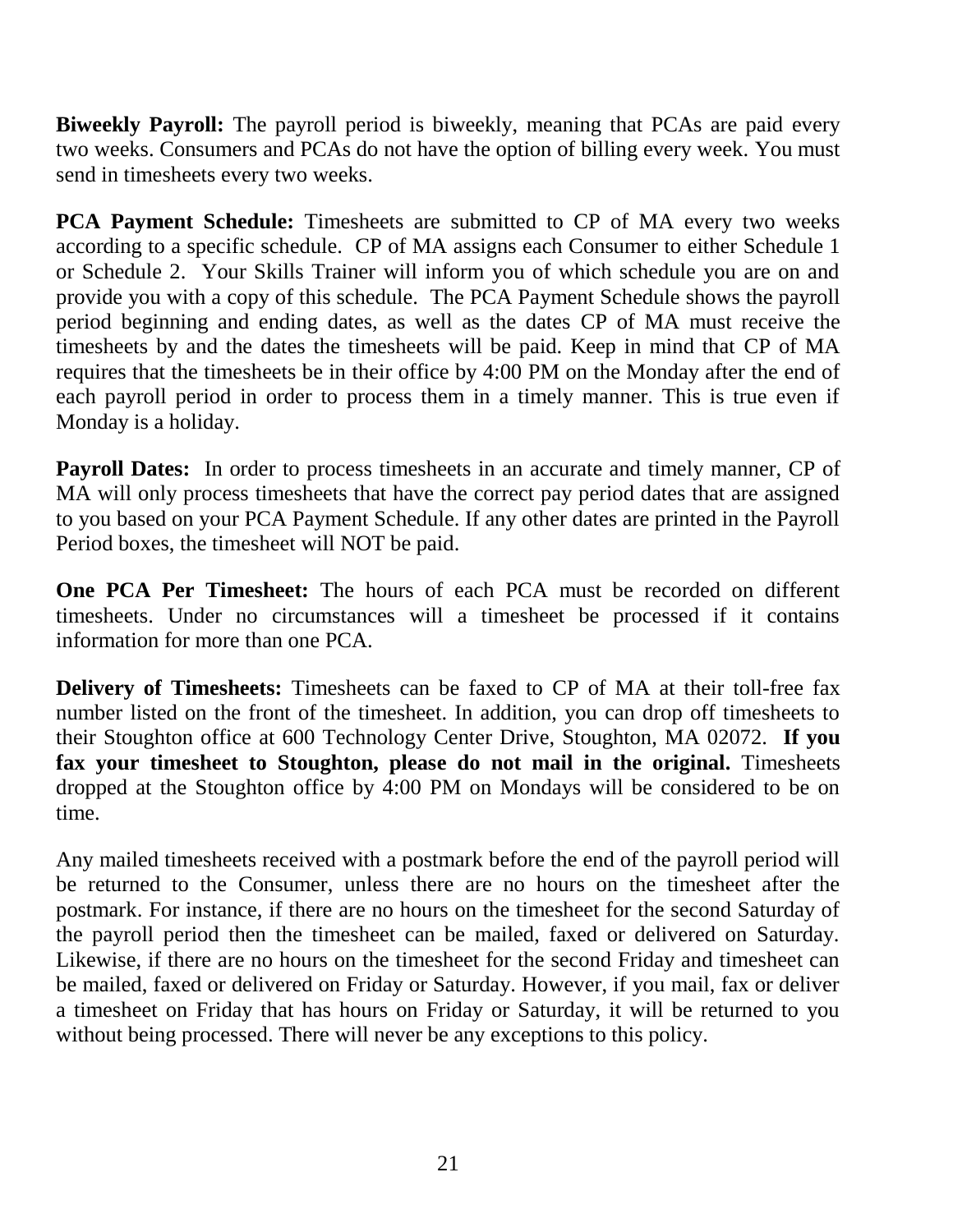**Signatures: The PCA and the Consumer/Surrogate must sign the timesheet at the bottom of the timesheet and the signatures must be originals.** Any timesheets received without both signatures will be returned to the Consumer without being processed.

**Consumer Information:** The Consumer is required to complete the Consumer name, Consumer # and telephone number information. The Consumer # is assigned by CP of MA. The telephone number should be the number you would like CP of MA to call if there is a problem with the timesheet.

**PCA Information:** The PCA is required to complete the name, last four digits of the Social Security number and telephone number section.

**Checks, Direct Deposits and Debit Cards:** All timesheets received on time will be processed so that checks or direct deposit/debit card stubs can be mailed to the Consumer on Wednesday. The checks and debit card/direct deposits will be dated for that Friday. Timesheets received after Monday at 4:00 PM may be processed with check dates in the following week.

**Payroll Packages:** Each payroll period, the Consumer will receive a payroll package which includes the checks for all the timesheets processed and payroll reports for the Consumer's records. A Consumer may allow someone else to pick up his or her payroll package each payroll period. That authorization must be in writing and will remain in force until canceled in writing. Although a Consumer can authorize a PCA to pick up the payroll package, a Consumer cannot authorize a PCA to pick up just that PCA's check. The entire payroll package must be picked up or mailed.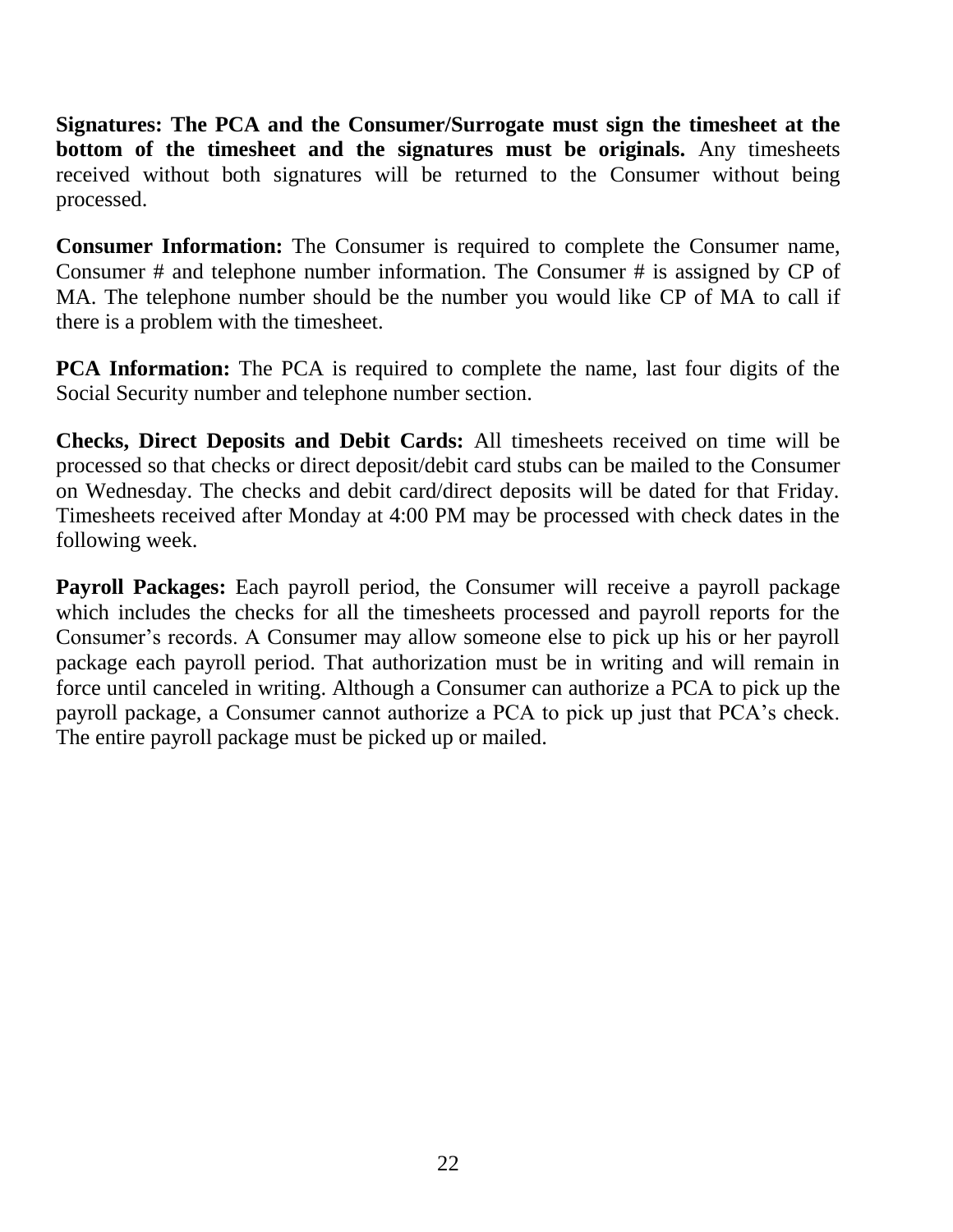

**Time Worked- Day/Eve Hours:** All hours worked between 6:00 AM and 11:59 PM are considered Day/Eve Hours. The PCA should complete the timesheet by writing the actual "Time In" and "Time Out" in the spaces provided including filling in the appropriate AM and PM circles using the sample on the back of the timesheet as a guide. You must use the AM and PM designations with all hours or the timesheet will not be processed. Also, remember that the timesheet should reflect actual hours worked. The Total Day/Eve Hours should be calculated daily using hours and minutes (i.e. A PCA who works from 1 PM to 2:30 PM would record the time for that day as 1 hour and 30 minutes, not 1 and 1/2 hours and not 1.5 hours). **The daily minutes must be rounded up to the next 15 minute increment.** Please see the instructions on the back of the timesheet for more details. The Total Week 1 and Total Week 2 boxes should be calculated so that the total minutes do not exceed 45. For instance, if a PCA works 1 hour and 15 minutes each day for five days, the total for that week would be 5 hours and 75 minutes which should be expressed as 6 hours and 15 minutes in the Total Week box. If a PCA has more than 3 in and out times on a particular day, that PCA should use a second timesheet for that payroll period to record the additional in and out times. The second timesheet should have all of the other necessary information including the payroll period dates and signatures and should include only the total hours and minutes that appear on that second timesheet.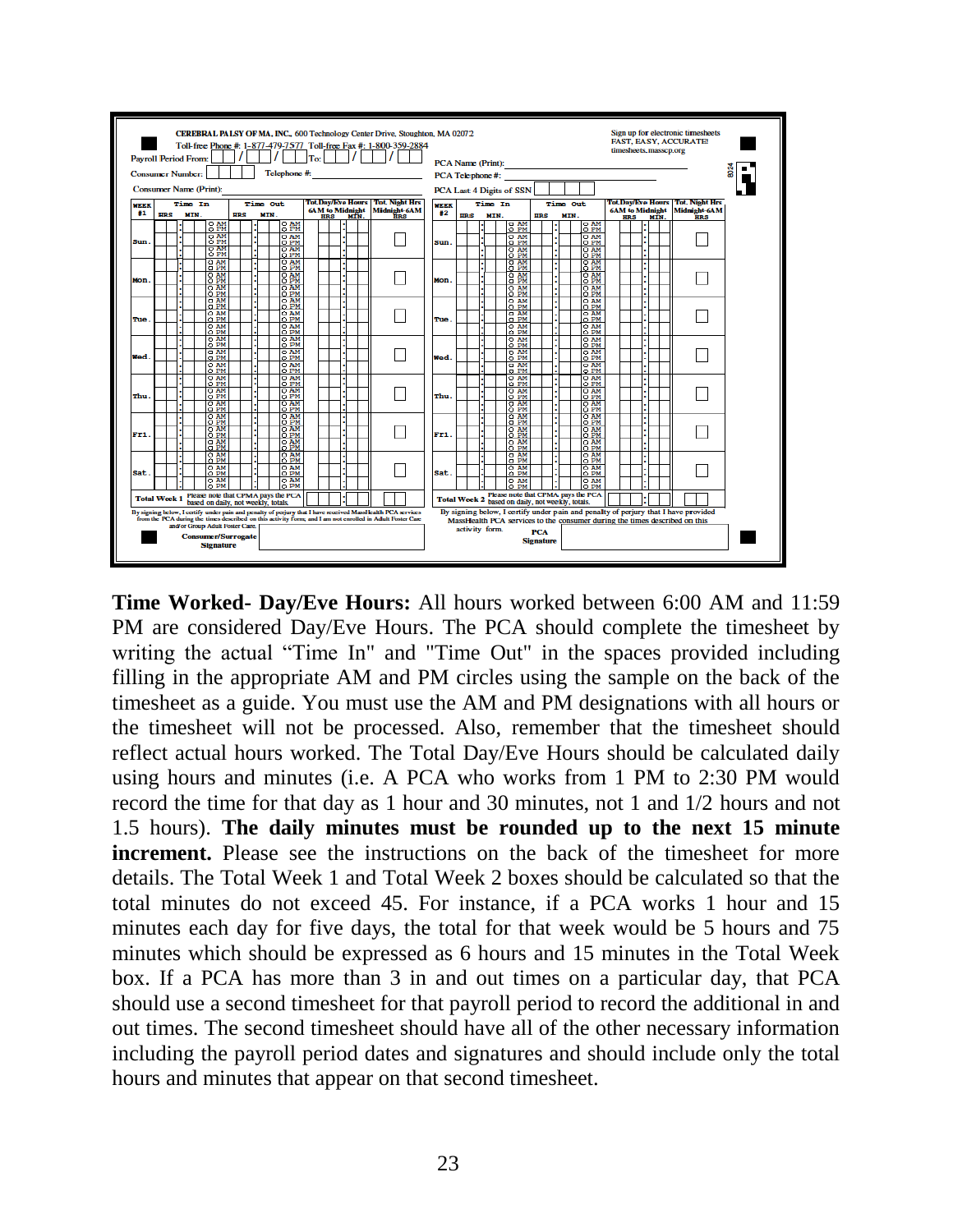**Time Worked- Night Hours:** All hours worked between 12:00 AM and 6:00 AM are considered Night Hours **if the consumer is approved for Night Hours**. PCAs will be paid for two hours if they actually work between five minutes and two hours that night. If your PCA works from 12:00 AM - 12:15 AM, those 15 minutes should be recorded in the "Time In" and "Time Out" columns of the timesheet and two hours should be recorded under the "Total Night Hours" column. CP of MA cannot pay in excess of the approval per night. If a Consumer is approved for three Night Hours, the PCA would be paid for three hours only if that PCA worked more than two hours.

**Overtime:** Ethos must request authorization from MassHealth prior to payment for all requests for overtime. It is the Consumer's responsibility to immediately notify Ethos of the request for premium pay for overtime and to provide Ethos with any information needed to submit this request to MassHealth (such as the work-week within which the PCA worked overtime, the name of this PCA, and number of hours requested, and whether or not the conditions listed below are met). If this request occurs during nonbusiness hours, the Consumer must leave a voicemail message for their Ethos Skills Trainer. Within 2 business days of this notification, Ethos must request this authorization from MassHealth. MassHealth will authorize premium pay for overtime when all of the following conditions are met:

- An unforeseen event occurred that prevented the Consumer's regularly scheduled PCA from providing PCA services to the Consumer, resulting in an immediate need for another PCA to provide PCA services for the member in excess of 40 hours for that week.
- The Consumer has demonstrated to MassHealth's satisfaction that they have attempted to contact, at a minimum, all persons who are either employed by the Consumer or listed on the Consumer's Backup Plan on page 4 of the Consumer's Service Agreement.

MassHealth may request additional information before authorizing premium pay for overtime including but not limited to:

- The Consumer's PCA schedule for a specific work-week that includes the names of all PCAs employed by the Consumer and the name of the regularly scheduled PCA that was unable to provide PCA services.
- Documentation that shows that the Consumer has attempted to hire PCAs to replace a PCA that has suddenly quit or is otherwise unable to work.
- The list of PCAs contacted.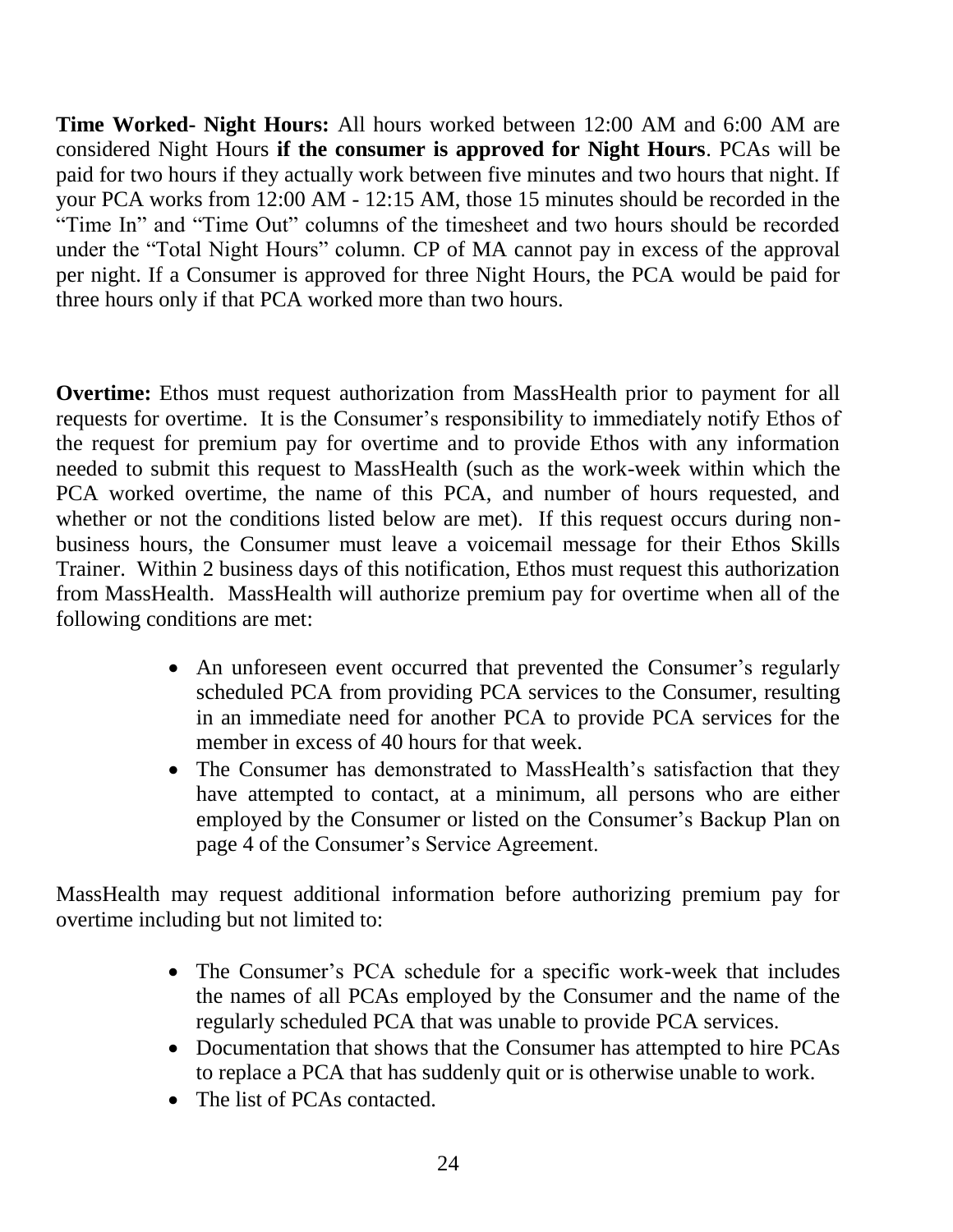Regular time will be paid for any overtime where no authorization was obtained before payment. If MassHealth approves, modifies, or denies the request for premium pay for overtime, written notice will be sent to both the consumer and CP of MA. CP of MA must forward this notice to Ethos within 2 business days. If the request is denied or modified, the Consumer will be informed of their right to appeal this decision by requesting a fair hearing.

**Fill-In Version of the Timesheet:** There is a version of the Fiscal Intermediary timesheet available on CP of MA's website that may be a more efficient way for consumers and PCAs to report payroll. Follow these steps to access this form:

- 1. Go to their website- www.masscp.org
- 2. Click on the **Fiscal Intermediary** button on the left side of the page
- 3. Click on the gray **FI Forms** button on the right side.

The only software you will need to use this timesheet is Adobe Reader which can be downloaded free on the internet at http://www.adobe.com/products/reader/. The timesheet can be downloaded from our website and saved on the user's computer. It can then be completed on the computer, printed out, signed and faxed to us for processing. The completed timesheet can also be saved and then revised for future payroll periods. The Consumer and PCA would only have to change the payroll period dates, make any revisions to the in and out times for that payroll period, print, sign and fax the timesheet for processing.

**Electronic Timesheet User Agreement:** The Electronic Timesheet (E-Timesheet) Module is a web-based interface through which Consumers, Surrogates, Personal Care Attendants (PCAs/Workers, and Fiscal Intermediary staff can respectively view relevant timesheet information. In order to use the E-Timesheets submission interface, a Consumer, their Surrogate (if applicable) and each PCA must sign an E-Timesheets Agreement which states that they both have a valid, separate e-mail addresses, and agree to use the E-Timesheet submission interface as a method of submitting time. Follow these steps to access the Electronic Timesheets Training Manual:

- 1. Go to the CP of MA website www.masscp.org
- 2. Click on the **Fiscal Intermediary** button on the left side of the page
- 3. Click on the gray **FI Forms** button on the right side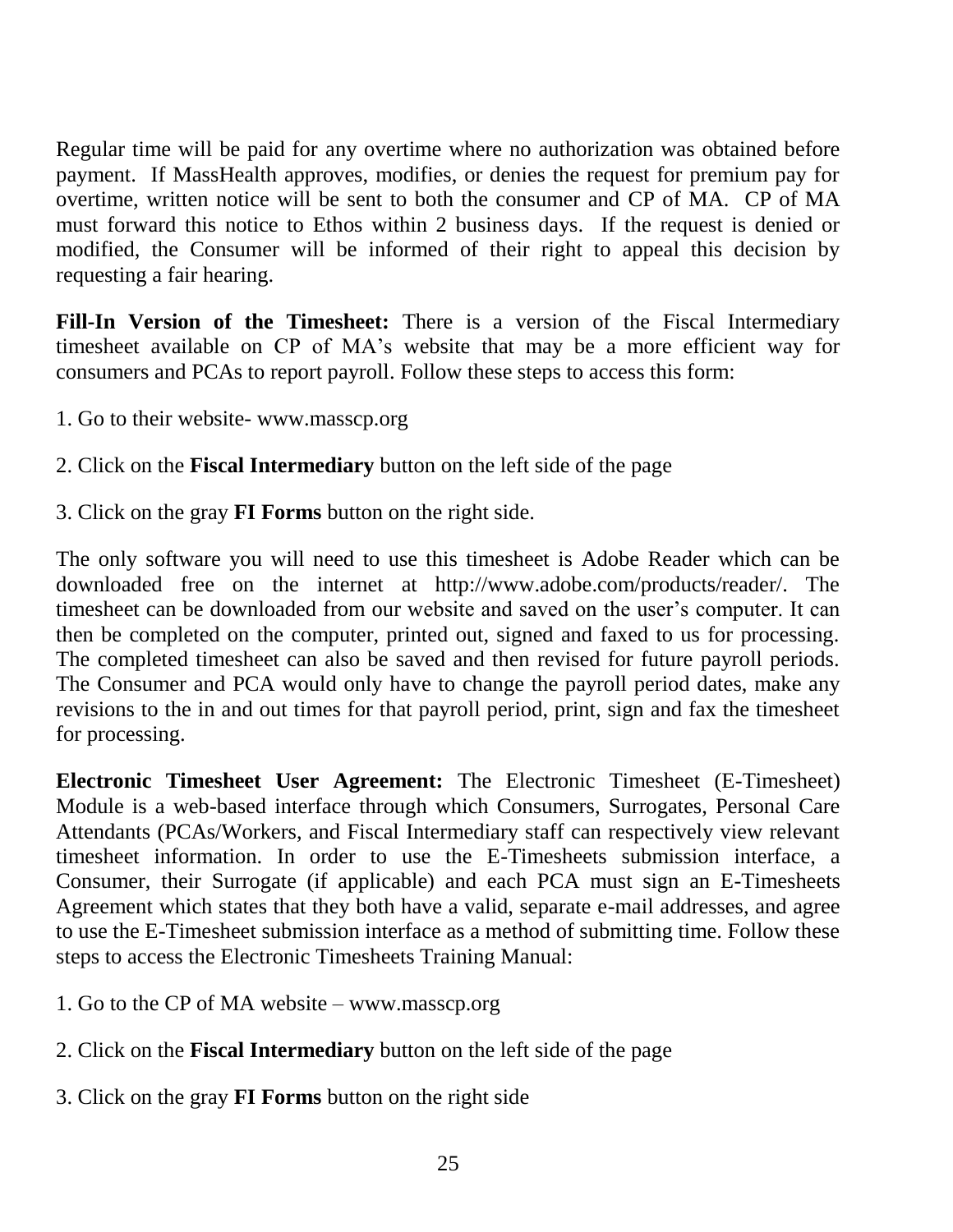## **CP of MA Employment Package**

Once the Initial Functional Skills Training has been completed, Ethos will submit the FI documents to CP of MA. A couple of weeks later, once this paperwork has been processed and the IRS has issued you an EIN, you will receive an Employment Package from CP of MA which includes the following:

- Timesheets (while your Ethos Skills Trainer will have provided you with Timesheets, the timesheets from CP of MA have a carbon copy allowing you to retain a copy of the completed timesheet for your records)
- New Hire Forms (in addition to the New Hire packet provided by your Skills Trainer, these are additional W-4, I-9, PCA Signature Forms, Direct Deposit and Debit Card Applications for your use. As you hire new PCAs, have them complete these forms and send them to Cerebral Palsy of MA as soon as possible)
- Information about Unemployment Insurance and Worker's Compensation
- PCA Union Applications (completed applications should be submitted to the union, not to CP of MA)

Ethos recommends that each Consumer go to the CP of MA website [\(www.masscp.org\)](http://www.masscp.org/) where many of these forms and additional information about the PCA Program and CP of MA's role as fiscal intermediary can also be accessed.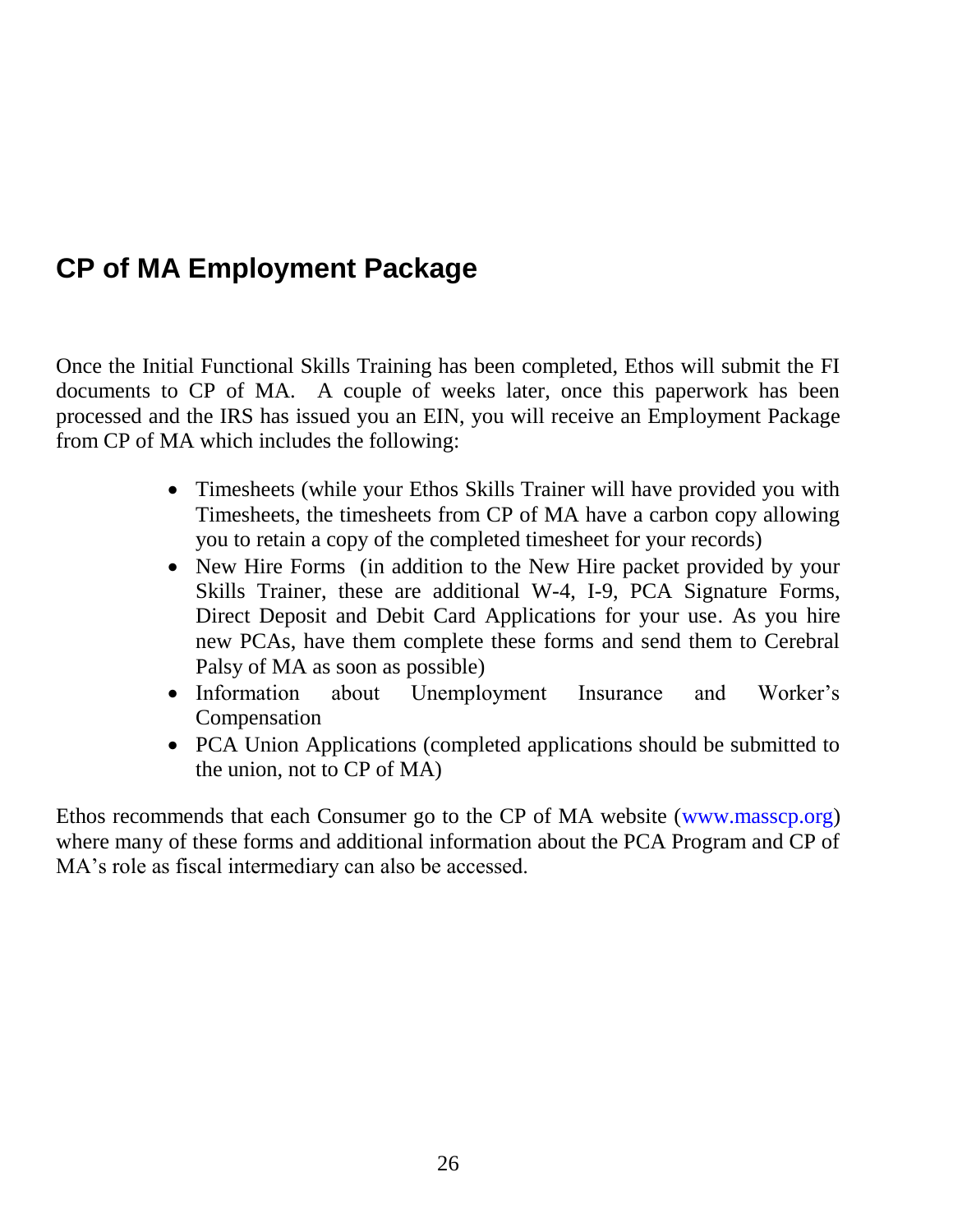# **HIRING YOUR PERSONALCARE ATTENDANTS**

**Chapter** 4

As a PCA Consumer, you (or your Surrogate) are responsible for recruiting, hiring, scheduling, training, supervising, and if necessary, firing, your Personal Care Attendants (PCAs). If you've never been an employer before, you may feel a little overwhelmed about trying to hire employees. This chapter will help you to find potential PCAs. You will learn tips for screening and interviewing new PCAs as well as how to check their references. It's also important that you're aware of laws covering employer-employee relationships, and to make sure that you follow these laws. MassHealth pays for authorized activity time performed by a PCA who is:

- Not your spouse
- Not your surrogate
- Not your legal guardian or other legally responsible relative
- Able to understand and carry out directions given by you or your surrogate
- Willing to receive training and supervision in all PCA services from you or your surrogate
- Legally authorized to work in the United States

MassHealth will not pay for a PCA:

- If you are enrolled in a Group Adult Foster Care (GAFC) program or Adult Foster Care (AFC) program
- While you are attending a community program funded by MassHealth, such as day habilitation or adult day health. Such programs have qualified personnel on hand.
- During scheduled or unscheduled medical appointments. However if you require mobility/transferring assistance your PCA may be able to assist is transporting you to and from these appointments.
- Whenever you are a resident of a nursing facility or other inpatient facility such as a hospital. Your PCA cannot work for you during this time.
- To provide assistance in the form of cueing or supervision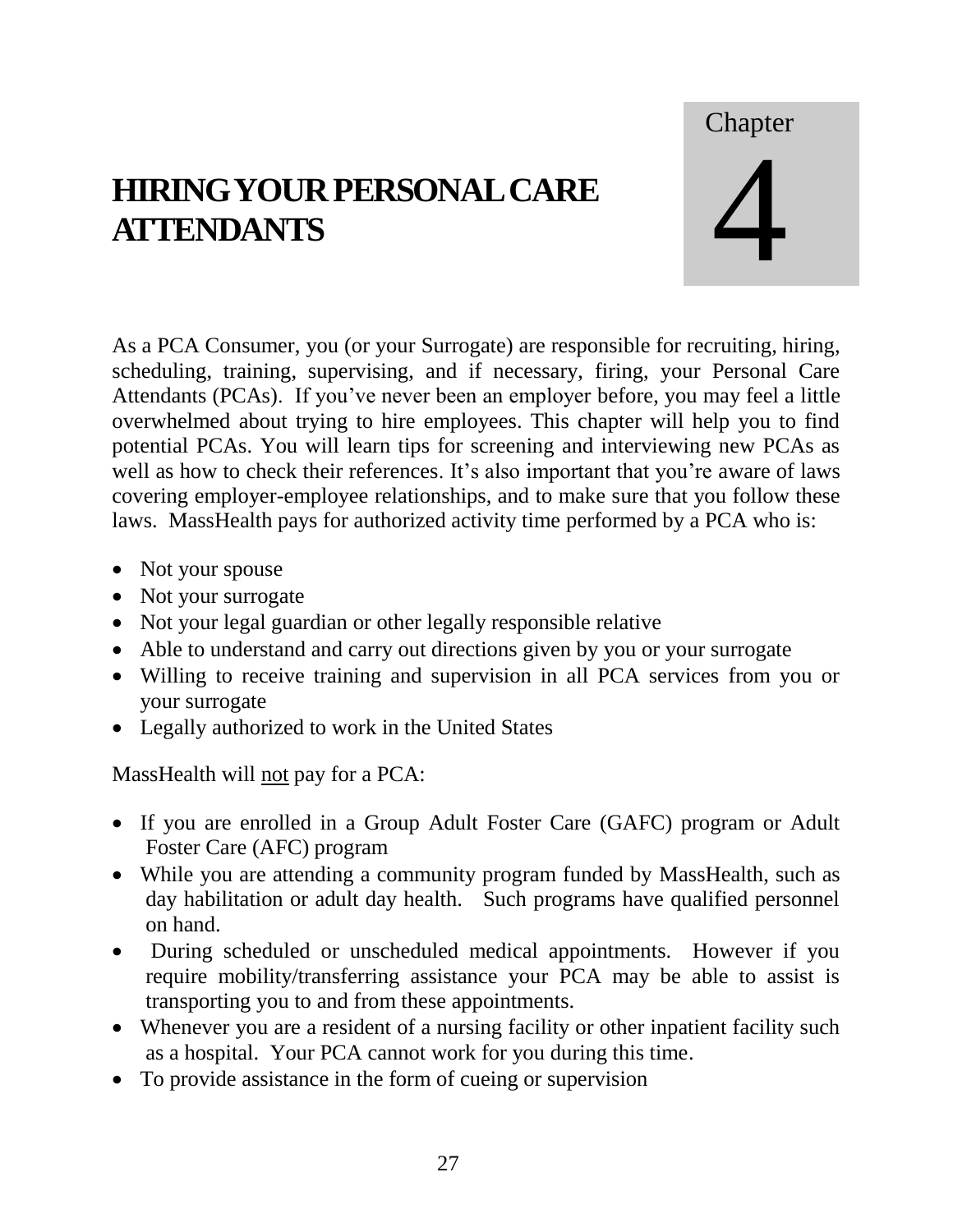## **Finding Possible PCAs**

#### **Word of Mouth**

This method is preferable as the potential PCA is known by you or has a connection to someone you know. It involves contacting people you know and asking them to tell anyone they know who may be interested in the job you have to offer. It's most effective when you work hard to get the word out. Good potential PCAs might be found among friends, friends of family members, former home health aides, neighbors, school or Adult Day Health program staff, or members of your religious organization. Try making a list of all possible word-of-mouth connections. Note on the list the name, phone number, and date you spoke to each person. Approximately one to two weeks later, make a follow-up call to inform each person that you are still looking for a PCA. If your contacts are not interested, ask them to talk with people they know and trust about your job.

#### **Rewarding Work Resources, Inc. ([www.rewardingwork.org](http://www.rewardingwork.org/))**

The goal of Rewarding Work, developed in part by the Massachusetts PCA Quality Home Care Workforce Council, is to give people who need support with daily activities choice and control in finding PCAs. Rewarding Work has a current database of thousands of names of job candidates who wish to become PCAs and who have completed an application either online or by telephone. This database can be accessed online via the Rewarding Work website [\(www.rewardingwork.org\)](http://www.rewardingwork.org/) or be telephone (866-212-9675). Ethos has a subscription to this service and your Skills Trainer can provide you with the login information so that you can access this database free of charge. Alternatively, if you wish, your Skills Trainer can work with you to find prospective PCAs using this tool. It is important to note that PCAs listed on this site have not been screened.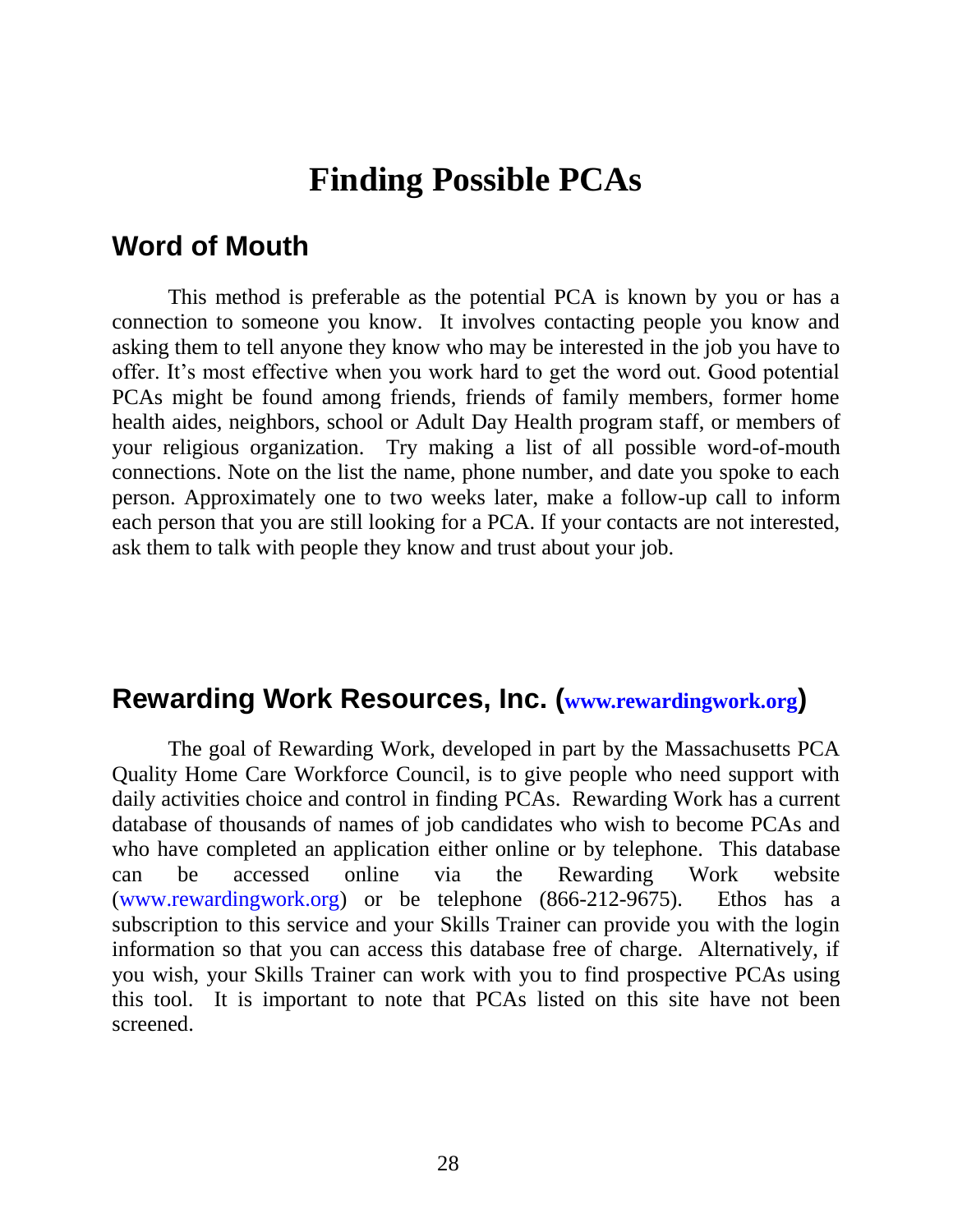### **Craigslist**

Craigslist is a popular website [\(http://boston.craigslist.org/\)](http://boston.craigslist.org/) that lists local classified ads. Many job seekers actively search this site for positions and it's easy, and free to post your own ad.

### **JobQuest**

JobQuest is a free online job search service offered by the Massachusetts Executive Office of Labor and Workforce Development. It allows you to post jobs online and connect with job seekers. You can register as an employer by providing your EIN at [https://web.detma.org/JobQuest/Employers/.](https://web.detma.org/JobQuest/Employers/)

### **Newspapers**

You may also want to consider placing a classified advertisement in a local newspaper. Newspaper ads must be brief, but you can get a lot of information into a short ad. For example:

"Personal care attendant wanted. Must be able to lift and transfer. Help with eating, bathing, toileting, chores, transportation. Car helpful. Variable part-time hours."

Keep in mind that you cannot put any language in an ad that discriminates among job seekers. For example, an ad stating "Female PCA Wanted" is against the law. There are numerous local newspapers in the city of Boston and its surrounding communities, some of which permit online advertisements in addition to print ads. Examples include:

- Jamaica Plain Gazette
- Bay Windows
- Hyde Park Bulletin
- Mission Hill Gazette
- Roslindale Transcript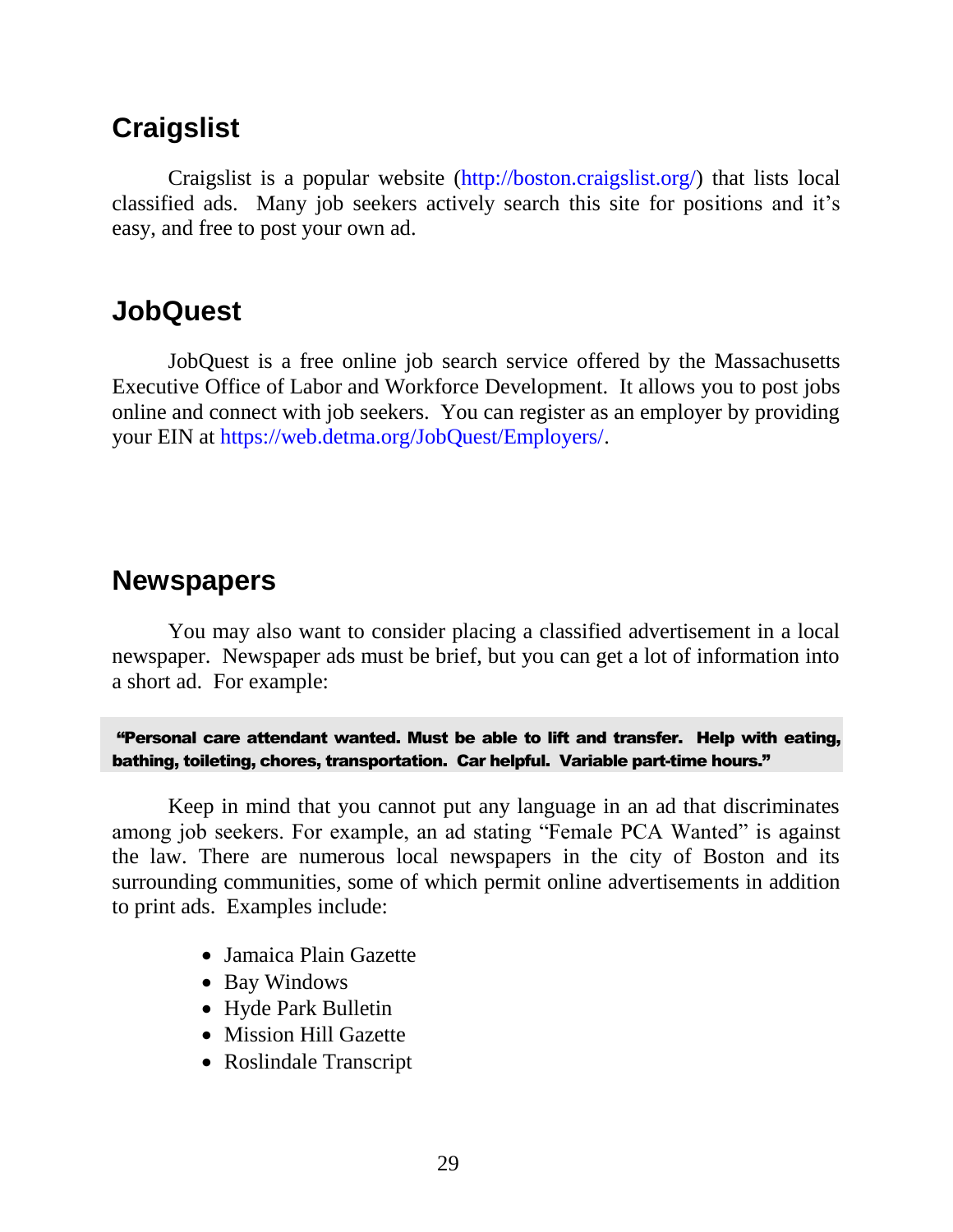### **Miscellaneous**

- Contact employment offices of local colleges or universities.
- Contact principals or guidance counselors at local high schools. They may be able to put you in touch with students looking for work. High school coaches may know of off-season athletes who might be available.
- Post an ad on a bulletin board (at a local business or at area nursing homes, libraries, hospitals, schools or your place of worship)

# **Telephone Screening**

When people call your home in response to your ad, you can save time by asking a few questions before talking about yourself or the details of the job. Use these kinds of initial screening questions:

- Are you legally allowed to work in the United States?
- Do you have reliable transportation?
- Where do you live? (Recommended: Up to 20 minutes away. One hour away is too far.)
- Are you available during the hours needed?
- Is the pay acceptable?
- Would you be able to do heavy lifting and/or transferring?

If the candidate does not meet your requirements, thank them for responding to the ad and cut the conversation short. If they do answer favorably to these screening questions, briefly describe the job. If you feel he or she is a strong possibility, set up a time for an interview.

Make sure you have the person's name and phone number before you hang up. Be prepared to give clear directions to your meeting site and mention anything you want the applicant to bring such as references and a driver's license (if transportation is part of the job). Make sure they have your phone number and understand you will expect them at the scheduled time. Tell them to call if anything comes up and they can't make it. You may want to consider meeting at a neutral site rather than at your home.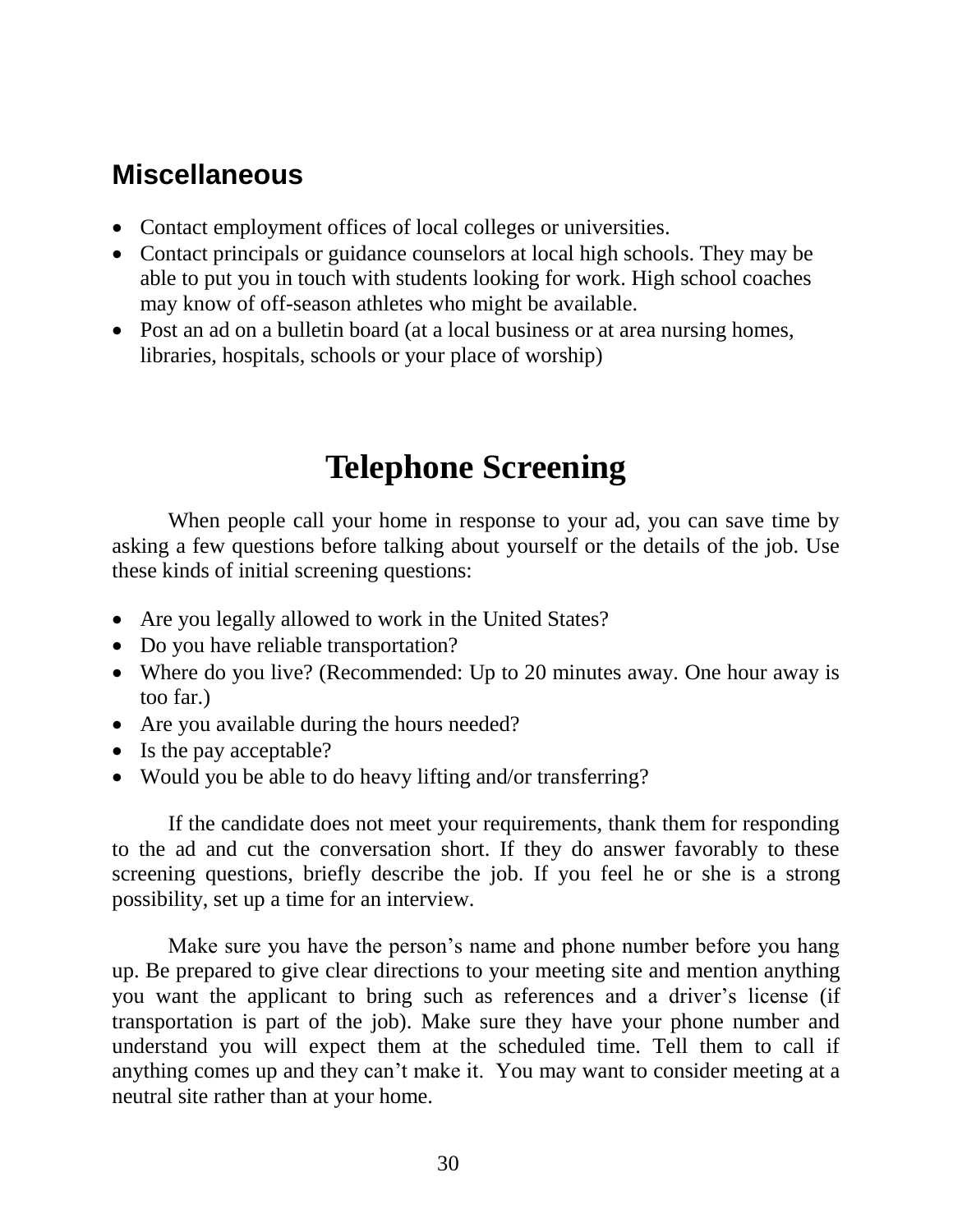# **Interviewing in Person**

The interview is an opportunity for you and your potential PCA to get to know each other. Some preparation will help you feel confident and make the interview run smoothly.

- Have a job description ready
- You may hold interviews at a neutral location such as the library. By doing this, the applicants you choose not to hire will not know the location of your home.
- If you are uncomfortable doing interviews on your own, ask someone to join you. It is often helpful to have someone else to discuss your impressions of each candidate afterwards.
- Make sure you discuss the wage and benefits of the job, as well as your schedule and any rules or policies you have established.
- Have your interview questions prepared. It may be helpful to have a copy of the questions in front of you while interviewing. This will help you remember to cover all important points and also is a good place to take notes. Following is a list of possible questions.

### Interview Sample Questions

Here are some examples of topics that you may want to cover in an interview. Add to or change the questions to get the information you need during an interview.

- 1. What is your past experience and background?
- 2. What made you want to apply for this job?
- 3. What hours are you available? How many hours per week are you looking for?
- 4. Are you willing to fill in in case of illness and/or an emergency?
- 5. Would you work weekends, holidays, etc.?
- 6. Would you be able to lift me or help me with transfers?
- 7. How do you feel about helping with personal care tasks (such as bathing, hygiene, etc.) which are often of a very intimate nature?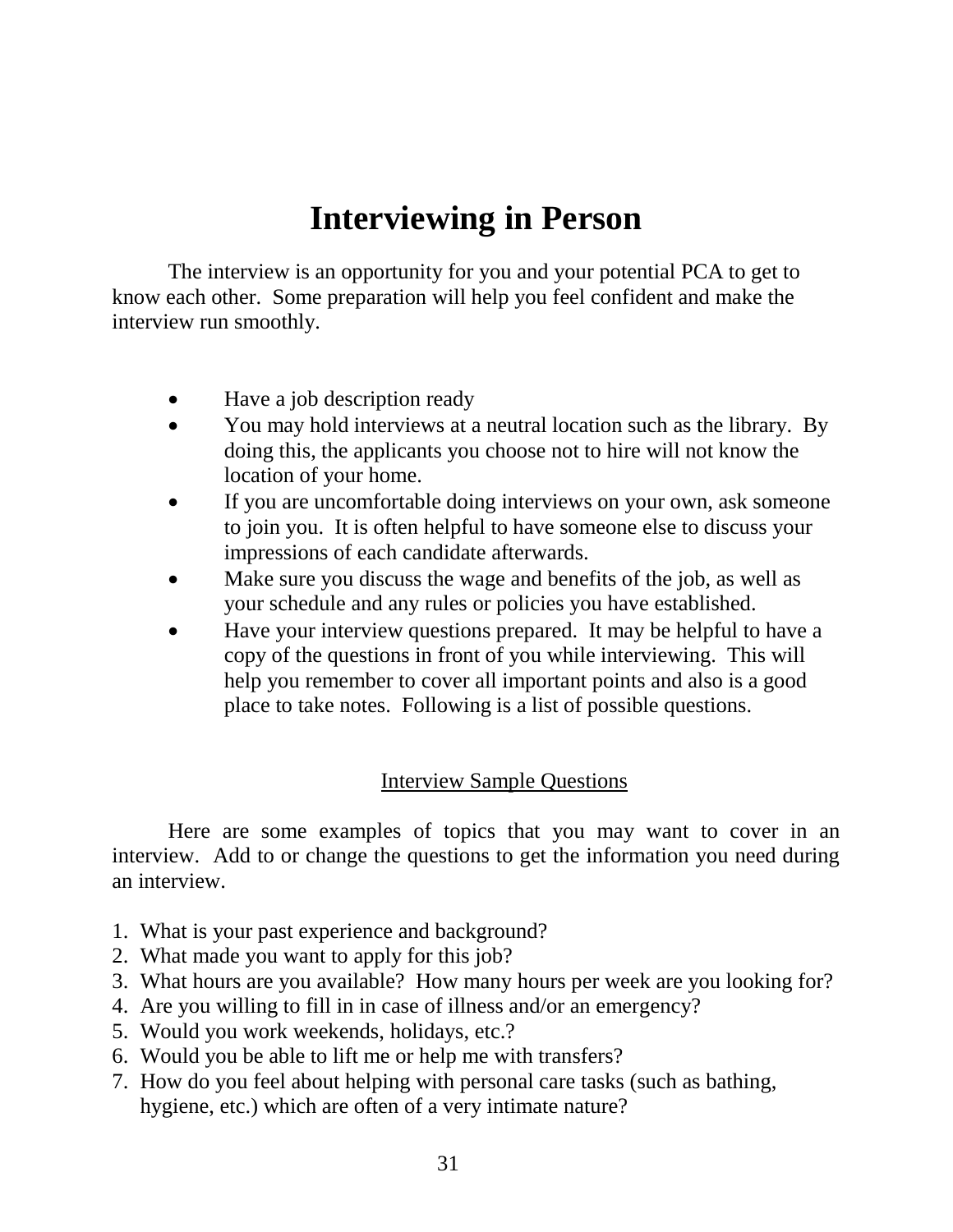- 8. What do you consider your strongest quality?
- 9. Why did you leave your last job?
- 10.Do you have reliable transportation?

11.Discuss examples of situations that might arise, and how they would react.

### **Be aware that it is illegal to inquire about an applicant's age, marital status, religion, disability or national origin.**

When a person comes for an interview, it's important that **YOU** present a good first impression. An applicant will respond most favorably to someone who is courteous and friendly rather than challenging and defensive. It helps to put a prospective PCA at ease. A good way to begin the interview is to describe your disability. You could give a brief explanation of when and how it began, it physical effects, and the problems that can arise from your disability (for example, skin breakdowns, spasticity, urinary tract infections, respiratory problems, etc.). Some of your personal interview might be a repeat of the phone interview, but that's okay. It would be better to ask a question twice than to forget it altogether. Make sure you explain exactly what the job will involve, even those things that only need to be done occasionally. Tell the applicant about your daily routine, adding anything you might have overlooked in the telephone interview. This would be a good time to show or demonstrate any special equipment that you use. Explain how occasional activities like wheelchair maintenance, laundry, shopping and more thorough housekeeping chores cause variations in the typical daily routine. Pay close attention to the person's reactions to the duties you describe. Ask each applicant how he or she feels about the responsibilities involved in the PCA job. Again, ask about the reliability of his/her transportation. Find out why each prospective PCA left his/her last job, and check this with the previous employer.

If your PCA will be transporting you, you may ask about the candidate's driving record. You may ask the candidate to provide you with a driving record history from the Registry of Motor Vehicles. If you are interested in hiring the candidate, a copy of their registration and insurance may also be appropriate.

Some employers present a prospective PCA with a potentially challenging situation (for example, an unexpected bowel movement after you're dressed and in your wheelchair) and ask the person how he or she would handle it. Your gut reaction to an applicant is an important part of the personal interview. Try to determine if the person's attitude is right for you. An applicant's lack of experience might not matter if he or she is willing to learn and has a good attitude.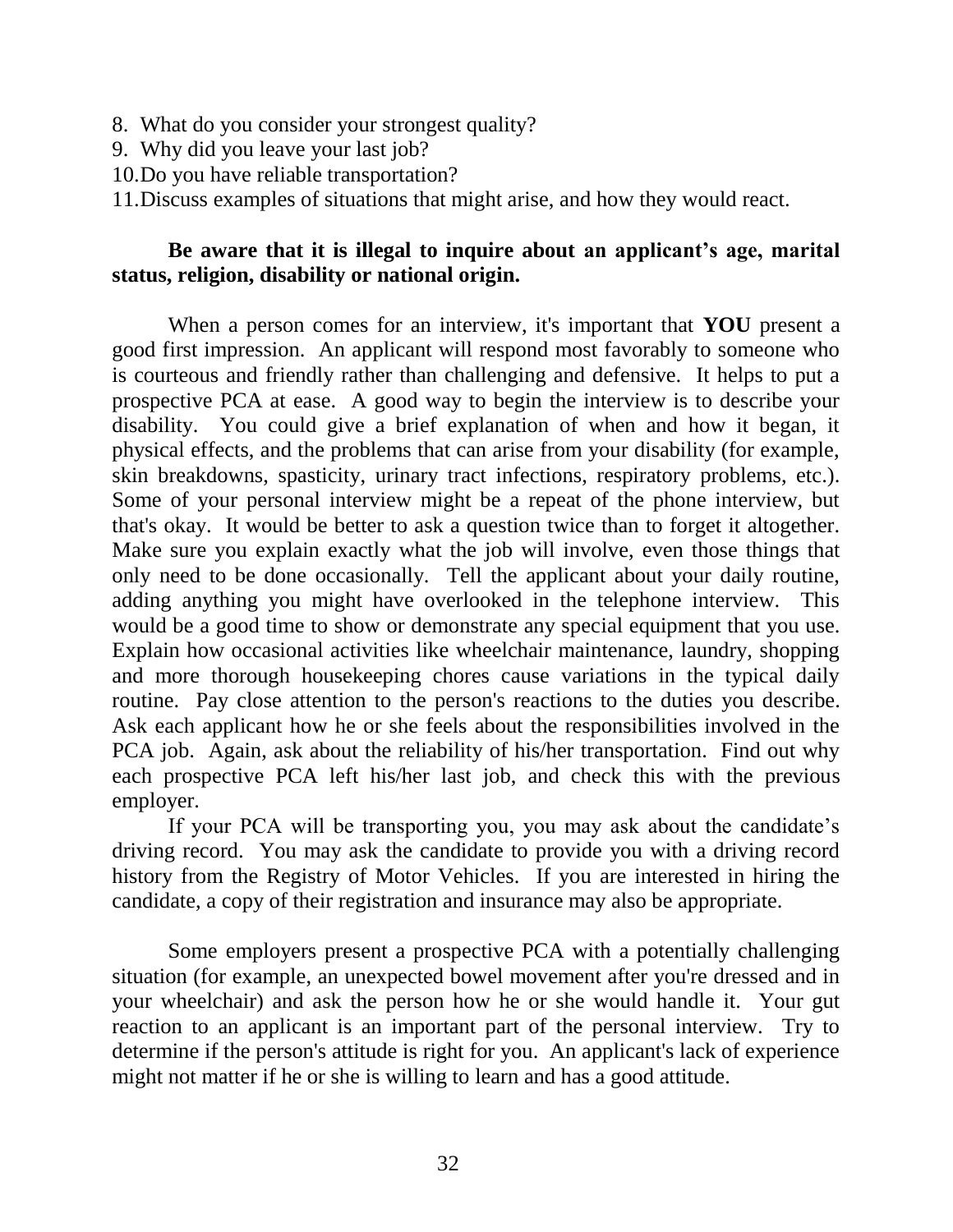Before the applicant leaves, make sure the application is filled out completely including a completed reference section. If accurate, explain to the applicant that you are in the process of interviewing and will call their references and get back to them in a reasonable period of time (1-2 weeks). Do not hire an applicant before you thoroughly check their references.

# **Live-In PCAs**

The PCA program allows PCAs to live with you; however the program will pay only for the hours that you have been approved for. If you are a renter, make sure to check with your landlord before you consider hiring a live-in PCA. This is particularly important if you live in public or subsidized housing. In addition, if you have a live-in PCA you are responsible for complying with the recordkeeping requirements of the Fair Labor Standards Act (FLSA). This means that you must keep records regarding your PCA, the number of hours that your PCA works and their compensation. The FLSA requires that these records be kept for at least three years. The Consumer is also required to keep a copy of the reasonable agreement between the Consumer and live-in PCA which indicates the number of hours your PCA will work and the hours he or she may use for personal activities. The reasonable agreement must be an employee-employer agreement and not a unilateral decision by you. Such an agreement should normally be in writing in order to avoid any possible misunderstanding of the terms and conditions of your employee's employment. It must account for the time spent working and the time when your employee may engage in normal private activities, with sufficient time for eating, sleeping, entertaining and other periods of complete freedom.

For more information, see Fact Sheet #79C: Recordkeeping Requirements for Individuals, Families, or Households Who Employ Domestic Service Workers Under the FLSA

[\(http://www.dol.gov/whd/regs/compliance/whdfs79c.htm](http://www.dol.gov/whd/regs/compliance/whdfs79c.htm) ).

If you're looking for a live-in PCA there are many things to consider. You'll want to advertise differently so you can attract a good PCA who will also be a good roommate. Find out how many overnights per week the person is willing to work and which nights they are. If room and board or use of your car is offered, mention this in your ad. When interviewing on the phone and in person, you'll have to determine if the applicant would be a good person with whom to share your home. If you're offering room and board, be sure the person is fully aware of the conditions of this arrangement. The applicant must also understand your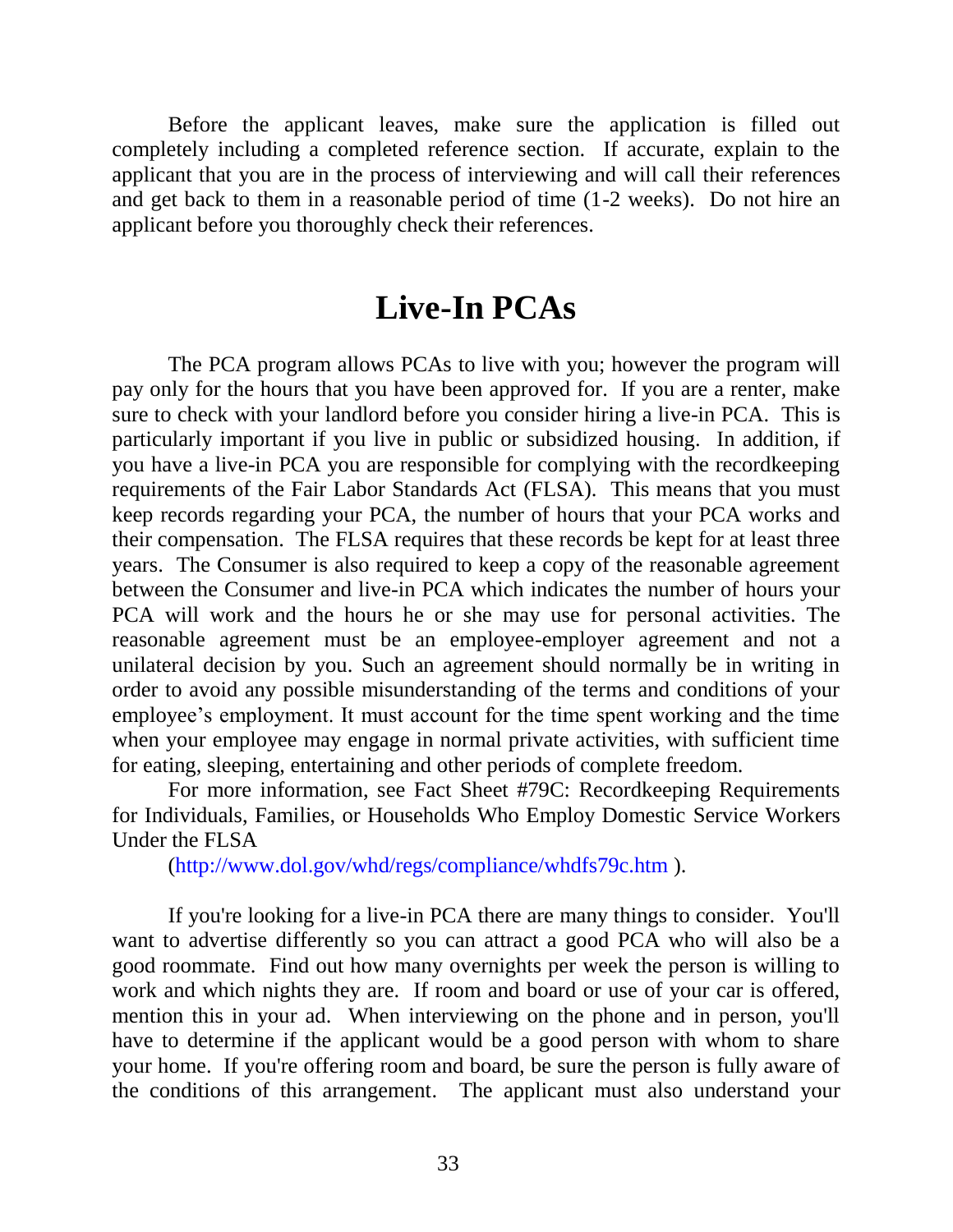expectations for food and other household sharing arrangements, if any, and how the bills are to be paid by both of you. Try to find out if you and the applicant would get along well in areas like tidiness and organization, when and how long you sleep, and preferences in music and television. Ask the person if he or she is a good cook and find out if you both like the same kinds of food. Is smoking an issue? How do you feel about alcoholic beverages? As with any shared living arrangement, compromises will have to be made by both people.

### **Checking References**

Ask for a number of references – both work-related and personal. Not all of the references will be usable; a supervisor may be away, or a company may have closed. If a person has been out of the work force for a while, find out if they have been involved in any community activities or taken any classes. A professor or committee chairperson can tell you whether the person completed tasks properly and on time.

Some companies require a written release before telling you anything about an employee. Others have a policy not to give out any information except for the dates of employment. This is another reason to ask for more references than you think you might need. If companies refuse to give you information, call the applicant, explain the situation, and ask for more references.

When checking a reference, briefly verify what the applicant told you about dates of employment and the job title. Determine if his or her job performance was satisfactory. If the applicant no longer works there, ask about eligibility to rehire.

Some applicants may refuse to let you talk to their present employer, fearing that they will lose the other job. This is probably okay, as long as they provide you with other references. When talking to present employers, it is always helpful to stress that the hours are at night or on weekends, and that this job will in no way interfere with the other position.

Successful reference checking is mainly a question of balancing the information you obtain. Weigh employment references (including babysitting and classes) more heavily than personal references. Naturally, the applicant's brother and best friend will have only good things to say, but sometimes you can tell something about people by the company they keep.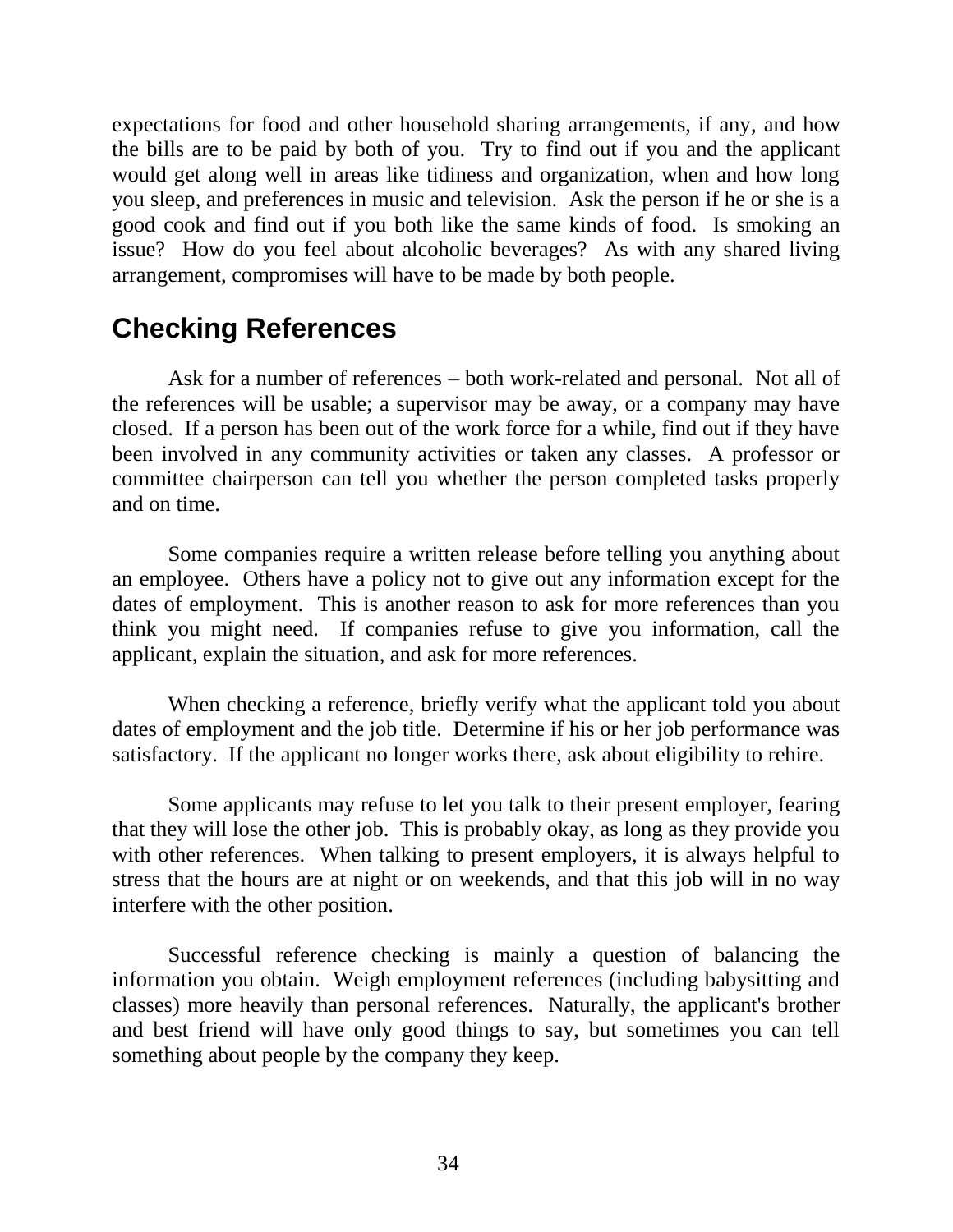If you get one bad reference and three good ones, try to determine which source has more credibility. An employer could have a personal grudge against a former employee or the employee may have been fired for opposing an unjust situation at the worksite.

Once you have spoken to all the references and weighed them against one another, it's time to make a decision. Ultimately, you will have to trust your instincts, and the accuracy of your judgments will improve over time.

Even though all the references look good and you think you'll like the person, you never know until the last minute whether he or she will end up working for you. You may call to offer the job, only to have the person say "I found something else", or "I've been thinking it over and I'm no longer interested". Don't take it personally. Keep a sense of humor and do some more interviewing.

### **Criminal Offender Record Information (CORI) Check**

Ethos encourages Consumers to request a CORI check for all prospective PCAs, even if you know the person you would like to hire. A CORI check cannot be done until after you have determined that you would like to offer the person a job. This is to ensure that all job applicants are provided a fair chance to be hired. Ethos is happy to make this request on your behalf for Massachusetts-only criminal offender record information. We will do this free of charge so please don't hesitate to contact your Skills Trainer about this.

If you wish to obtain this information yourself, you may do so by submitting a CORI ON BEHALF OF – HOME HEALTH AIDE REQUEST FORM to the Massachusetts Department of Criminal Justice Information Services (CJIS). This form allows you to request a CORI check, free of charge, for someone who will work in the home of an elderly or disabled person. Part of this form should be completed by you or your Surrogate. Your prospective PCA should complete the other part, have this notarized, and return it to you for submission to CJIS. For more information, contact CJIS at 617-660-4640 or MASS.GOV/CJIS

Keep in mind that the CORI report provides a record of convicted criminal activity only in Massachusetts. It is only one resource of information used to help you with your decision to hire. When reviewing the CORI results, confidentiality should be maintained.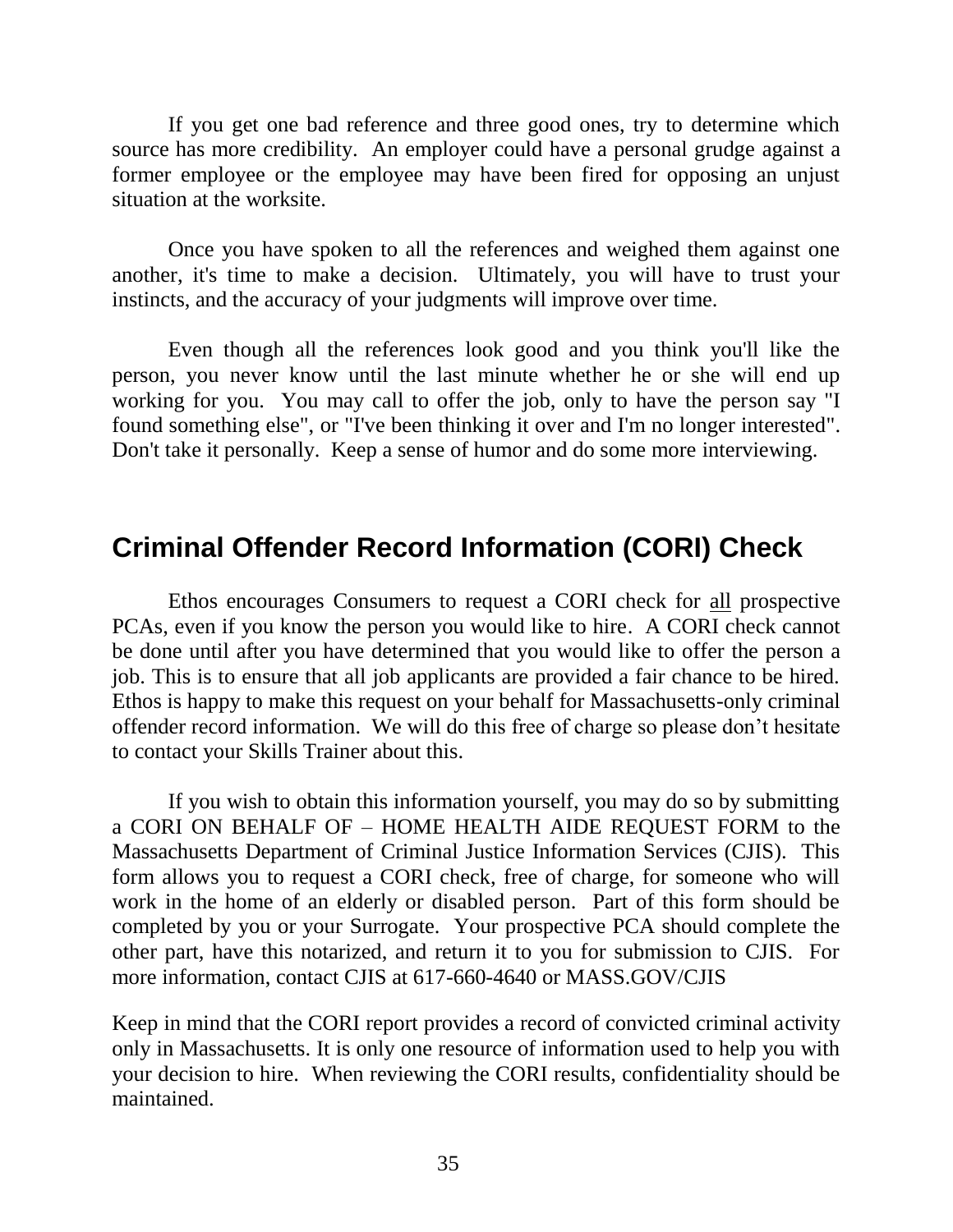# **Obtaining Information About Sex Offenders**

Another screening tool you may wish to use is the Sex Offender Registry. Each local police department maintains a list of sex offenders who live or work in your community. You can also find a list of class 3 sex offenders on the web at [www.mass.gov.](http://www.mass.gov/) Both resources are available to the public at no charge.

### **Sex Offender Information Available at Local Police Departments**

You may inquire whether a specifically named individual or a person described by sufficient identifying information to allow the police to identify the individual is a sex offender by going to your local city or town police station. After presenting proper identification, you must fill out a sex offender request form containing:

- 1. Your name and address
- 2. The reason for the request
- 3. The date and time of the request.

 If your request results identify that person as a sex offender, the police will give you a written report with the offender's name, home address, work address, the name and address of the institution of higher learning if enrolled as a student or where the sex offender works, age, sex, height, weight, eye and hair color; the sex offenses committed, the dates of conviction and/or adjudication and a photo of the offender, if available.

### **Sex Offender Information Available Through Written Request to the Sex Offender Registry Board**

You may submit a REQUEST FOR SEX OFFENDER REGISTRY INFORMATION form to the Board. The Board will provide a report identifying whether the person is a Level 2 (moderate risk) or Level 3 (high risk) offender, the offenses for which he/she was convicted or adjudicated and the dates of such convictions or adjudications. The law strictly prohibits the dissemination of information on [Level 1](http://www.mass.gov/eopss/crime-prev-personal-sfty/sex-offenders/levels-of-sex-offenders.html) (low risk) offenders. Level 3 sex offenders are not allowed to live in public housing.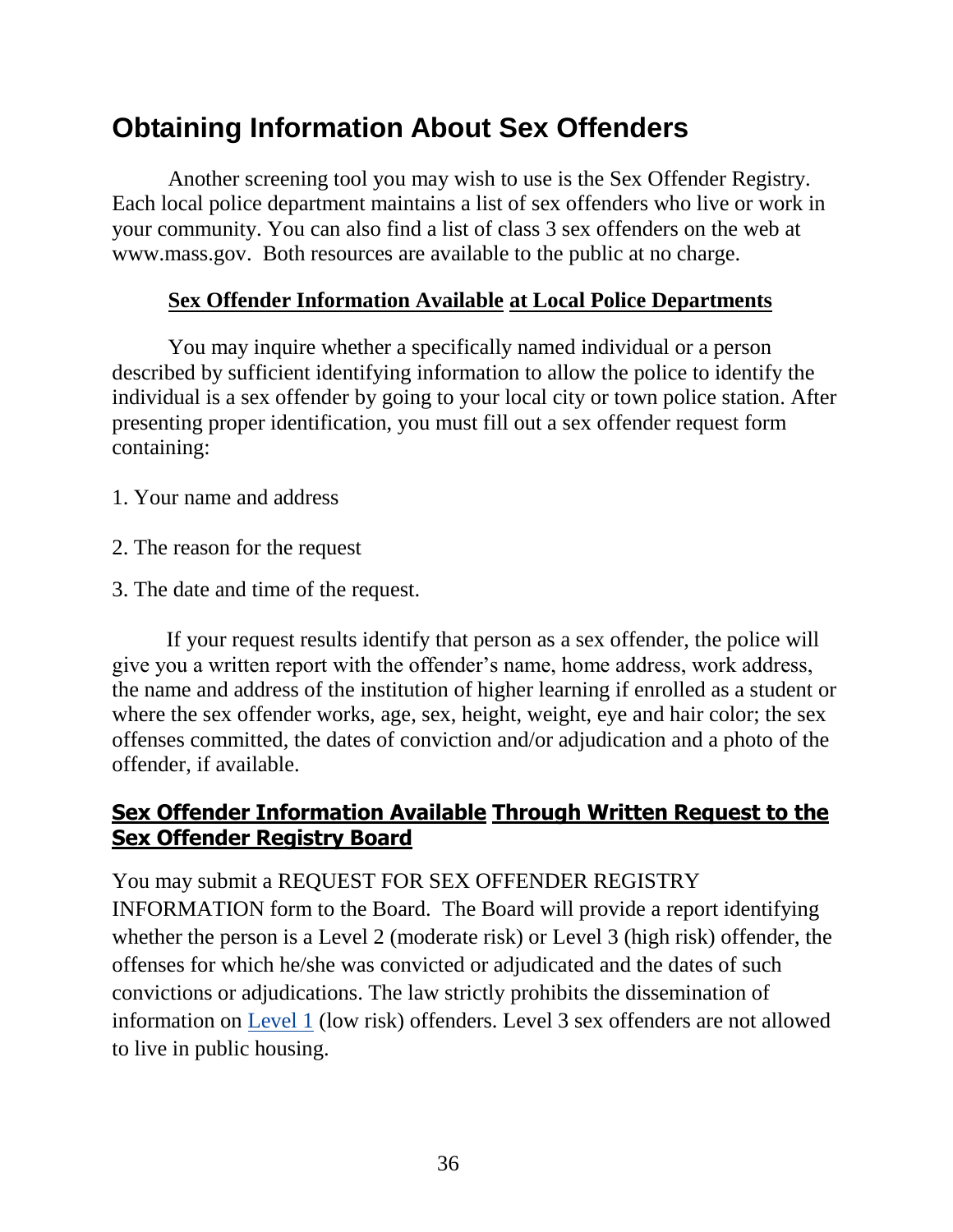### **New Hire Paperwork**

Once you have decided to hire a specific PCA, the PCA must complete New Hire Paperwork which was discussed with you at the Initial Functional Skills Training visit. This paperwork should be submitted via fax (800-359-2884) or mail, to CP of MA Payroll Department, 600 Technology Center Drive, Stoughton, MA 02072. This paperwork MUST be submitted before the PCA starts working. New Hire Paperwork consists of three required forms:

- W-4 (Form W-4 enables CP of MA to withhold the correct federal income tax from a PCAs pay)
- I-9 (Form I-9 is used for verifying the identity and employment authorization of individuals hired for employment in the United States it's the Consumer's responsibility to ensure that this form is completed correctly and to review the documents that a PCA provides to establish identity and employment authorization)
- PCA Signature Form (a CP of MA form in which the PCA agrees to be your PCA)

In addition, there are optional forms which are listed below:

- E-Timesheets User Agreement Form (allows timesheets to be completed online – both Consumer/Surrogate and PCA are required to have different email addresses)
- Direct Deposit Application
- Debit Card Enrollment Form
- Union Application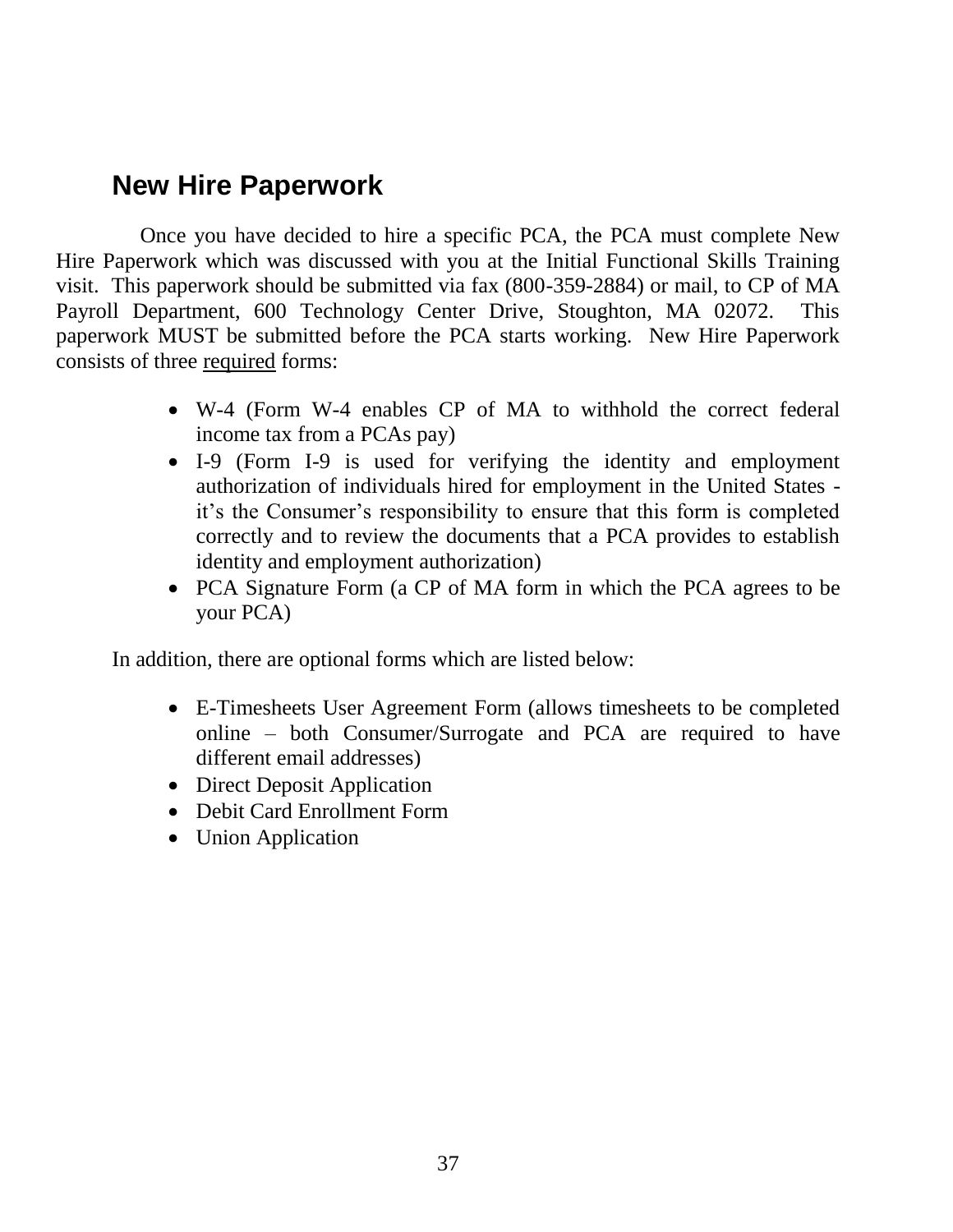### **1199 SEIU United Healthcare Workers East**

All PCAs have the option of joining the PCA union, 1199 SEIU United Healthcare Workers East. 1199 SEIU has been working to improve the lives of PCAs and their consumer employers since 2007. 1199 SEIU has fought for and won a 23% increase in the PCA hourly wage, a sick time benefit, and training benefits among other improvements. The union fee is 2% of wages which is taken out of a PCAs pay check. Enrollment information will be provided to PCAs at the PCA Orientation as well as in the CP of MA New Hire Paperwork. 1199 SEIU can also be contacted at 877-409-1199 or at<http://www.1199seiu.org/mass> .

### **PCA New Hire Orientation Program**

All new PCAs must complete the PCA New Hire Orientation within 6 months of their date of hire. This 3 hour program, for which the PCA will be paid, has been developed by the PCA Workforce Council and 1199 SEIU and it is held at various times and at various locations all over the state of Massachusetts. Your PCA will not be trained during this program – training is your responsibility as the Consumer. This Orientation will instruct new PCAs about:

- The Principles of Independent Living
- The Operational Procedures of the PCA Program
- Worker Rights
- Fraud, Abuse, and Neglect

You, as Consumer, have the option of conducting this Orientation yourself. In order to conduct the Consumer Taught Option for Orientation you must complete the Form and submit this to Cerebral Palsy of MA. Materials will then be mailed to you by the Home Care Training Benefit. **Failure to follow proper procedures may result in your PCA not being paid for their Orientation.** It is not currently possible for a Surrogate to provide this Orientation unless the Surrogate is the Consumer's legal guardian or durable Power of Attorney.

### **If your new PCA fails to complete the PCA New Hire Orientation within 6 months of their date of hire, an after-tax payroll deduction equal to two dollars per hour will apply until the program is completed.**

Please see the PCA Workforce Council Website for more information [\(http://www.mass.gov/pca/](http://www.mass.gov/pca/) ).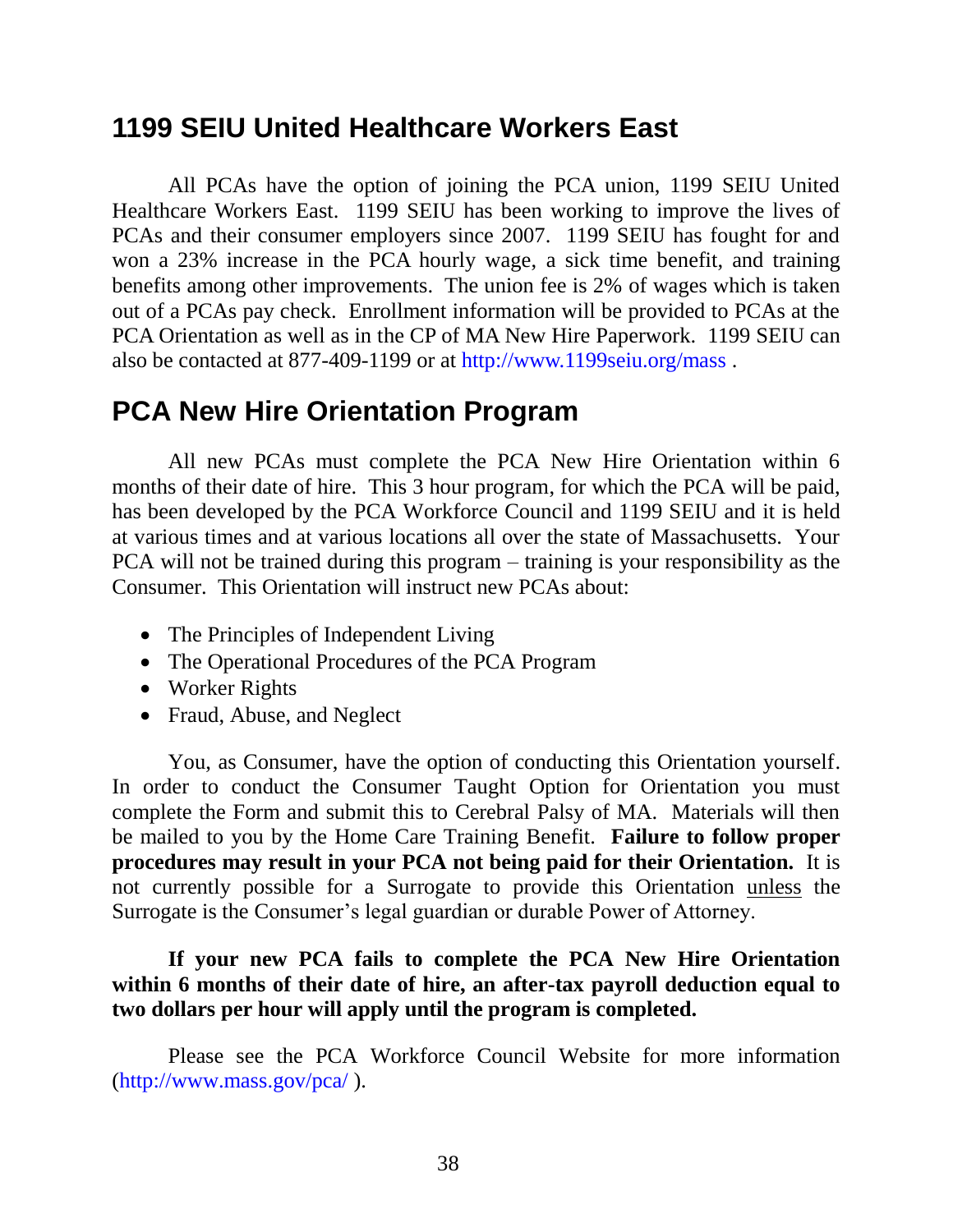# **Starting to Work With Your PCA**

### **Employment Agreement**

Because PCAs are "employees at will" (meaning that they can be dismissed by an employer for any reason ), an employment agreement or contract is optional, but will help clarify what is expected of you and your PCAs while they are employed by you. This is an opportunity to clarify your personal policies for your PCA on paper. This may also be updated as the need arises.

Some Consumers routinely hire new PCAs on a 30-day trial basis, with an understanding that the PCA may be terminated at the end of the 30 days if the relationship is not working out. This can make it easier for both Consumer and PCA to terminate employment if either is not happy with the job. On the other hand, this might also make it more difficult to hire a PCA to begin with.

If you decide to write an employment agreement for your PCAs, here are some of the areas you may want to cover:

- **Duties:** What exactly is the PCA responsible for? (Attach a job description.)
- **Hours and schedule:** Will it vary? How far in advance is it set up?
- Salary: What is the hourly wage? Are there any live-in benefits (e.g., room and board or use of laundry facilities)?
- **Benefits:** PCAs are paid time-and-a-half for hours when they work over 40 hours in one week (only with MassHealth approval), and they receive holiday pay for working on Christmas, New Year's, July Fourth, and Thanksgiving. In addition, effective July  $1<sup>st</sup>$ , 2015, PCAs will be eligible for Earned Sick Leave.
- **Communication:** How should the PCA communicate if they will be late or absent or if they need to use earned sick time? If you do not have an existing policy or procedure for providing such notice, one should be established, preferably in writing.
- **Behavior:** Are smoking, drinking alcoholic beverages, and guests okay? How will the PCA handle confidentiality, privacy, and personal property?
- **Transportation:** Will PCAs use their own cars or yours for transportation to medical appointments or shopping trips? Who pays for gas, repairs, and/or maintenance?
- **Termination:** How much notice should each party give? How many warnings will be issued to the PCA if behavior is unacceptable?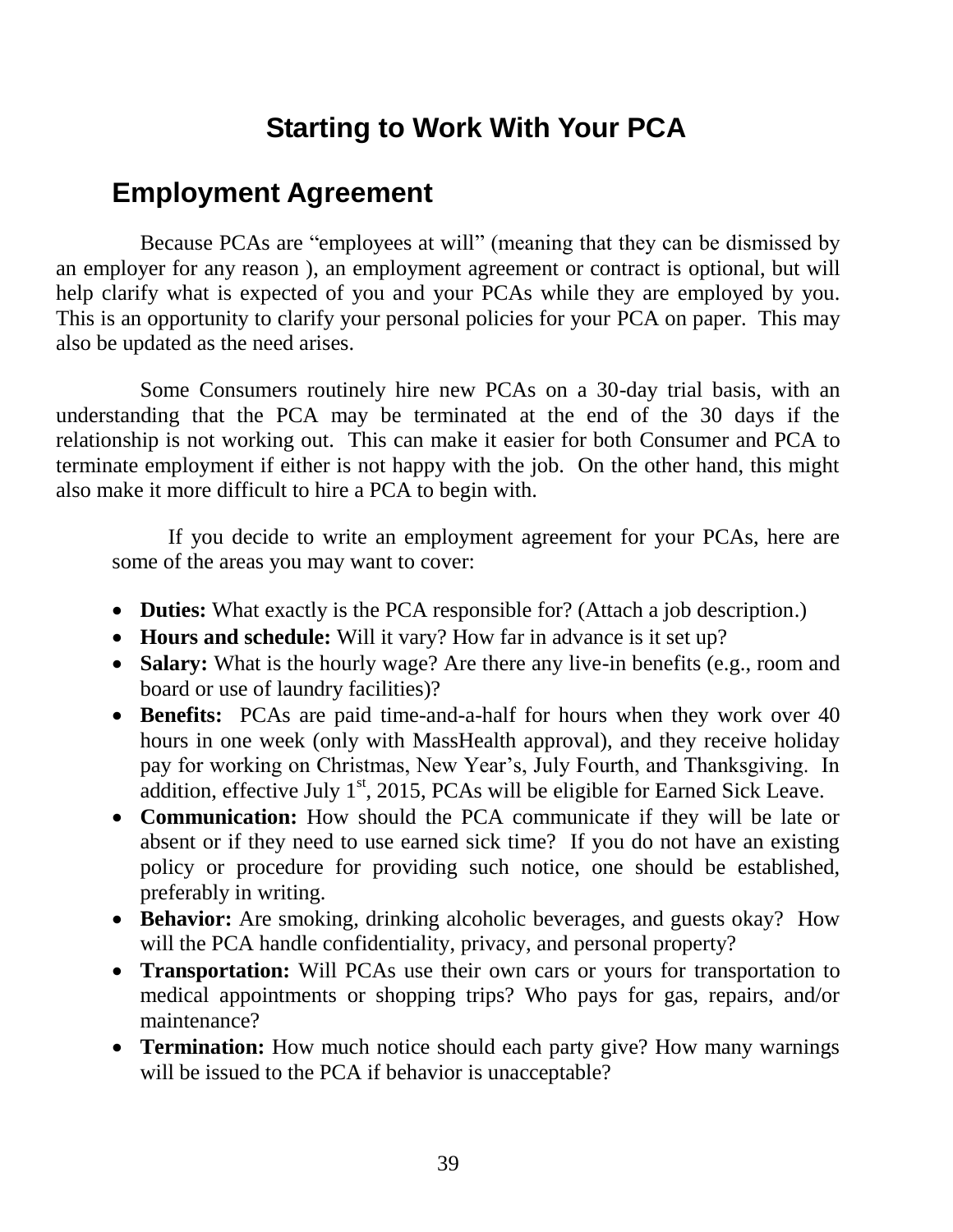### **Working Well Together**

When your new PCA begins working, see if he or she is patient and attentive while you explain how and why procedures are done in certain ways. If a PCA disagrees about the way something is done, listen to the suggestion. Sometimes new ideas are good, but the final decision is yours. From the beginning, you need to make clear that you are the employer and the one responsible for making decisions regarding your personal care and managing your household.

If your hair isn't parted right or your clothes aren't on straight, continue to instruct your PCA until it is correct. Don't be afraid to let your PCA know, in a positive way, when you are not satisfied. You should not feel guilty if they seem annoyed. You are employing them to assist you.

In order for the relationship to work, it is important that each of you respect the other. Your new PCA also needs to feel confident that you are a good employer who is in charge of your own PCA program.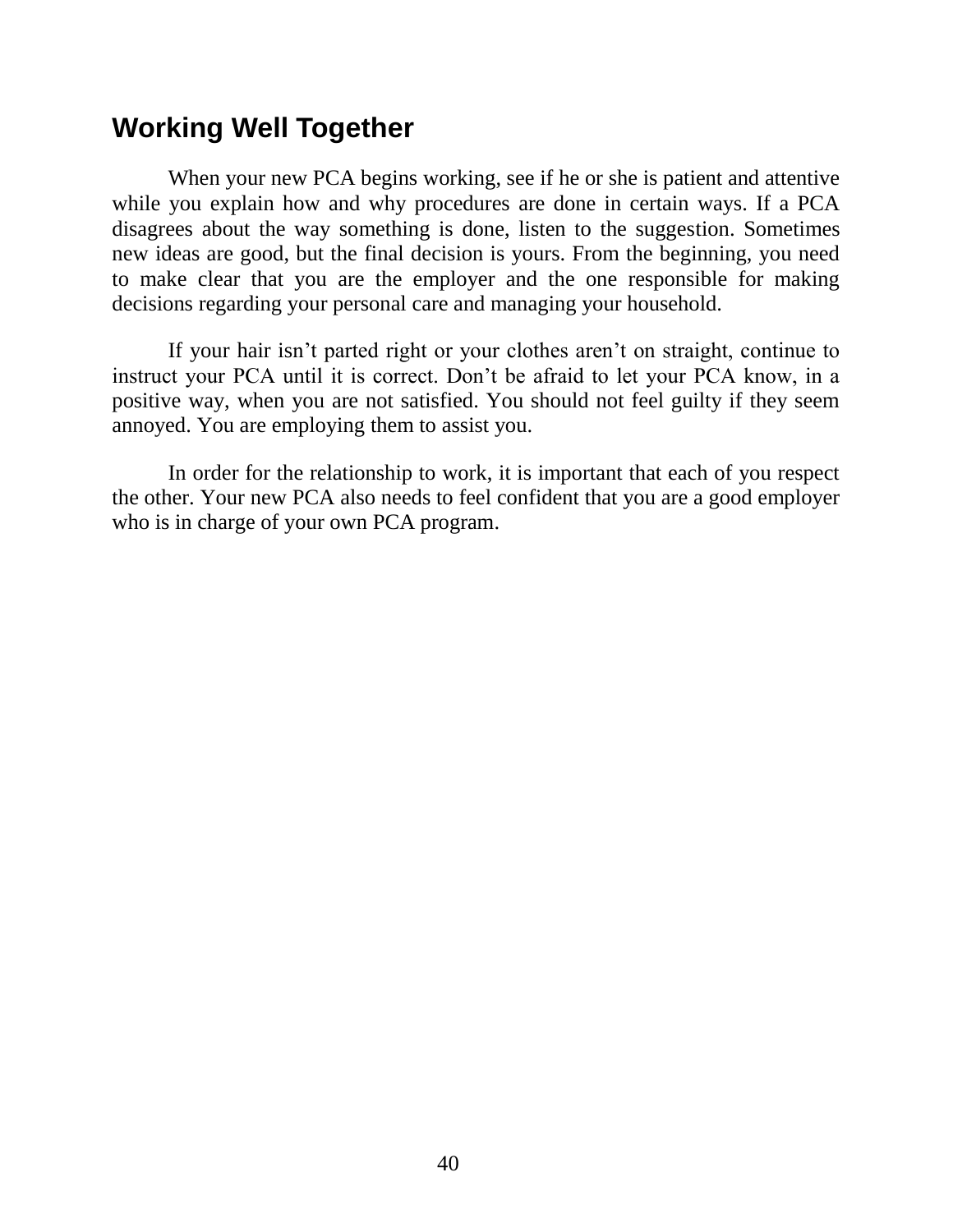# **EMPLOYMENT LAWS AND PCA BENEFITS**

# Chapter 5

You are the employer of your PCAs. It is your responsibility, with or without the help of a Surrogate, to recruit, train, and supervise your PCAs. As an employer, it is important for you to be aware of a PCAs benefits and also of the laws that apply to an employer-employee relationship, and to make sure that you follow these laws. This chapter gives a brief description of a PCA benefits as well some of the most important laws that cover employer-employee relations. This is just an overview. If you (or your Surrogate) need more detailed information about any of these laws, or have a situation that may fall under one of these laws, you should seek professional legal advice.

PCA salaries are determined through collective bargaining agreements. During collective bargaining, the PCA is represented by the 1199 SEIU and consumers are represented by the PCA Quality Workforce Council. PCAs have the option of joining the PCA union, SEIU 1199, but this is not required.

# **PCA BENEFITS**

Current PCA benefits include:

- Worker's Compensation (if a PCA is injured on the job)
- Unemployment Compensation (if a PCA is eligible for this)
- Payment for Jury Duty
- Holiday Pay (time-and-a-half pay for specific holidays)
- Earned Sick Leave (effective July 1, 2015)
- Overtime wages (upon MassHealth approval)
- Training courses/workshops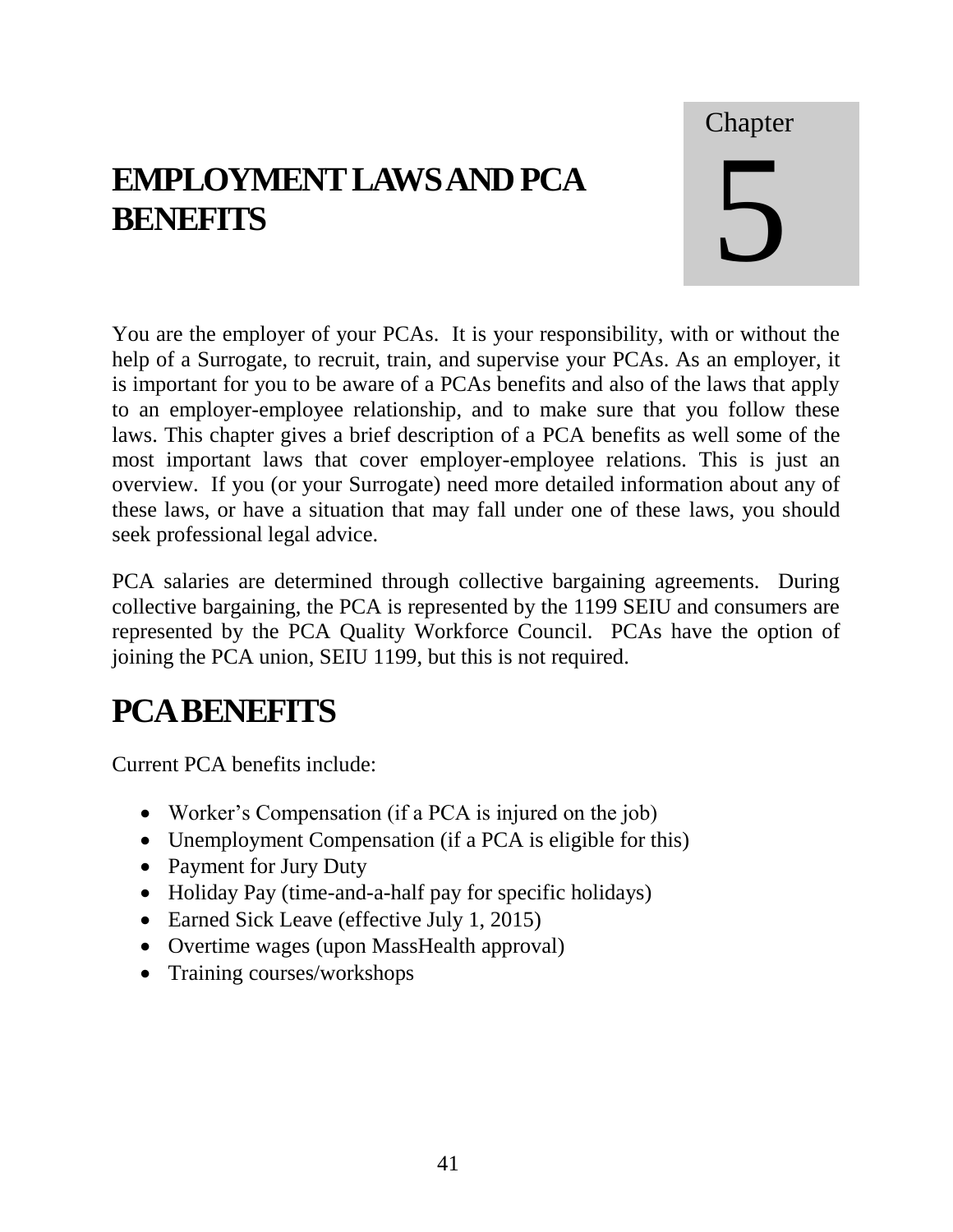### **Workers' Compensation Insurance**

The Massachusetts Workers' Compensation Act requires all employers to purchase Workers' Compensation Insurance to cover workplace injuries. Workers' Compensation Insurance provides wage and medical payments to workers who suffer a workplace injury that causes them to miss work for more than five days. CP of MA provides you with Workers' Compensation Insurance in the event that an employee (PCA) becomes injured while working for you. You are required to notify PCAs that they are eligible for Workers' Compensation along with the necessary information to report an injury. In the Employment Package that they send to you, CP of MA will provide you with a notice that you should visibly post in a public area of your home. This notice lists the contact information of the insurance company that should be contacted in the event of an injury, Atlantic Charter, (617) 488-6500. The employer is responsible for calling the insurance provider as soon as possible to report the injury of an employee. Ethos may also provide you with this notice if necessary or you can find it on the CP of MA website at [http://www.masscp.org](http://www.masscp.org/) .

When an employee is injured while on the job, he or she needs to seek appropriate medical care. Always show care and respect when your employee gets hurt on the job. The first few minutes are critical, so get help immediately.

In an emergency, do the following:

- Dial 911 or immediately go to the nearest medical facility.
- Provide necessary first aid, if possible.
- Direct the injured worker to a medical provider.
- Call and report the injury to the insurance provider (whether or not the PCA seeks medical attention) within 24 hours.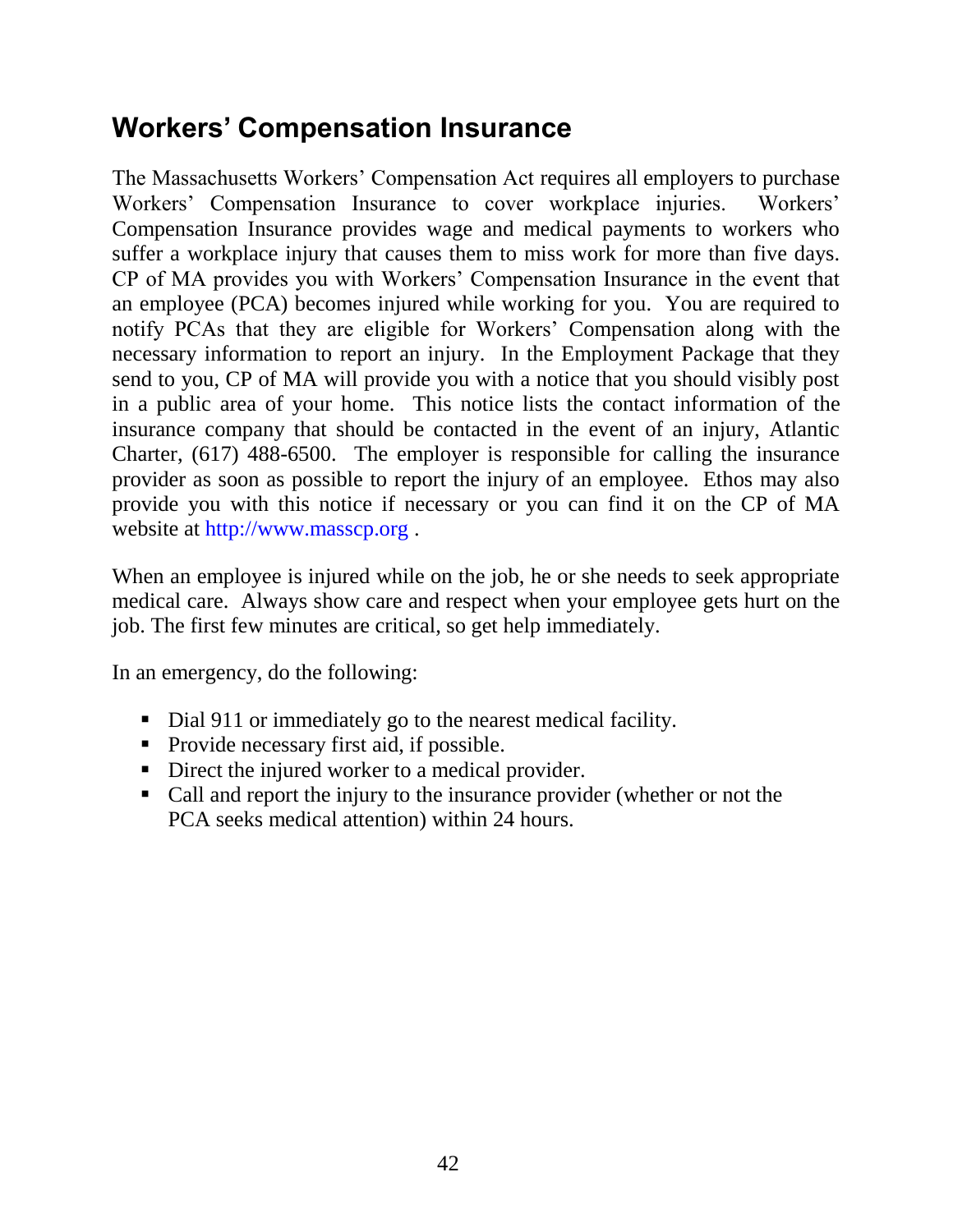### **Unemployment Insurance Program**

The Massachusetts Department of Unemployment Assistance (DUA) administers the Unemployment Insurance (UI) program which provides temporary income assistance to workers who have lost their job through no fault of their own, and who are able to work, available for work, and looking for work. In certain circumstances PCAs may be eligible to collect unemployment benefits. CP of MA will provide you with a DUA pamphlet titled "How to Apply for Unemployment" Insurance Benefits". You are required to give this pamphlet to each PCA who stops working for you either permanently or temporarily (for example while you are hospitalized). Ethos may also provide you with a copy of this pamphlet. PCAs may also access this information by phone at (877) 626-6800 or (617) 626-6560 and online at [www.mass.gov/dua.](http://www.mass.gov/dua) CP of MA will send you your DUA#. It will be included in your initial payroll packet on the Tax Liability page.

## **Jury Duty for a PCA**

MassHealth provides reimbursement to you for PCAs who are required to perform juror service during regularly scheduled work hours for a maximum of three days. If your PCA is called for jury duty, you must let Ethos know about this within 14 calendar days. Your PCA should have documentation sent to you, as the employer, from the court where he or she served on a jury. You need to provide Ethos with:

 The number of hours your PCA was regularly scheduled to work that overlapped with the time your PCA had jury duty. This cannot be for more than the time your PCA was scheduled to work. For example, if your PCA normally works four hours on those days, he or she cannot be paid for a full day of jury duty. If your PCA is scheduled to work in the evening and he or she served during the day, then the PCA cannot be paid for jury duty.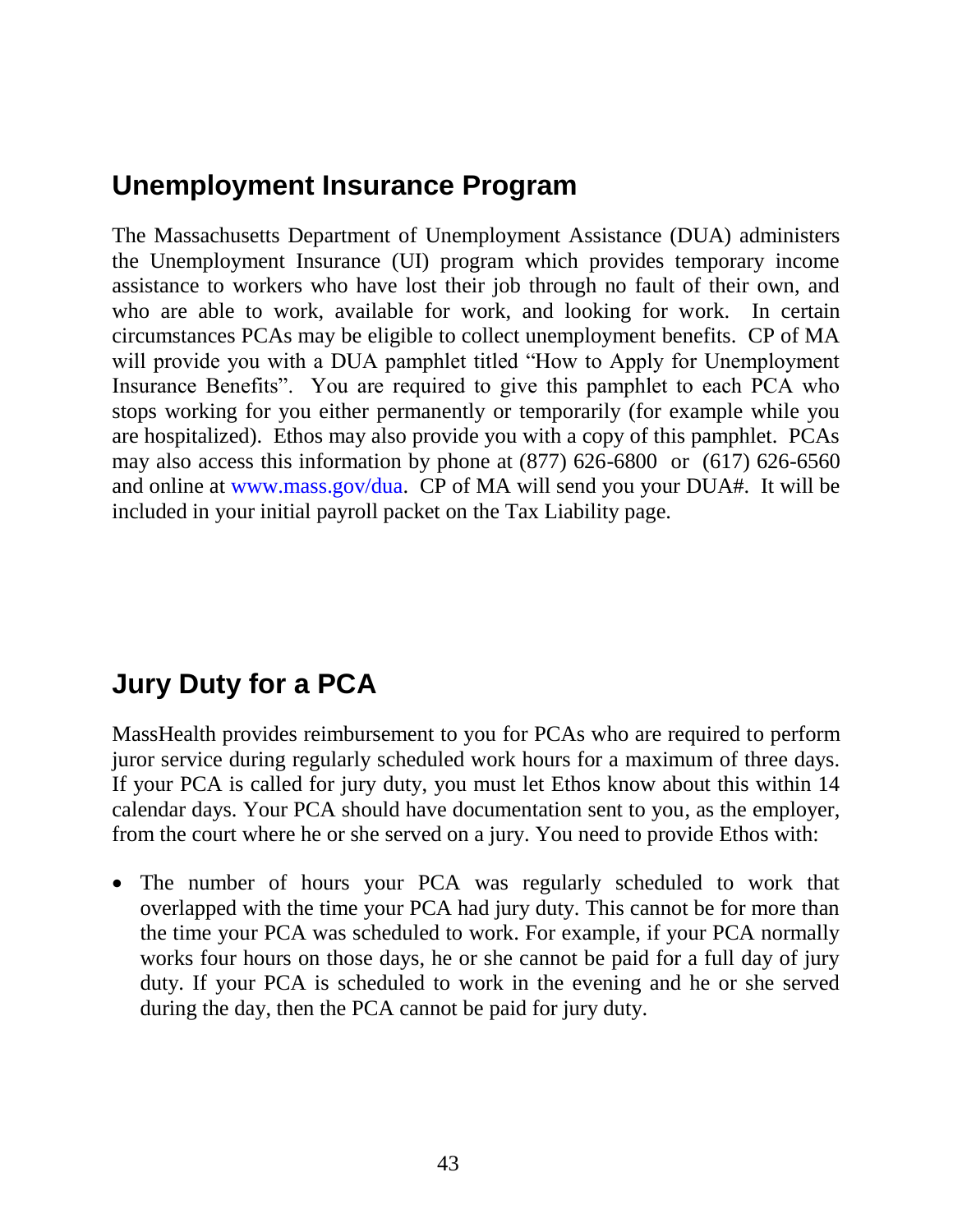- Documentation from the state or federal court that your PCA performed jury service. The state court will send you a copy of the certificate of juror service issued by the Massachusetts Office of the Jury Commissioner verifying the date(s) of service. The federal court will send a copy of the attendance sheet issued by the Federal District Court verifying the date(s).
- Within three calendar days of receiving your documentation Ethos must forward to MassHealth a written request for an increase in the number of hours of PCA services based on the number of hours of juror service performed by the PCA during regularly scheduled work hours.
- MassHealth will provide reimbursement to you for PCAs who perform juror service up to the first three days of jury duty as long as the hours requested occurred at the same time and the same number of hours that he or she was regularly scheduled to work for you. If your PCA serves more than three working days, the court pays for the additional time.

## **Holiday Pay**

MassHealth recognizes four Holidays for which they will pay 1.5 times the regular pay rate between the hours of 6 a.m. and midnight: New Year's, July Fourth, Thanksgiving, and Christmas. The amount of Holiday time that you will receive is based on the number of PCA hours that you are approved for and will be marked on your Prior Authorization letter from MassHealth. Holiday hours are not additional PCA hours but rather the number of hours that MassHealth will pay 1.5 times the regular pay rate. The number of Holiday hours listed on your Prior Authorization letter is the total number of hours that you have been allotted for all four Holidays. It is up to you as Consumer to determine how you would like to distribute these hours. PCAs who work on a Holiday for more than the number of Holiday units authorized by MassHealth will be paid at the regular day/evening rate and you, as Consumer, will be liable for the difference.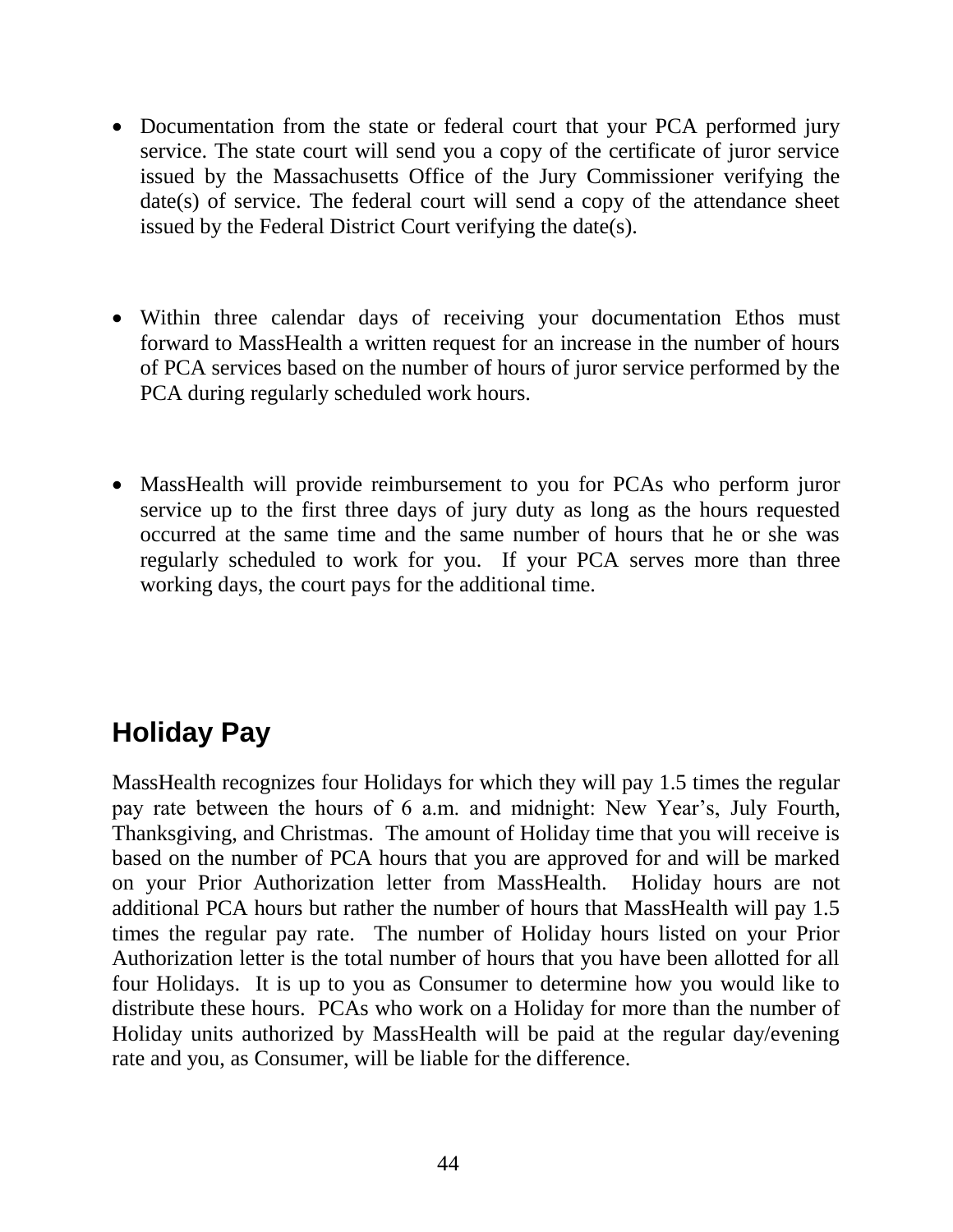# **Earned Sick Leave**

PCAs will be eligible for Earned Sick Leave effective July  $1<sup>st</sup>$ , 2015. PCAs will earn 1 hour of earned sick leave for every 30 hours worked and will begin accruing this time from their first day of actual work. PCAs can accrue up to 40 hours of earned sick time in a calendar year (a consecutive 12-month period of time defined by MassHealth). The PCA must be informed about what calendar year MassHealth uses when the PCA is hired. A PCA can begin using Earned Sick Leave 90 days after they begin working for a Consumer. When taken, Sick Leave is recorded on a separate Sick Leave Timesheet and is not deducted from a Consumer's authorized hours for PCA services. Earned Sick Leave can be used by a PCA for the following reasons:

- To care for the PCAs child, spouse, parent, or parent of a spouse who is suffering from a physical or mental illness, injury, or medical condition that requires home care, professional medical diagnosis or care, or preventative medical care.
- To care for the PCA's own physical or mental illness, injury, or medical condition that requires home care, professional medical diagnosis or care, or preventative medical care.
- To attend the PCAs routine medical appointment or a routine medical appointment for the PCAs child, spouse, parent, or parent of spouse.
- To address the physical, psychological, or legal effects of domestic violence.

PCAs are entitled to used Earned Sick Leave in 15 minute increments however if a PCAs absence requires a Consumer to hire a replacement, the consumer may require the PCA to use up to a full shift of Earned Sick Leave. PCAs must make a good faith effort to provide reasonable notice of their need to use Earned Sick Leave. This notice should comply with a consumer's reasonable notification system. If the Consumer does not have an existing policy or procedure for providing such notice, one should be established, preferably in writing. If a consumer suspects that a PCA is committing fraud or abuse by engaging in an activity that is not consistent with the allowable purposes for sick leave the consumer must report this fraud to the Bureau of Special Investigations at 617- 727-8638. A Consumer cannot retaliate against a PCA for using Earned Sick Leave. Retaliation is illegal. CP of MA will provide the Consumer with the PCA Sick Leave Timesheet and more information about the Earned Sick Leave benefit.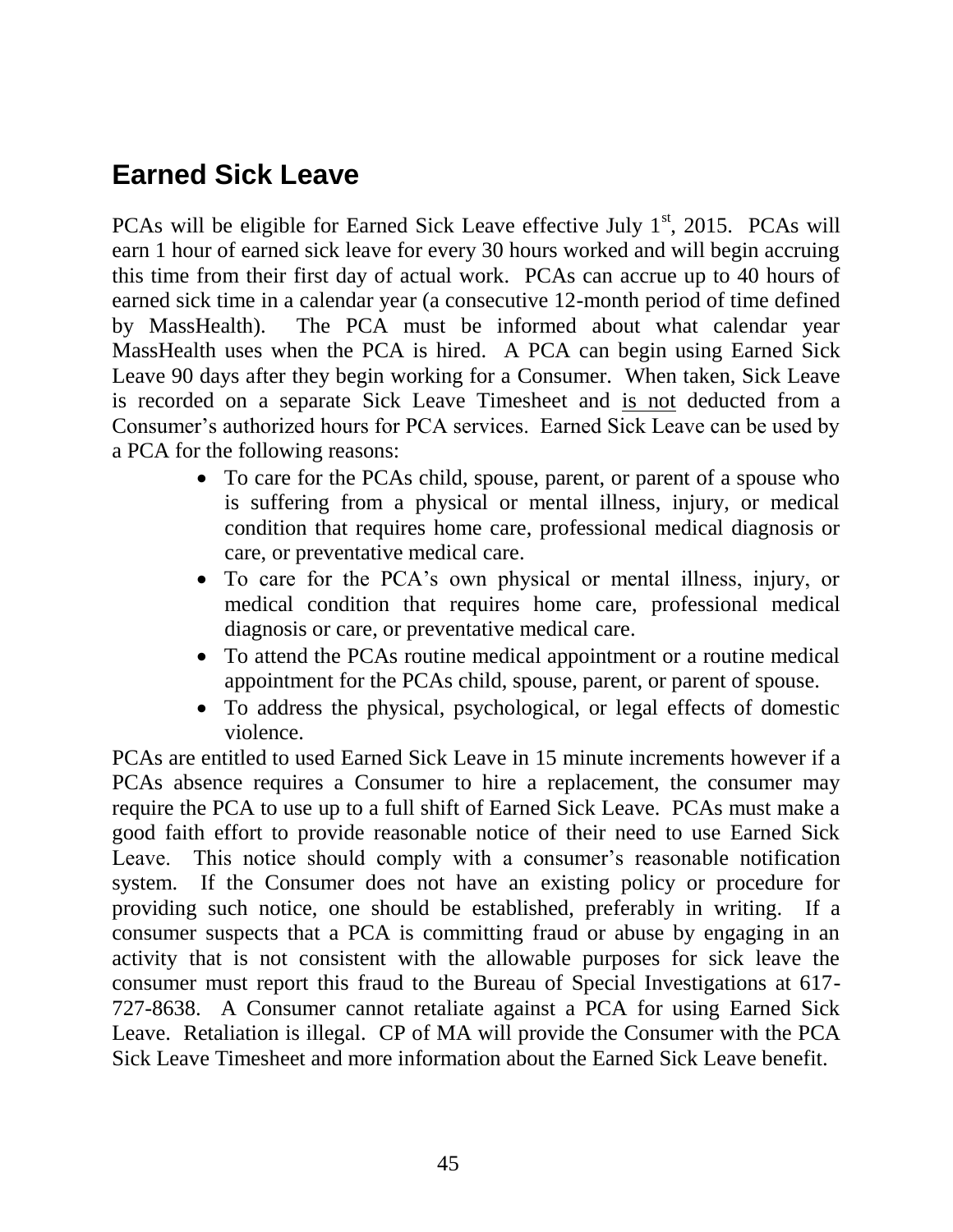# **Overtime**

Ethos must request authorization from MassHealth prior to payment for all requests for overtime. It is the Consumer's responsibility to immediately notify Ethos of the request for premium pay for overtime and to provide Ethos with any information needed to submit this request to MassHealth (such as the work-week within which the PCA worked overtime, the name of this PCA, and number of hours requested, and whether or not the conditions listed below are met). If this request occurs during non-business hours, the Consumer must leave a voicemail message for their Ethos Skills Trainer. Within 2 business days of this notification, Ethos must request this authorization from MassHealth. MassHealth will authorize premium pay for overtime when all of the following conditions are met:

- An unforeseen event occurred that prevented the Consumer's regularly scheduled PCA from providing PCA services to the Consumer, resulting in an immediate need for another PCA to provide PCA services for the member in excess of 40 hours for that week.
- The Consumer has demonstrated to MassHealth's satisfaction that they have attempted to contact, at a minimum, all persons who are either employed by the consumer or listed on the Consumer's Backup Plan on page 4 of the Consumer's Service Agreement.

MassHealth may request additional information before authorizing premium pay for overtime including but not limited to:

- The Consumer's PCA schedule for a specific work-week that includes the names of all PCAs employed by the Consumer and the name of the regularly scheduled PCA that was unable to provide PCA services.
- Documentation that shows that the Consumer has attempted to hire PCAs to replace a PCA that has suddenly quit or is otherwise unable to work.
- The list of PCAs contacted.

Regular time will be paid for any overtime where no authorization was obtained before payment. If MassHealth approves, modifies, or denies the request for premium pay for overtime, written notice will be sent to both the Consumer and CP of MA. CP of MA must forward this notice to Ethos within 2 business days. If the request is denied or modified, the Consumer will be informed of their right to appeal this decision by requesting a fair hearing.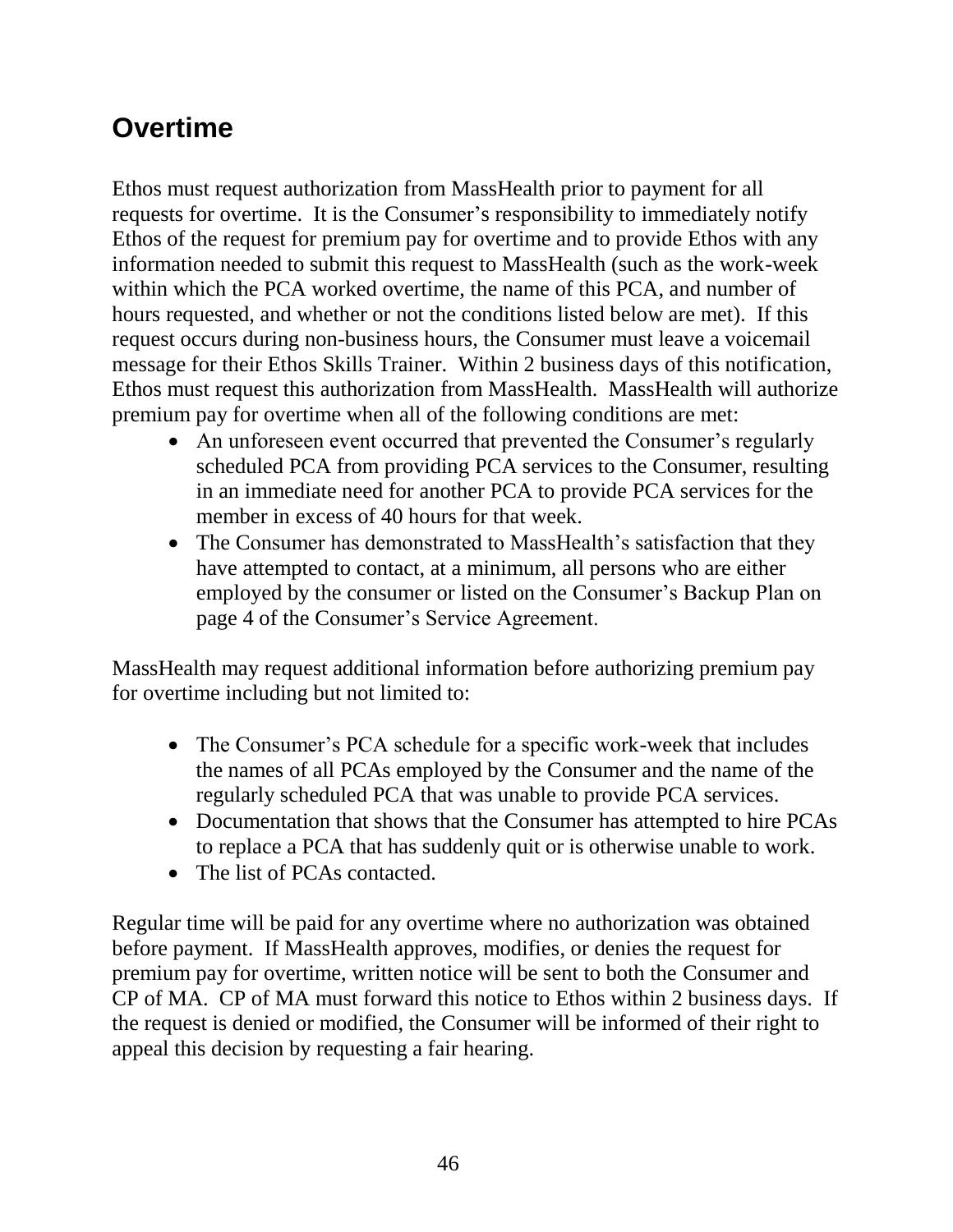# **Training Courses / Workshops**

The 1199SEIU Homecare Training Benefit periodically offers courses/workshops to PCAs regardless of whether or not they are union members. These classes cover topics such as Adult First Aid, Nutrition and Diabetes, and Medication Safety. For more information, contact the Homecare Training and Upgrading Fund at (877) 409-8283.

# **EMPLOYMENT LAWS**

# **Discrimination**

Both state and federal law prohibits an employer from discriminating against an applicant or employee because of his or her race, age, disability, religion, national origin, sex, or sexual orientation. This means that you cannot decide not to hire someone or fire someone because of these characteristics. Hiring or firing decisions should be made only on the qualifications of the applicant.

State law also makes it illegal for any person to interfere with the rights of the employee or to help someone else interfere with the employee's rights. This covers harassment, unfounded accusations of theft, threats, or any other action that makes it difficult for employees to do their jobs.

Discrimination on the basis of disability is illegal. However, an employee must be able to perform the basic functions of a job with or without reasonable accommodation. Any accommodation must be the result of an agreement between you and your PCA.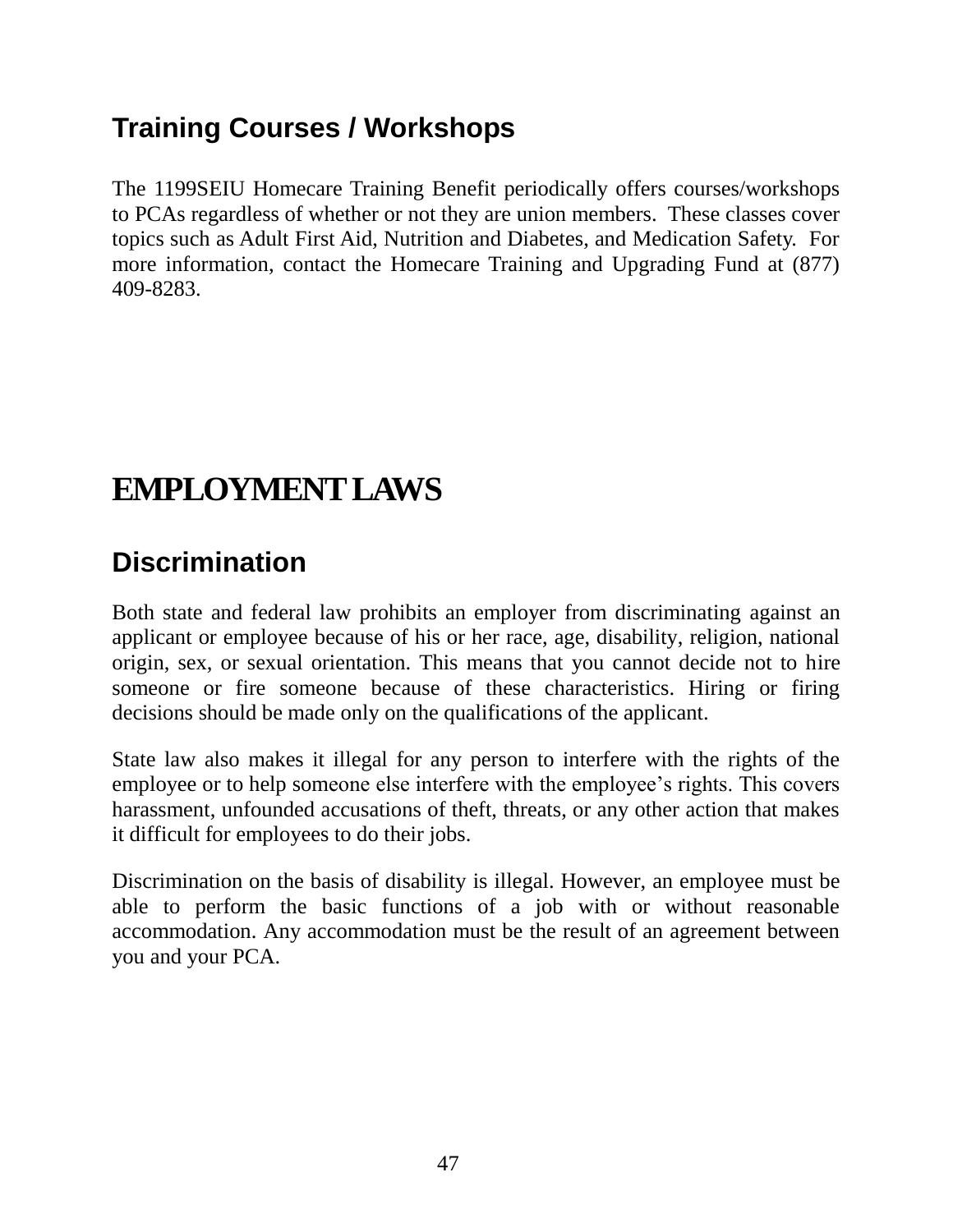### **Sexual Harassment**

Massachusetts Law prohibits sex discrimination in the workplace. Sexual harassment is a form of sex discrimination.

The standards governing the prohibition of sex discrimination and sexual harassment in the workplace are set forth in Massachusetts General Laws chapter 151B. The Massachusetts Commission Against Discrimination issues guidelines to assist employers, employees, attorneys and the general public in understanding what constitutes sexual harassment, as well as to explain what employees and employers should do to prevent, stop and appropriately respond to sexual harassment. In addition, these guidelines discuss the circumstances under which employers and individuals may be held liable for sexual harassment in the workplace.

Harassment means that an employee is the victim of unwelcome sexual advances, requests for sexual favors, or other verbal or physical conduct of a sexual nature. Harassment might be a situation where an employee is offered a certain employment benefit in exchange for sexual favors. It can also be a work place that the employee considers sexually hostile. For example, if you choose to display explicit erotic material in your home, you may leave yourself open to accusations of sexual harassment if a PCA finds it offensive and you don't remove or cover it when the employee asks. This even applies to telling dirty jokes to your PCA.

If you receive a complaint of sexual harassment from your PCA, you must take prompt action as soon as possible. You should get the facts of the complaint from the PCA and any witnesses. If you do not respond to the complaint, the PCA should take her or his complaint to the attorney general's office.

On the other hand, if the PCA sexually harasses *you*, this is reason for immediate dismissal. You should also report what happened to the attorney general's office.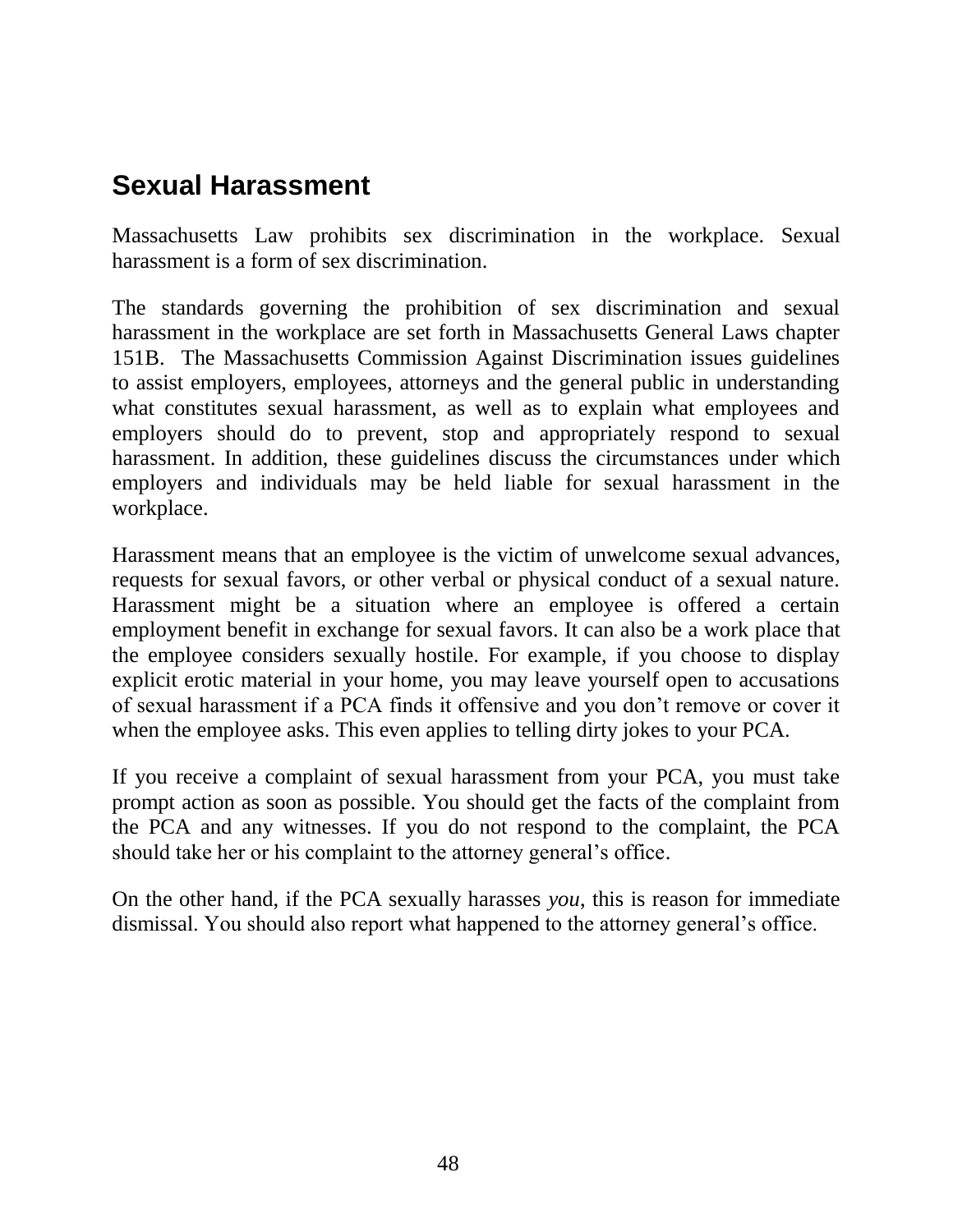### **Employment Records**

You should keep all employment records for one year after a PCA leaves. You need to keep applications, references, immigration forms, and W-4 forms for all PCAs. You should also keep copies all timesheets submitted for each of your PCAs. This will give you information on the earnings of your PCAs, which they need for tax purposes. Your PCA files should have the start date of each PCA, their last date of employment, and the reason for termination. You will need this information if you are asked to give references for employees. It is also a good idea to keep this information in a filing cabinet in alphabetical order.

If you have a live-in PCA you are responsible for complying with the recordkeeping requirements of the Fair Labor Standards Act (FLSA). This means that you must keep records regarding your PCA, the number of hours that your PCA works and their compensation. The FLSA requires that these records be kept for at least three years. The consumer is also required to keep a copy of the reasonable agreement between the consumer and live-in PCA which indicates the number of hours your PCA will work and the hours he or she may use for personal activities. The reasonable agreement must be an employee-employer agreement and not a unilateral decision by you. Such an agreement should normally be in writing in order to avoid any possible misunderstanding of the terms and conditions of your employee's employment. It must account for the time spent working and the time when your employee may engage in normal private activities, with sufficient time for eating, sleeping, entertaining and other periods of complete freedom.

For more information, see Fact Sheet #79C: Recordkeeping Requirements for Individuals, Families, or Households Who Employ Domestic Service Workers Under the FLSA

[\(http://www.dol.gov/whd/regs/compliance/whdfs79c.htm](http://www.dol.gov/whd/regs/compliance/whdfs79c.htm) ).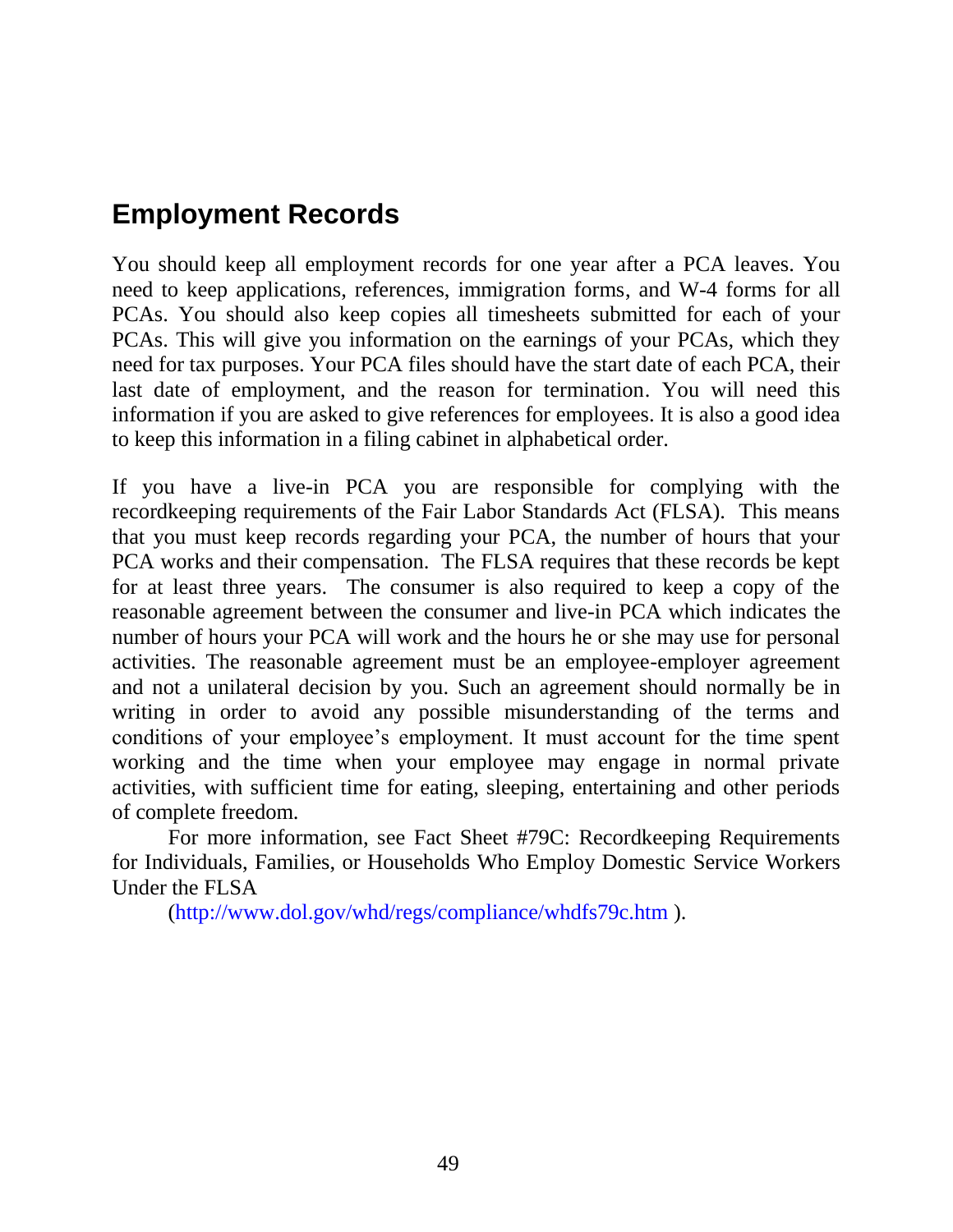# **MANAGING YOUR PCA PROGRAM**

Chapter

# 6

# **PCA Training**

The person you hire may or may not have previous experience as a personal care attendant. You should explain how you would like to be assisted since they are employed to meet your needs. The most efficient way to train a new PCA is to have her or him watch as you direct your routine with someone who has done it many times before. Keep in mind that you are directing the training and not the person who is assisting you.

When your new PCA begins working, try to be patient and consistent when you explain how and why procedures are done in certain ways. It's often helpful to outline the PCA's responsibilities on a list. If you have a regular schedule, make sure your PCA knows what time you must be ready. Post your schedule on the refrigerator if necessary. You may want your PCA to start a little early until he or she knows the job.

You will find it much easier to stop any behavior by your PCAs that doesn't meet your needs if you keep this behavior from happening in the first place. Don't let it become a pattern. It's important that good work habits be established in the first few weeks of the job. You should supervise or check your PCA's work closely at this time to let her or him know when something is forgotten or done incorrectly. It may feel awkward to correct somebody but, if you do it in a respectful way, no one's feelings should be hurt.

### **Respect Between You and Your PCA**

Employing a PCA puts both of you in a relationship that is different from most employer-employee relationships. You will be working closely, even intimately, with your personal care attendant. This makes it especially important that you have a good relationship with your PCA. When you do, both of you will benefit.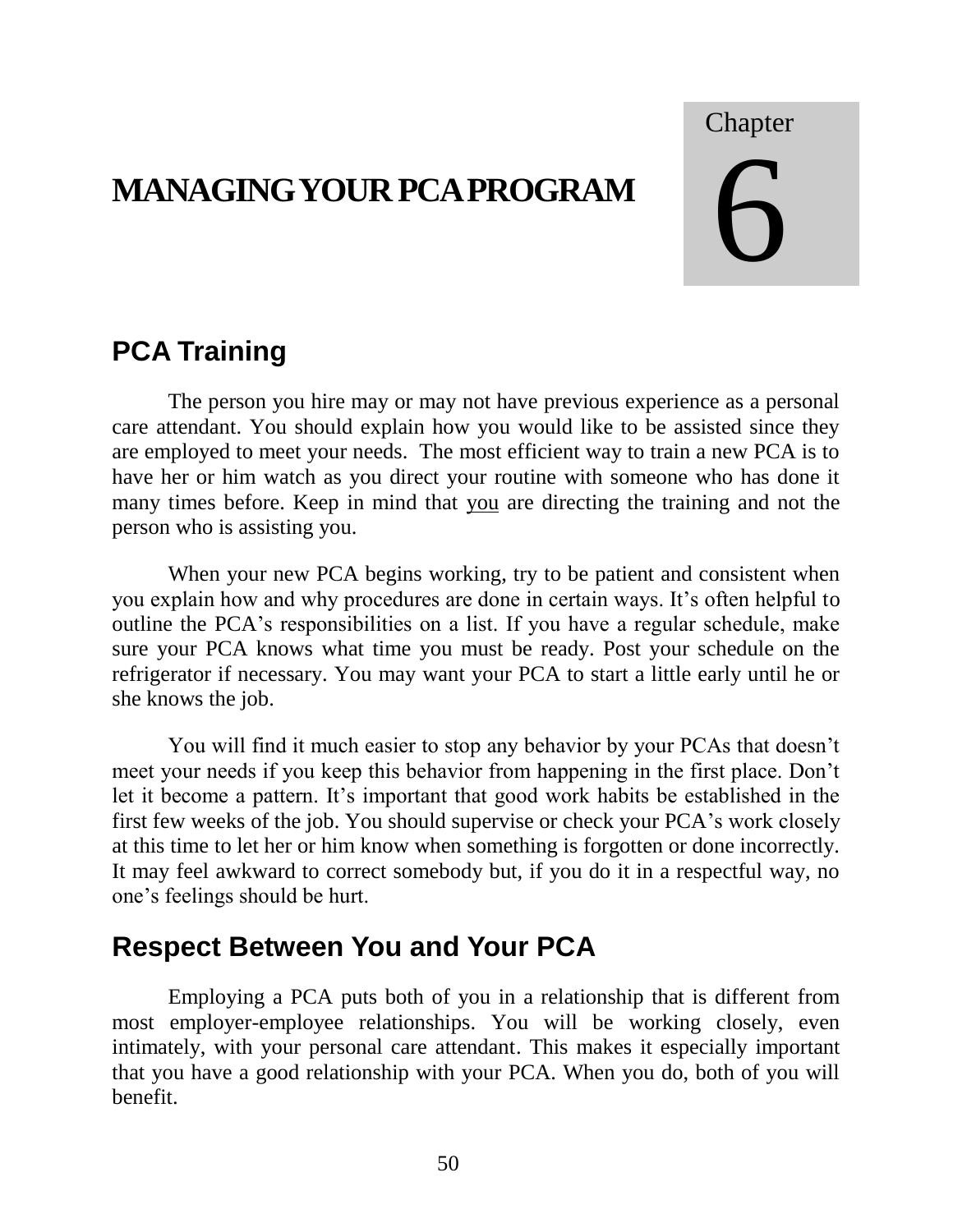Maintaining respect between you and your personal care attendant is an essential part of your PCA program. Respect is the keystone for managing not only a successful program, but also a mutually satisfying relationship. An attitude of respect between you will allow you to communicate clearly with each other as well as deal with conflict, anger, and potential problems. Developing a respectful relationship may actually keep many problems from ever coming up.

Here are some ways to develop a respectful relationship:

- Be knowledgeable about your disability and have a caring attitude toward yourself. Don't expect your PCA to care if you don't.
- Develop and demonstrate good management skills.
- Be involved in some constructive activity in your life.
- Do as much as you can for yourself.
- Keep in mind that your PCA is your employee, not your servant.
- Expect your PCA to treat you in a respectful manner and show the same respect toward her or him.
- Be assertive about your needs and wants.
- Communicate well with your PCA.
- Deal creatively and constructively about any conflicts that arise.

## **Learning to Be Assertive**

Assertiveness is a necessary skill for managing your PCA program successfully. Being assertive means sticking up for your own feelings and needs in direct, honest ways while still respecting the other person's rights. It is a positive attitude that will help you train your personal care attendants to meet your needs better. It will also allow you to do a better job in communicating well with your PCA and dealing constructively with conflicts. When you aren't assertive, your PCA may ignore your needs and feelings. Here are some qualities of being assertive:

- You express yourself without violating the rights of others.
- You recognize that each person has rights.
- You are direct, open, and honest when communicating.
- You allow yourself to be self-confidant.
- You express your thoughts and feelings in a way that clearly states your needs and keeps communication open with the other person.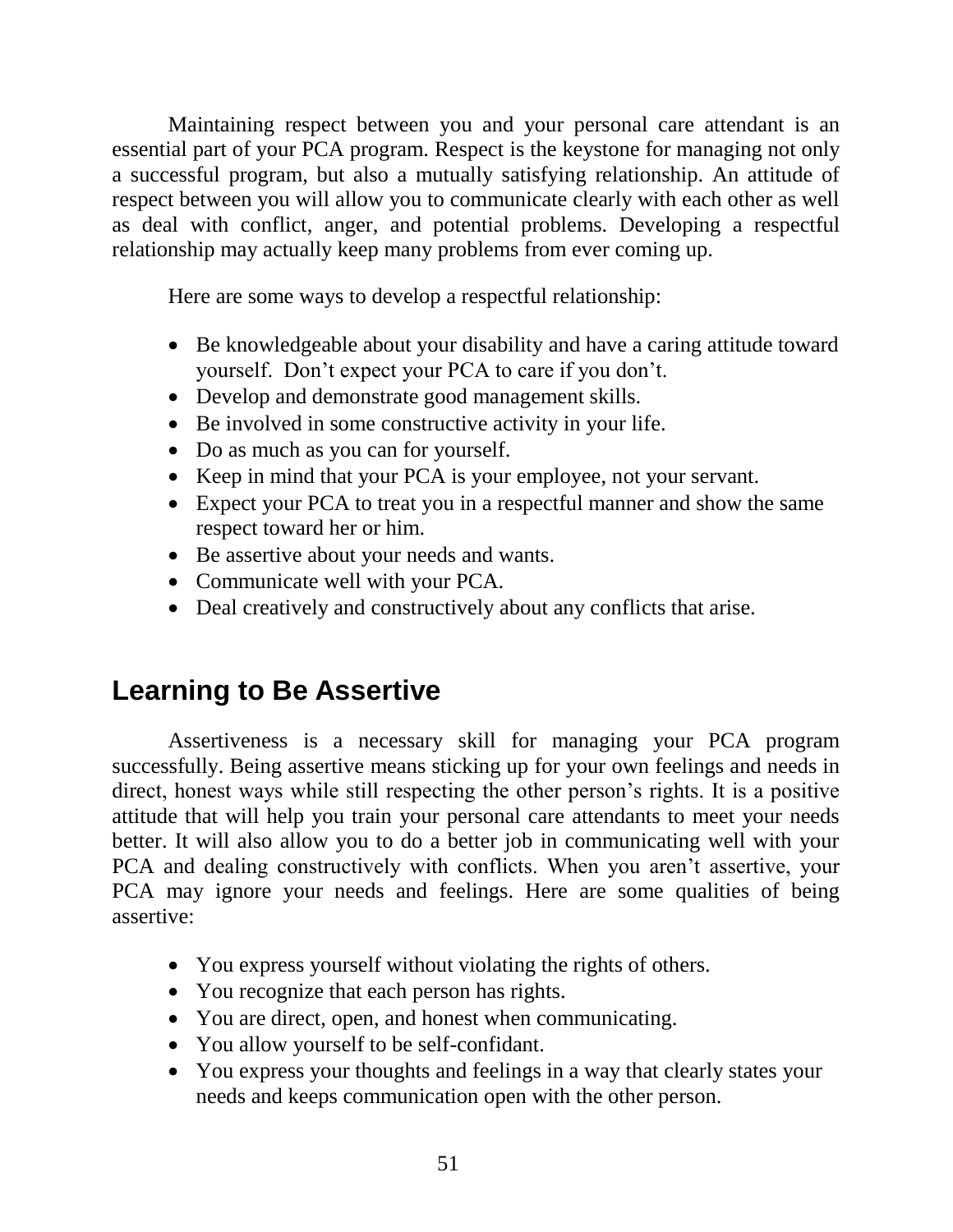### **Communication**

Assertiveness is really about communication. You will be working very closely with your PCA, so good communication is essential for building a successful relationship.

Keep in mind that everyone likes to hear "thank you" and "please." When your PCA does a good job, say so. When your PCA speaks to you or asks you a question, answer as clearly as you can. Tell your PCA when you have a problem with his or her work so it can be corrected. Discuss every day what you expect you and your PCA to accomplish.

A relaxed atmosphere helps to promote good communication, especially when you are discussing important issues or problems. Try to arrange your space in a comfortable way and sit at a normal conversational distance. Have handy a cup of coffee, pen and paper, or whatever else you need to feel comfortable. Establish eye contact with your PCA. Talk in a calm voice that tells your PA this is a serious matter. Above all, *relax*. Don't forget, you're the one in charge.

### **Conflict**

Conflict happens in every relationship. Many people try to cover up or avoid conflict, but dealing with it constructively can make the relationship better for both of you. A lot of conflict comes up because of misunderstanding. This can occur when you don't explain what you want clearly or your PCA isn't clear to you. You and your PCA should agree to talk about things that bother you before they become big problems. Sometimes, even when you have rules and agreements, they are broken. A practical suggestion is simply to treat each other with respect and consideration, which is the basis for any good relationship.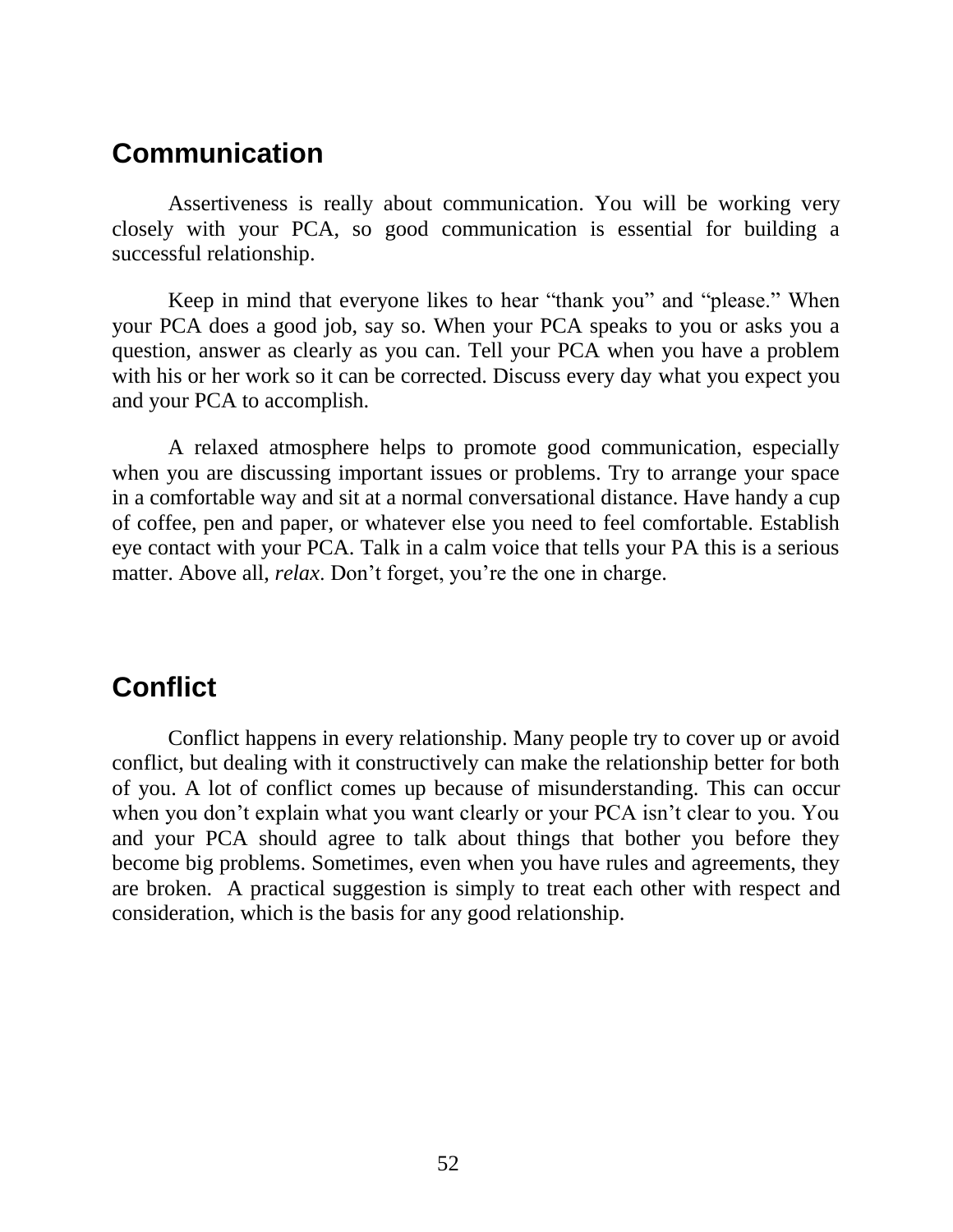### **Possible Problem Areas**

### **Loss of Privacy**

Because of the nature of the job, your relationship with a PCA can be quite intimate. It's important to let your PCAs know right at the beginning what is and is not acceptable behavior on the job. Write it into your employment agreement. If you don't mind chatting about each other's lives, that's fine, but if you want your relationship to be strictly professional, let them know.

Another ground rule that you may want to establish is confidentiality. This means that neither of you should share private information about each other without permission. This may not be a big deal for you, but if it is, you may want to include a statement about confidentiality in the employment agreement. When PCAs sign it, they'll be agreeing not to talk about you, your life, or your belongings to anyone else.

### **Anger**

Even if you try very hard to establish ground rules, communicate openly, and be clear about your PCA's role and responsibilities, some misunderstandings will still come up.

You'll be spending a lot of time with your PCAs, so it's normal to have occasional problems. Dealing with problems calmly is more effective than shouting at each other. On the other hand, if your PCA is breaking your confidence, mistreating you, stealing from you, or otherwise behaving unacceptably, you shouldn't feel that you have to be nice or lenient. You have the right to fire PCAs, particularly if they break the law or the employment agreement you both signed.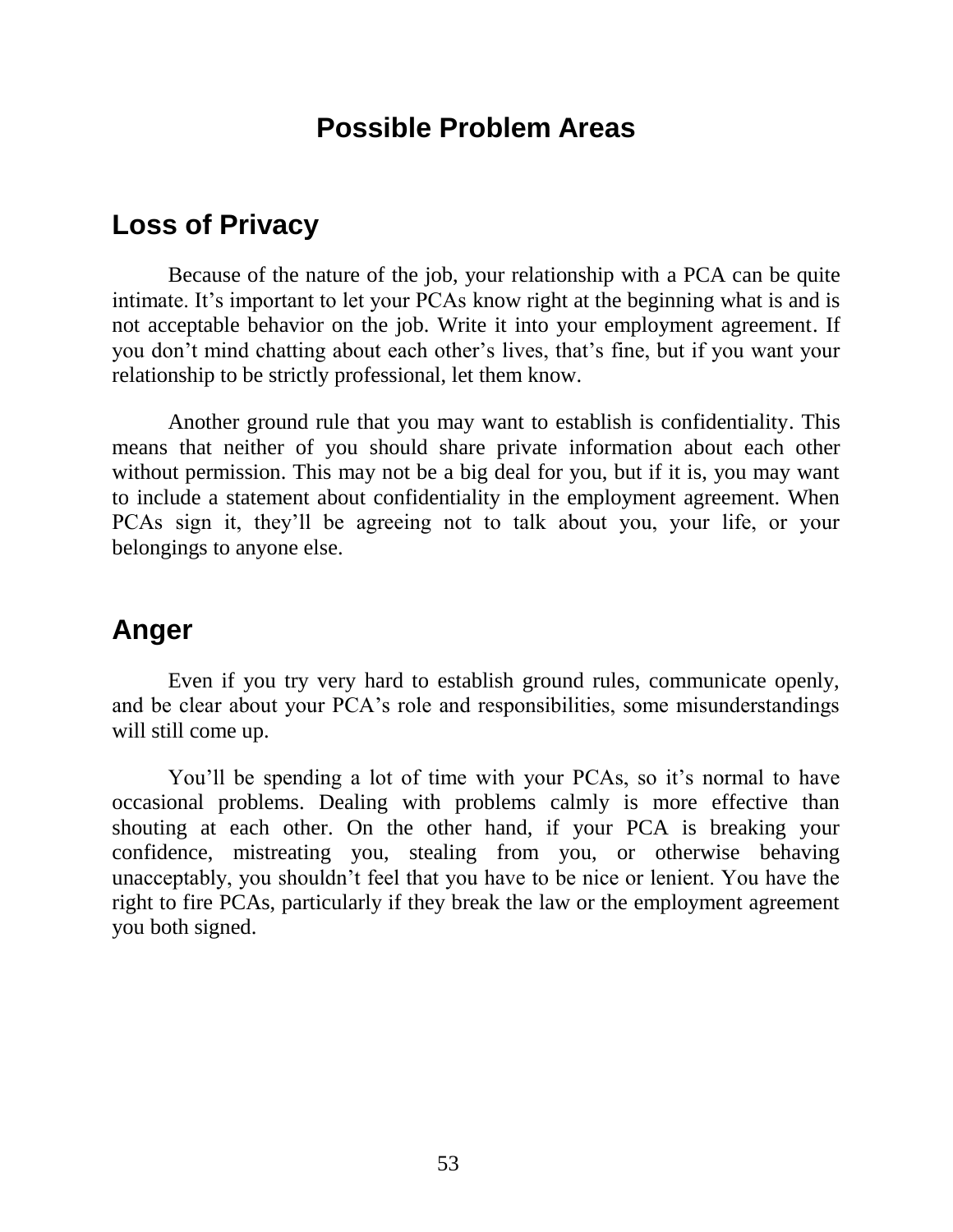### **Scheduling PCAs**

You should be able to develop a work schedule for your PCAs that allows your personal care needs to be met, while also making the job most appealing to potential employees. It is helpful to develop a schedule of when tasks need to be done based on your PCA evaluation and the hours MassHealth has approved. You can use this as the basis for a work schedule for the PCAs. If you do not have a copy of your most recent PCA evaluation, contact your Skills Trainer to request one.

Some flexibility may be needed when tasks are scheduled. For example, if your normal morning routine only requires 45 minutes of PCA help, it may be difficult to hire a PCA for this short time. You may want to add household duties to the morning routine so you can offer a PCA more hours. At the same time, you should put your own needs first. It is not good management to let PCAs dictate what time they will come and go, and what tasks they will or will not do.

You should not schedule PCAs for more hours than you are approved, and pay attention to the hours your PCAs work to make sure they do not exceed them. You should also make sure that the hours worked are correctly entered onto your Timesheets. If you are approved for PCA time for tasks that do not occur each week, such as visits to the doctor, you should not use up this time in your regular weekly schedule so that this transportation time is available when needed. MassHealth generally gives approval for one year. **PCAs will not be paid for any time worked if you do not have a Prior Authorization approval from MassHealth on the dates hours were worked or if you have used up all your approved PCA Hours.** 

In order to train and supervise your PCAs you should have a list of tasks and expectations. A chore list is helpful, perhaps in the form of a job description or training checklist. You might want to evaluate new PCAs a week or two after they start work. How do they perform each of the tasks on the job description? If they are not performing a task correctly, show them how to do it the way you want.

Be aware of personality differences. Some PCAs may come in and get right to work with little guidance. Some of you may like this self-direction; others may see it as the PCA "taking control." Some PCAs may wait to be told what to do. While one person may see this as respect, someone else may take it as laziness. You can deal with these kinds of issues through good communication.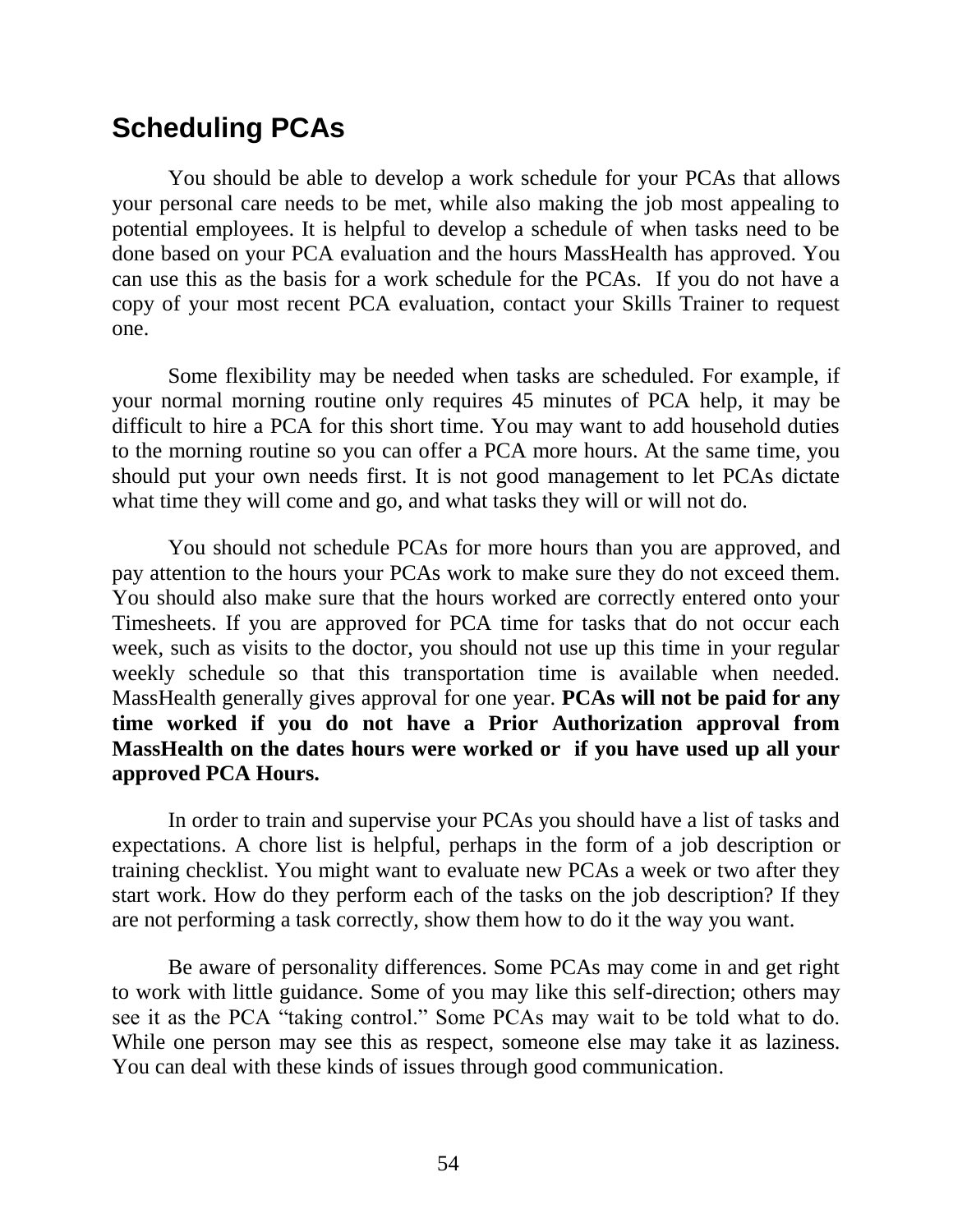# **Evaluating Your PCA**

As you evaluate how new PCAs are doing, consider whether they are open to your feedback. Do you see some improvement in their performance after talking with them? Have they tried to correct problems? Do they accept your comments without getting resentful? If you are having doubts about a PCA, consider whether their performance is adequate in most areas or only some.

The Washington Coalition of Citizens with Disabilities developed a standard for acceptable and unacceptable behavior by your PCA.

*A PCA who behaves appropriately will:*

- Do the duties agreed to in your employment agreement.
- Treat you as an adult.
- Be dependable and on time (or call you when they can't be).
- Respect and properly care for personal property.
- Use the social conduct and behavior as agreed in your agreement.
- Be honest in all aspects of the work.
- Share kindness, consideration, and patience.
- Be flexible in times of unexpected events.
- See you as the employer.
- Have a good attitude about disability.
- Allow both of you to discuss problems without feeling threatened or being judged.

*It is unacceptable when your PCA is:*

- Undependable and makes unreasonable excuses for being late or not calling.
- Physically or verbally abusive.
- Dishonest, lying, stealing time or money, and damaging property.
- Not keeping your confidence.
- Unwilling to do duties (putting them off for more than one day).
- Using unacceptable social behavior by doing things that were not agreed on, especially if it could lead to eviction.
- Not allowing you to be the employer or deciding he or she is going to run the show.
- Leaving the job or terminating without advance notice.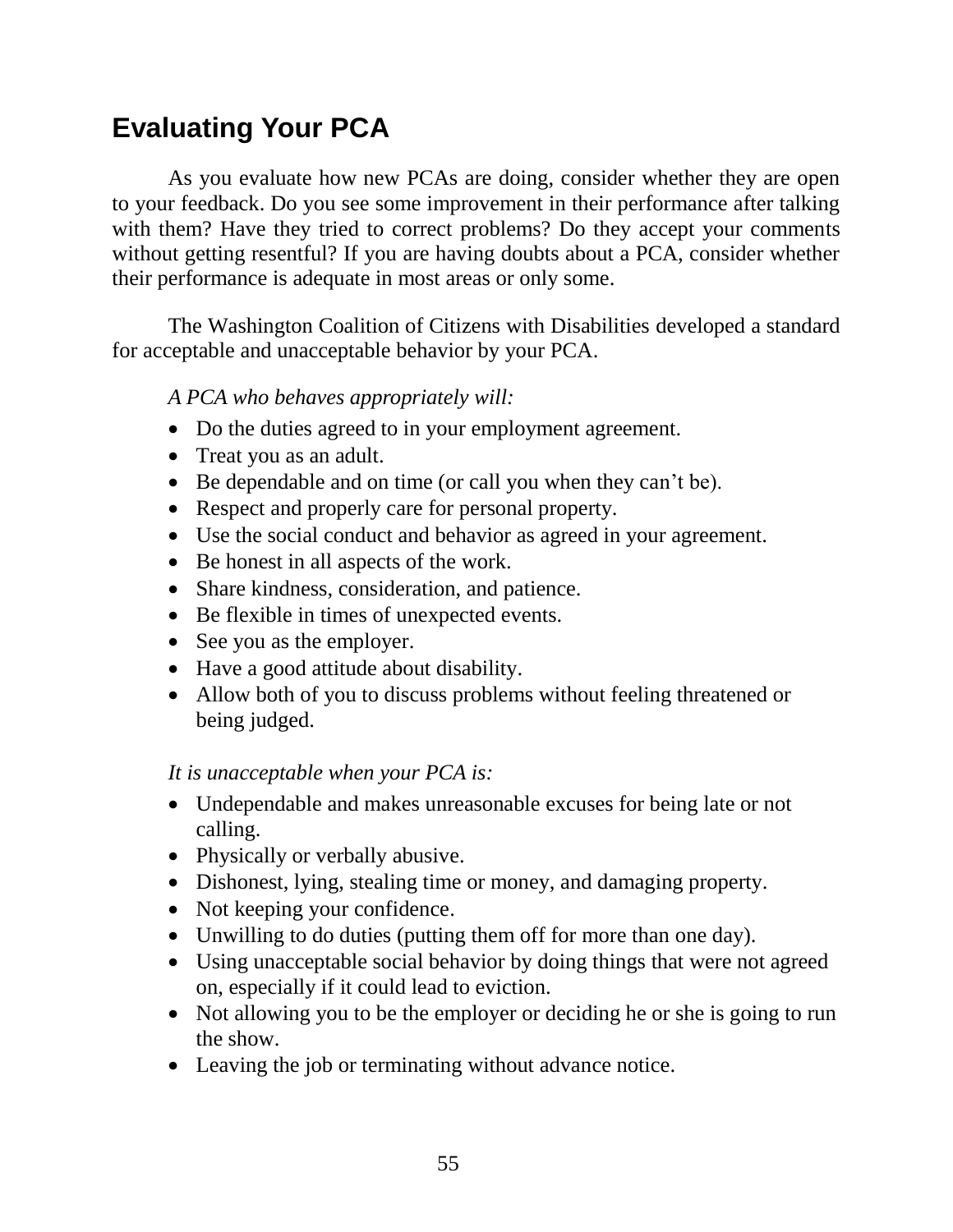### **Reviewing Your PCA's Performance**

As an employer, it is wise to have periodic PCA performance reviews, perhaps on a quarterly basis. This gives you an opportunity to formally offer feedback to your PCA about her or his performance. A review will also give the PCA an opportunity to give you feedback about how clear you have been in communicating your needs. When PCAs are not aware that issues exist, they have no basis for improving their performance or skills. Reviews will help your PCA become aware of her or his strengths and weaknesses as well as give you the opportunity to make specific comments on how they can improve.

The following guidelines are ways you can measure and grade performance:

- Does your PCA communicate clearly with you?
- Does your PCA get along well with you and other PCAs to create a constructive working relationship?
- Does your PCA keep a level head during a crisis?
- Does the PCA possess a good knowledge of procedures and techniques to do her or his job?
- Is the PCA focused on producing results?
- Does the PCA work continuously and go farther than the job requires?
- Does your PCA show enough concern for your needs to suggest better ways to do things?
- Does your PCA readily fill in when additional time is needed and other PCAs are not available?
- Is your PCA interested in enabling you to achieve your goals of further independence?

Try grading your PCA on a scale of  $1 - 5$ :

- $5 =$  excellent performance
- $4 =$  exceeds expectations
- $3$  = meets expectations
- $2 =$  below expectations
- $1 =$  does not meet standards

When you have an evaluation, make an effort to note the PCA's accomplishments. Remember that PCAs have bad days when they may not work as well as usual, but they most often do things right, too. It is better to present the weaknesses as areas that need improvement, rather than seeing the PCA as a bad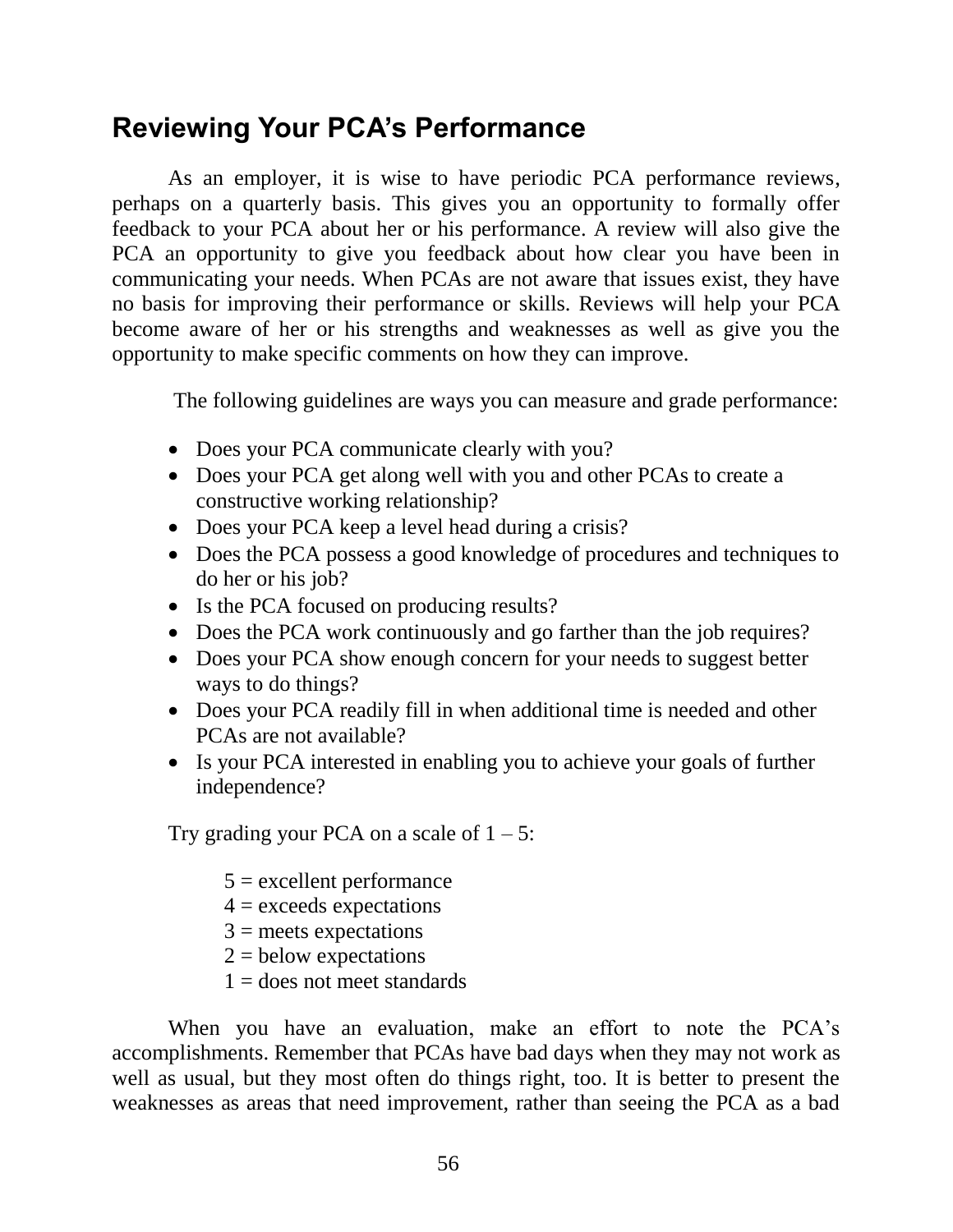person. Nevertheless, do be specific; don't generalize. For example, rather than say that the PCA doesn't tend to your needs well, make it clear you would like her or him to handle your catheter more expertly or cut your food more finely. Set a timeline for when you would like these skills to be improved. Provide your PCA with the opportunity to add any additional comments before you set a new goal for performance.

## **Terminating Employee Status**

When PCAs are terminated they no longer work for you, whether they have been fired, laid off permanently or temporarily, or quit. When this happens, you need to:

- 1. Notify CP of MA immediately so they will know to stop sending checks after the final pay period.
- 2. Give the PCA a copy of the Massachusetts Department of Unemployment Assistance (DUA) pamphlet,"How to File for Unemployment Insurance Benefits". Complete the front of each form with your name. Leave the DUA number and Federal Employer ID Number lines blank. When CP of MA receives notification of your DUA number, they will send it to you.
- 3. Fill out the CP of MA "Change Form and Supply Request", attach it to the PCA's final timesheet, and mail it to:

Cerebral Palsy of Massachusetts, 600 Technology Center Drive, Stoughton, MA 02072

Keep in mind that you must send the PCA's final paycheck(s), even if you didn't part on the best of terms. If the PCA asks that you send the last check to a home address, you are legally required to do so.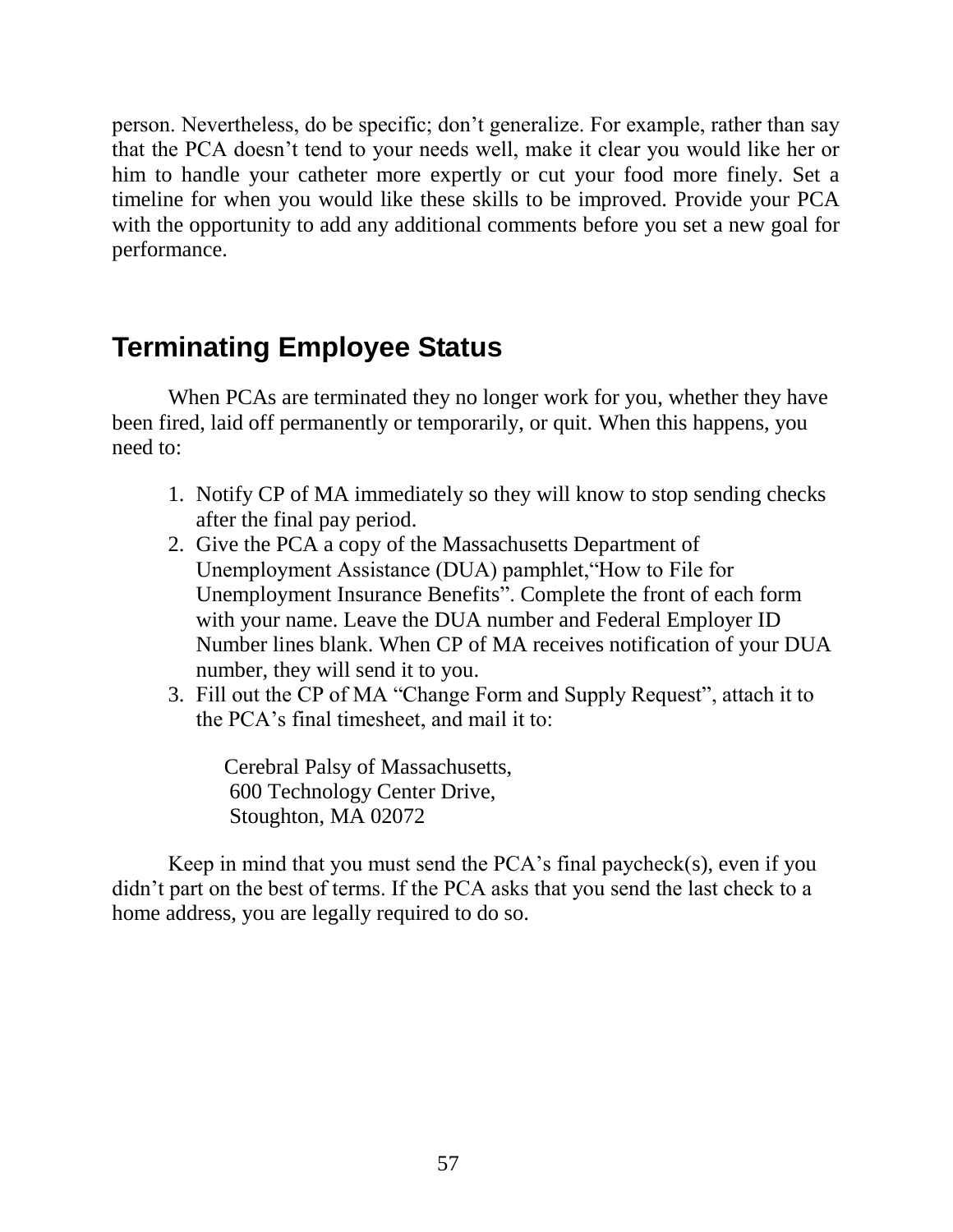### **Chapter**

# 7

# **PERSONAL HEALTH CARE MAINTENANCE**

One of your responsibilities as a Consumer is to direct your own personal care. To do this, you need to have the understanding and skills necessary to manage your own health and personal care needs. You must know how to protect your health and be able to recognize when you have a health problem that needs treatment.

You may not thoroughly understand your health care needs at the time you apply for the PCA program. For example, your health may have changed drastically as the result of a stroke or spinal cord injury. You may live in a protected setting where others monitor your health for you. If you need to learn more about your health care, Ethos can help you get information and refer you to the training you need to take more responsibility for your care.

Here are some of the specific skills that you must know before you can begin your PCA program. It is essential that you are able to specifically instruct your PCA on how you wish to be cared for. If you are not able to learn these skills, you will need a surrogate to help you manage your health care and PCA program.

- You must be able to identify your medical conditions and be able to describe them to someone else.
- You must be able to identify your personal susceptibilities or areas of special health risk, such as skin breakdowns or difficulty with breathing. You should be able to explain your routine for preventing potential medical problems and what treatment you require if they arise.
- You must be able to describe how to do your bowel and bladder care. If you use a catheter or condom, or have a urethrostomy or colostomy, you must be able to explain how these personal care routines are done.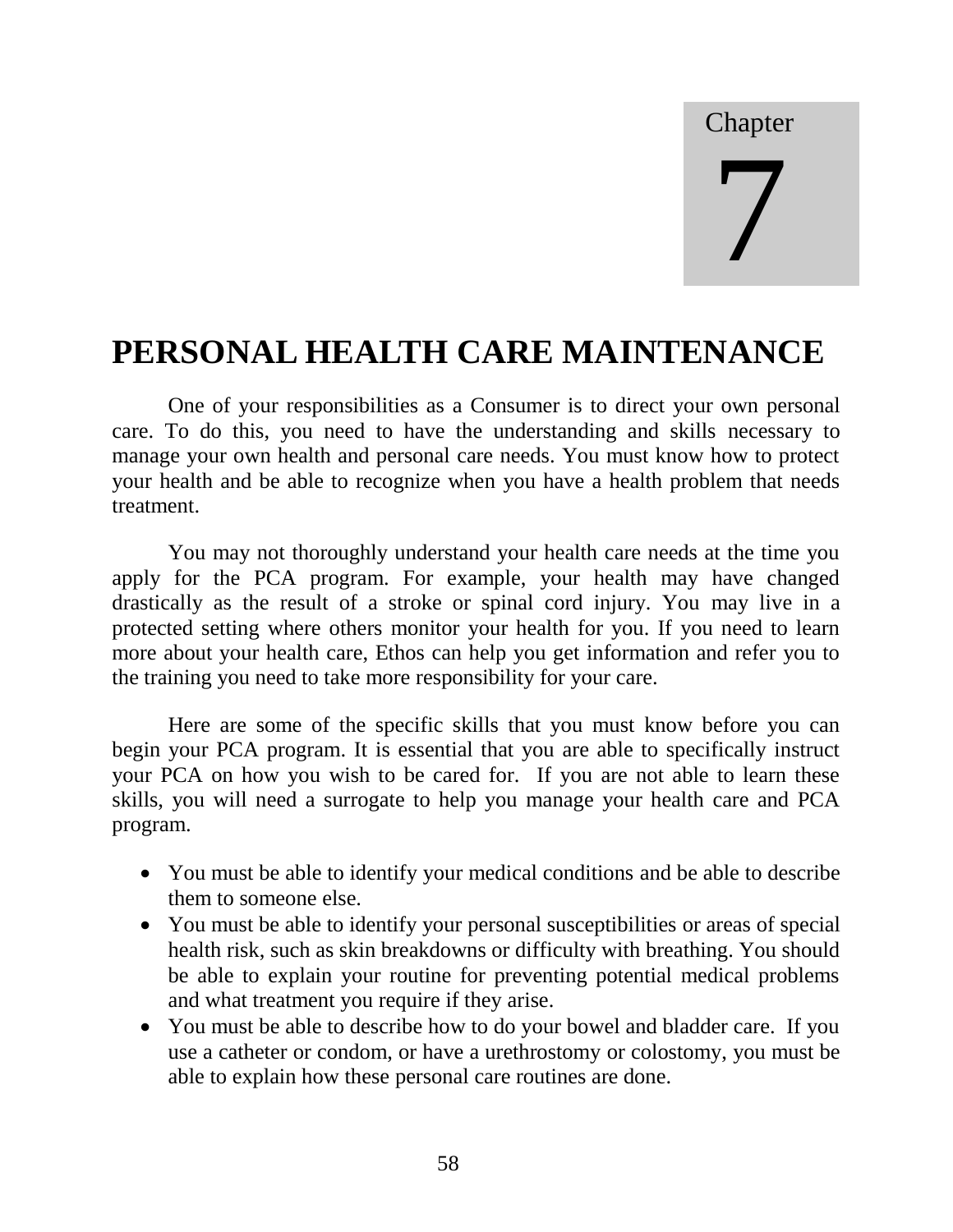- If you need help transferring from bed to wheelchair or in and out of the bath, you must be able to explain how you transfer and what exactly the PCA needs to do to help you transfer.
- If you need range-of-motion or other exercises, you must be able to explain how to do these.
- You must be able to list correctly all your medications, their schedule, reasons for taking them, and their possible side effects.
- You must be able to describe a good nutritional plan that meets your health needs.

If you need more specific information about any of these areas, you can talk with your doctor, a visiting nurse, or your Skills Trainer at Ethos. You can also contact an organization related to your disability, such as the Epilepsy Foundation or United Cerebral Palsy. You can search for these organizations online or we can help you find these groups.

If you have access to a computer linked to the Internet, you can put in your disability as a search term to find numerous web pages. We recommend one particularly useful web site, INDEX at [www.disabilityinfo.org.](http://www.disabilityinfo.org/) This sophisticated search tool can direct you to a number of disability organizations and services in Massachusetts.

### **Self-Care and Medical Needs**

The PCA program is designed to assist you with tasks you cannot perform independently. It is not meant to provide assistance with the tasks that you are capable of doing yourself. As a participant, you are expected to be able to perform at your highest possible level of self-care at home or work. It may be helpful to be evaluated by an occupational therapist experienced in working with people who have severe disabilities to see what you can do to increase your independence. If extensive occupational therapy is needed you can ask your doctor to refer you for outpatient therapy. This might include transfer techniques, use of adaptive equipment, dressing techniques, etc.

Self-care also means making sure that personal care attendants are aware of your medical needs and to watch for any signs of danger. Your PCA can be trained to help you in these situations, but we strongly recommend that you don't rely on your PCA for medical care. If a serious medical condition arises, your PCA should immediately dial 911 for help. Your PCA should at least be aware of what to do until the ambulance arrives.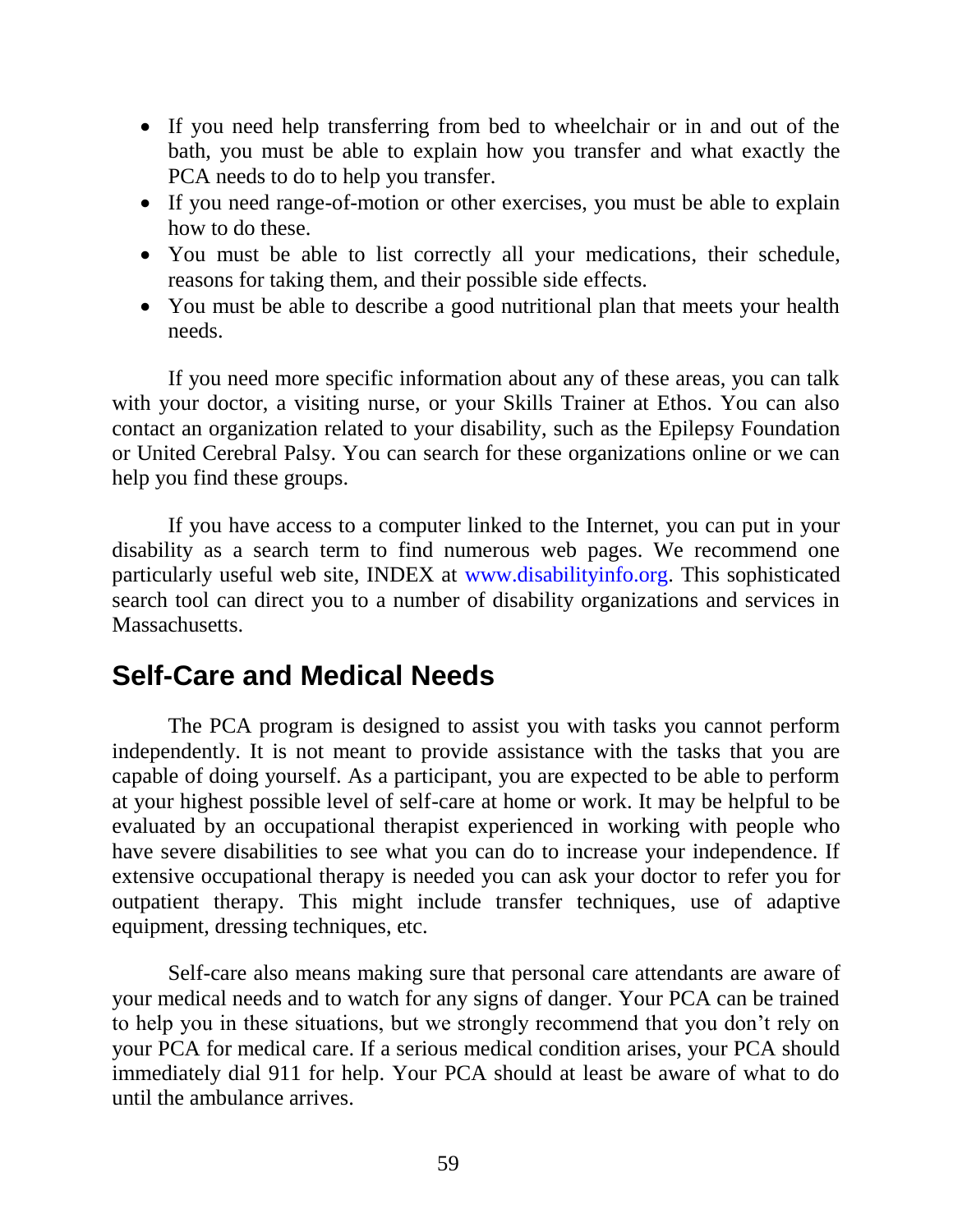### **Universal Precautions**

Universal precautions are practices that help protect against many infectious diseases, such as AIDS or Hepatitis B by helping people avoid contact with blood and certain other bodily fluids (such as saliva, urine, feces, sweat etc.). Using universal precaution is a very important part of your PCA program as your PCA will be in contact with your body, your personal things, and your food repeatedly throughout the day.

The single most important universal precaution is hand washing. It is the best way to prevent the spread of germs which cause infections. Hand washing helps to prevent infection from your PCA to you and also from you to your PCA. You should make sure your PCAs learn to wash their hands:

- when they come to work
- before handling any food
- after using the bathroom
- immediately if contaminated with blood or other bodily fluids
- after handling soiled items such as linens, clothing, or garbage
- after sneezing or coughing
- any other time their hands may pick up germs

Provide your PCA with liquid bacterial soap and paper towels. Besides explaining to your PCAs the importance of washing their hands, we suggest you put up signs in the bathroom and over the kitchen sink to remind them. Washing your own hands is equally important to your health and it sets a good example. Once your PCAs develop the habit, washing their hands becomes automatic.

Other universal precautions that your PCA should take include:

- wearing gloves when coming into contact with body fluids and when handling contaminated articles such as dirty linens
- treating all linens and clothing soiled with blood or body fluids as infectious and washing them on a hot setting in a washing machine
- placing used disposable syringes, needles, and sharp items into a puncture resistant container
- cleaning all blood and body fluid spills promptly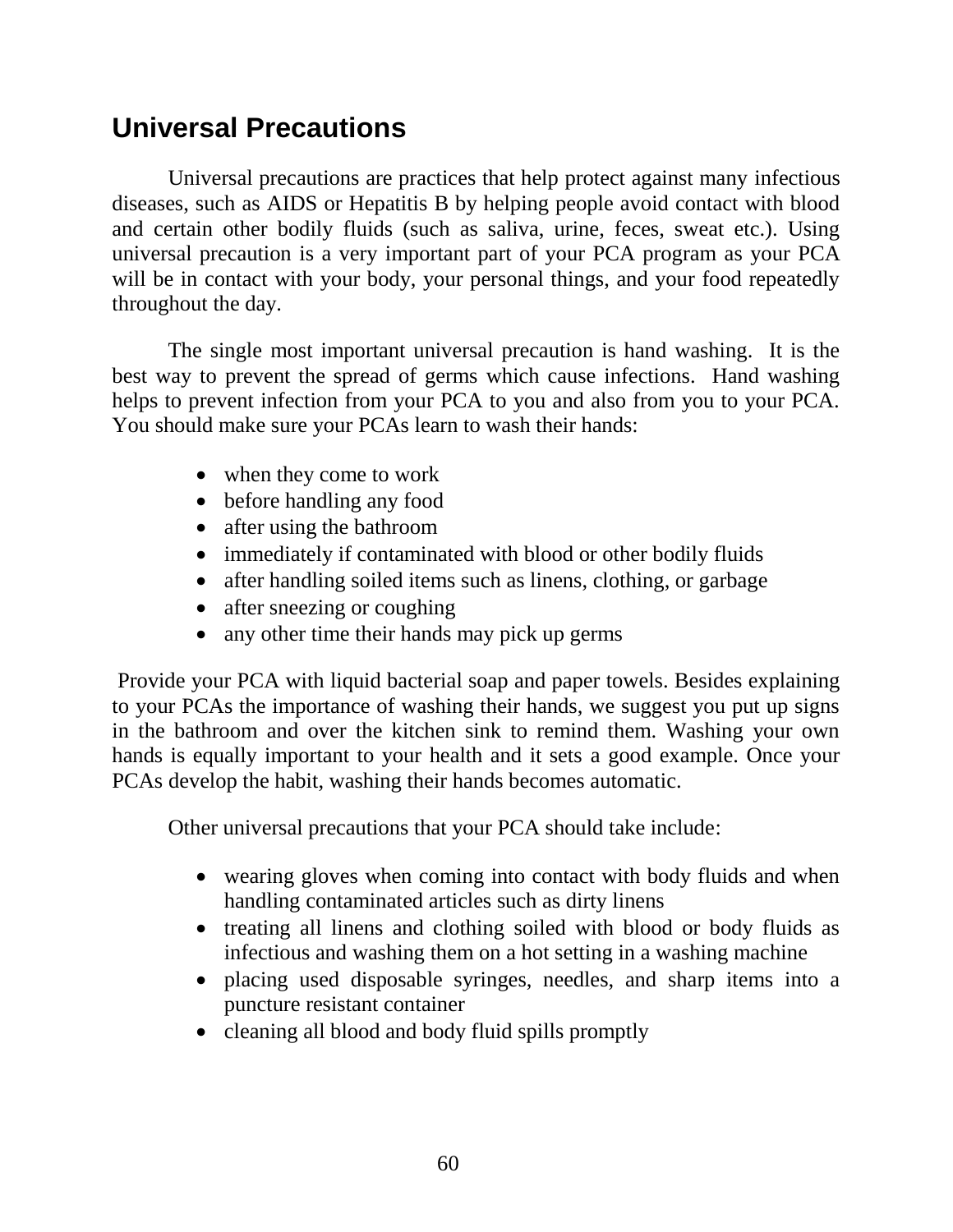# Chapter 8

# **EMERGENCY MANAGEMENT**

You must be able to recognize and deal with potential health problems and emergency situations that may arise. Ethos will review this area with you and provide any skills training and referrals you may need. You are expected to be able to:

- Identify the signs of an emergency situation related to your own disabilities.
- Describe your emergency medical procedure for situations that require transport to a hospital and situations that can be handled at home as well as general emergencies (fire, escape routes, snowstorms, etc.).
- Identify the medications you take and their potential side effects to emergency medical personnel.
- Identify and describe the use of available emergency equipment.
- Post in plain sight a written list of emergency numbers. These numbers should include:
	- $\Box$  Police
	- $\Box$  Fire department
	- $\Box$  Ambulance
	- **Q** Preferred hospital
	- $\Box$  Primary care physician
	- Family member or reliable neighbor/support person
	- $\Box$  PCAs and back-up PCAs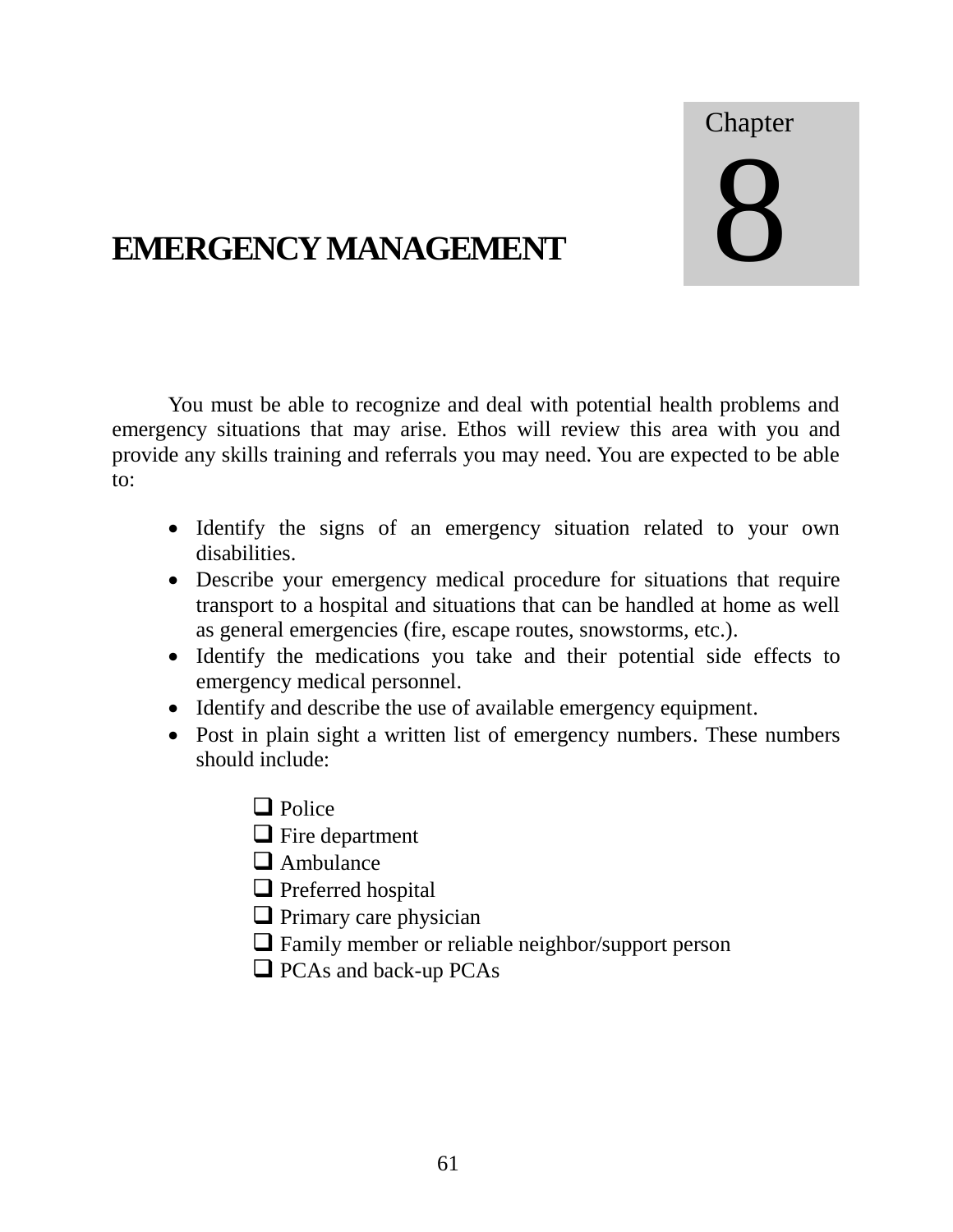### **General Emergency**

It is a good idea for residents of apartment complexes to be familiar with the emergency procedures in their building in case of fire. In some buildings the fire department may recommend staying in your apartment or gathering in a stairwell (don't ever assume you can use the elevator). Check with your building manager or local fire department to see what they recommend. You may also wish to contact your local fire department to see if you can be added to a list of local residents who need help evacuating in an emergency. You should also make sure you're able to access emergency assistance, whether by cellphone or an alert button etc., when necessary.

### **Back-Up PCAs**

One of your responsibilities as a consumer is to make sure you have an adequate back-up plan to deal with PCA absences. Like other workers, PCAs get sick, their cars break down, and they take vacations. You should make sure you have other PCAs to cover these situations.

In general, it is best to have more than one PCA so that no single PCA is working seven days a week. Try to hire people that have some flexibility so that they can cover for each other in an emergency. A neighbor or family member who knows your care might also make a good emergency PCA. You should have a plan in place before a PCA calls in, so that you will know whom to call. If you have people on your emergency list who are not your regular workers, you should check with them once in a while to make sure they are still available. The best back-up PCAs are usually people who are already working for you.

Other potential back-ups might be personal care attendants working for other participants in your area. If you live in an apartment complex or neighborhood with other PCA employers around, you may be able to help each other out when a PCA isn't available.

Your Skills Trainer will discuss your list of back-up PCAs when they meet with you and update your Service Agreement.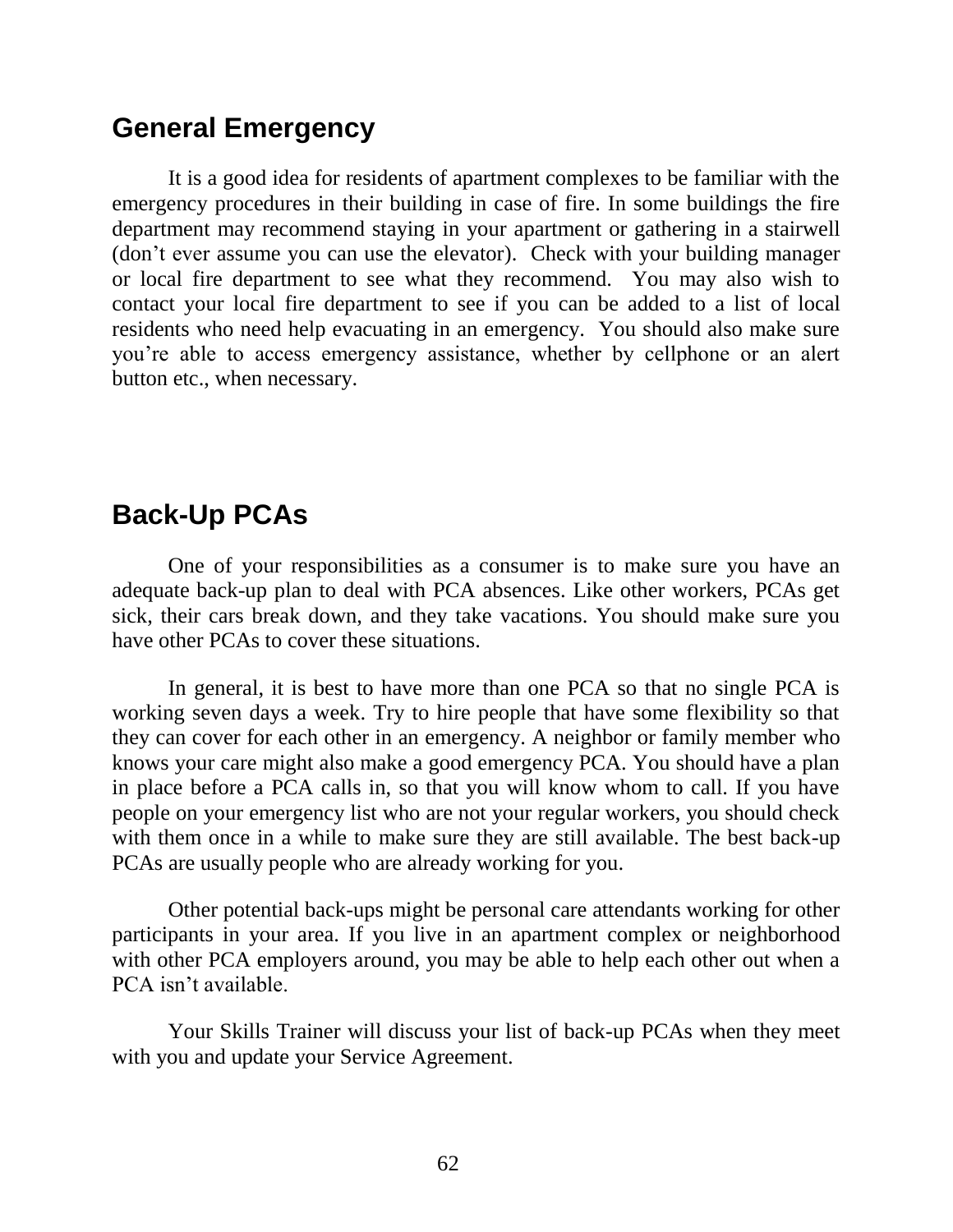## **Abuse and Neglect**

Abuse and neglect can take many forms including:

- Physical Abuse the non-accidental infliction of serious physical injury or the threat of serious physical injury (i.e. hitting, slapping, shoving, spitting)
- Emotional Abuse the non-accidental infliction of serious emotional injury (i.e. yelling, screaming, threatening a person)
- Sexual Abuse forced sexual activity or touching that is not wanted by the other person (i.e. assault or rape by someone the person knows, unwanted touching of "private parts", demands for sexual contact)
- Financial Exploitation -a non-accidental act that causes substantial monetary or property loss to a person (i.e. withdrawing large sums of money from a person's bank account, forging of a person's signature on checks, the provision of services that are not necessary)
- Neglect the failure or refusal of a caretaker to provide one or more of the necessities essential for physical well-being which was resulted in (or will result in) serious physical harm (i.e. untreated bedsores, unattended health problems, hazardous living conditions)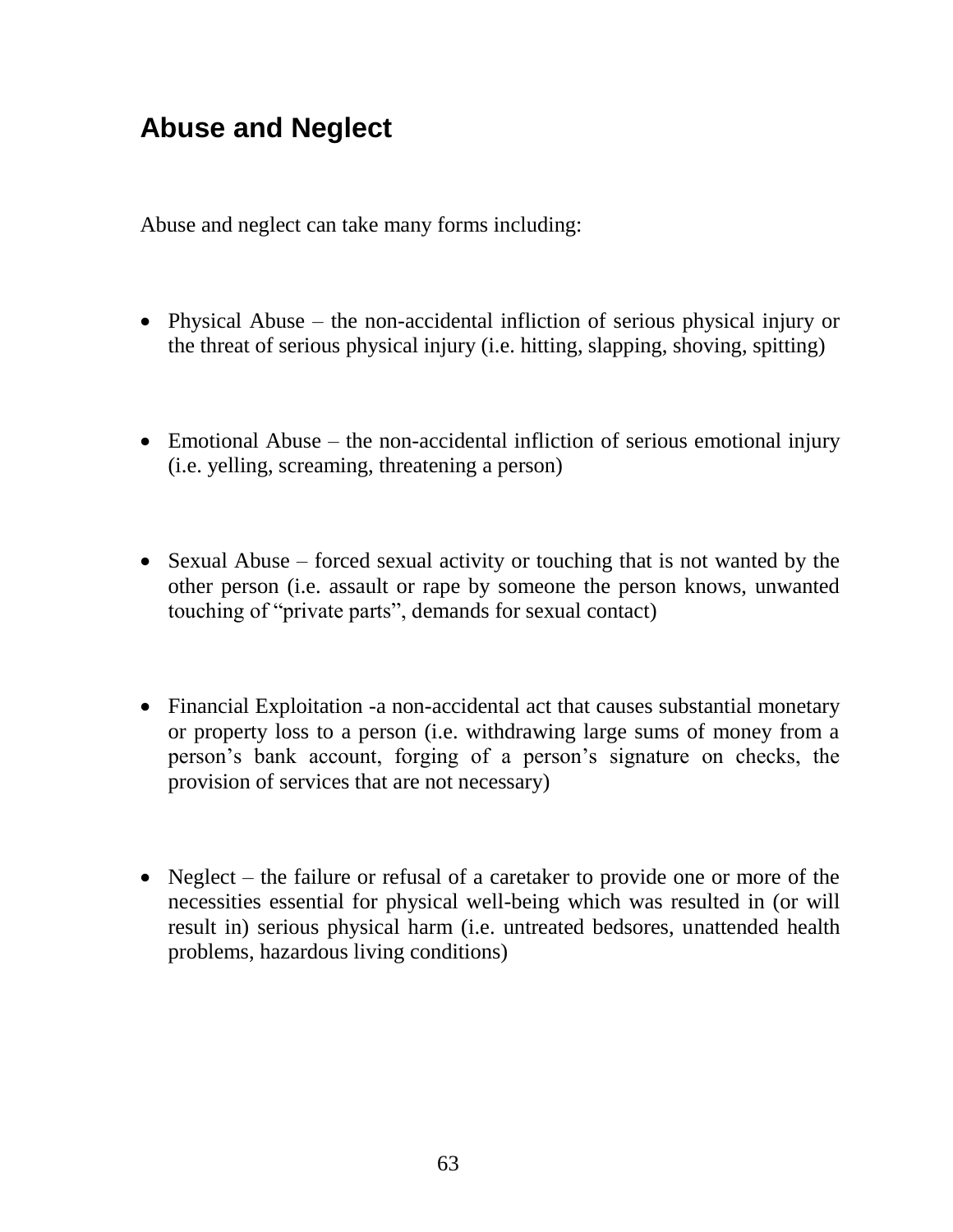If you feel that you are the victim of abuse or neglect you should contact the appropriate authority:

### The Disabled Persons Protection Commission (DPPC)

#### **<http://www.mass.gov/dppc>**

DPPC investigates cases of suspected abuse/neglect of people with disabilities aged 18 through 59. The DPPC will also refer complaints made on behalf of people younger than 18 or older than 59 to the proper agencies for investigation. The DPPC can be contacted 24 hours a day at:

### **DPPC Emergency Hotline: (617) 426-9009**

### Elder Protective Services

### **[http://www.mass.gov/elders/service-orgs-advocates/protective-services](http://www.mass.gov/elders/service-orgs-advocates/protective-services-%20program.html)[program.html](http://www.mass.gov/elders/service-orgs-advocates/protective-services-%20program.html)**

The Executive Office of Elder Affairs has established 22 designated Protective agencies throughout the Commonwealth to respond to reports of the abuse of persons aged 60 and over. Elder Protective services can be contacted 24 hours a day at:

### **Elder Abuse Hotline: (800) 922-2275**

### Child-at-Risk Hotline

**<http://www.mass.gov/eohhs/gov/departments/dcf/child-abuse-neglect>**

The Department of Children and Families (DCF) is the Massachusetts state agency responsible for protecting under the age of 18 children from child abuse and neglect.

### **Child-at-Risk Hotline: (800) 792-5200**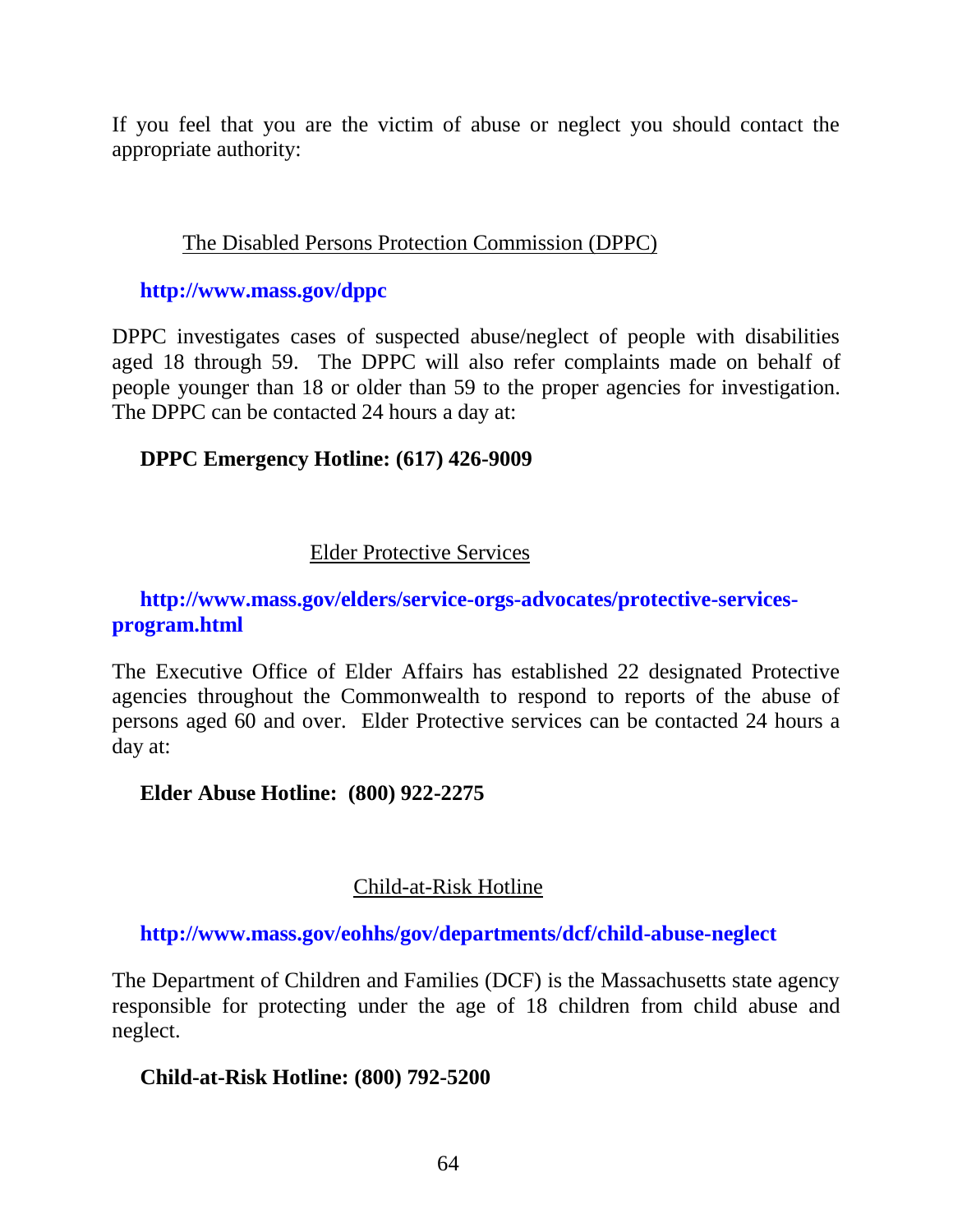# **PCA PROGRAM REGULATIONS AND POLICIES**

# Chapter 9

# **Reevaluations / Continuation of PCA Services**

Authorizations for PCA services are normally for one year, although when your medical condition is relatively stable it may be for a two-year period. Once a year, a registered nurse from Ethos will come to your home to reevaluate your need for PCA services. As at the Initial Evaluation, you must sign the evaluation. Ethos will send your documentation to your primary care physician or nurse practitioner to sign and then to MassHealth for approval. To ensure the uninterrupted continuation of PCA services, Ethos must request prior authorization from MassHealth at least 21 days before the expiration date of the current prior authorization. If the submission is not received in time, MassHealth may stop payment for PCA services after the expiration date. As such, it is critical that your PCP sign off on our re-evaluation and return it to us in a timely fashion.

## **Making Adjustments in Approved PCA Hours**

If your needs change during the year (for example if your disability progresses or your living situation changes), it may be possible to request an increase in the number of PCA hours you were approved for. In order to begin this process you must ask your doctor or nurse practitioner to fax a letter to Ethos detailing why, specifically, you are in need of more hands-on, physical assistance than the last time you were evaluated by the Ethos nurse. The Ethos nurse will then prepare increase paperwork for your doctor or nurse practitioner to sign and this paperwork will be submitted to MassHealth for their review. As with routine evaluations, MassHealth may approve, modify, or deny the request for a change. Contact your Skills Trainer if your needs have changed and you may need more or less PCA hours.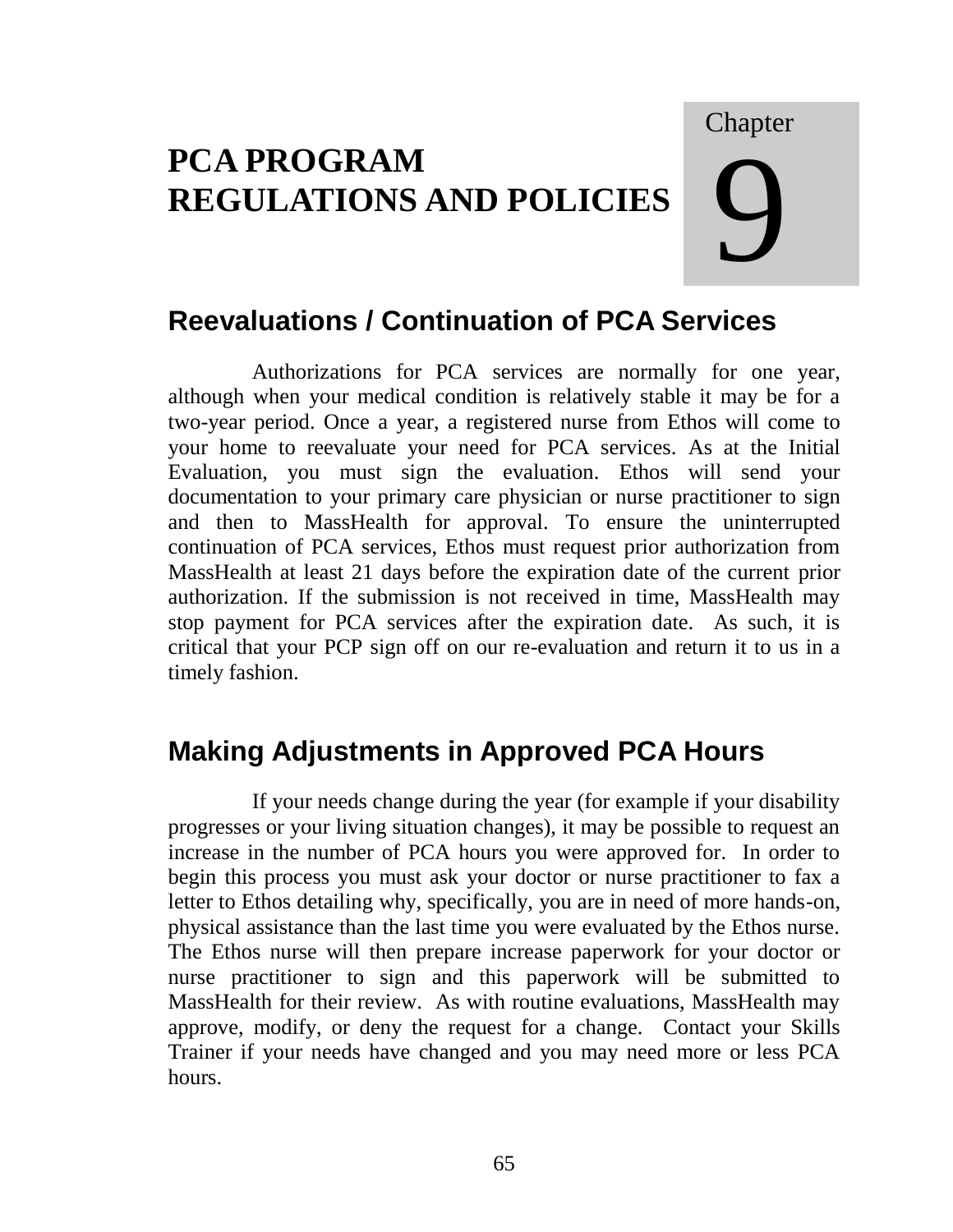# **Terminating PCA Services**

MassHealth has the right to terminate PCA services if you do not comply with the requirements of the PCA program. Per MassHealth regulations, services may also be terminated if:

- Your Surrogate becomes unavailable and you are unable to find a new Surrogate within 30 days.
- Ethos and MassHealth requires your current Surrogate to be replaced (because they are not performing tasks on your behalf in accordance with program requirements) and you are unable to find a new Surrogate within 30 days.
- Ethos and MassHealth determine that you cannot manage your PCA program independently and you are unable to find a Surrogate within 30 days.

# **Medicaid Fraud**

As a Consumer you should be alert to signs of fraud by others and avoid doing anything fraudulent yourself. Medicaid Fraud is a serious crime and punishable by law. Both Ethos and CP of MA are obligated to report potential fraud to MassHealth. Medicaid fraud involves knowingly misrepresenting the truth to obtain unauthorized benefit. In the PCA Program fraudulent activity often takes the form of submitting a false timesheet to CP of MA, for example a timesheet that portrays a PCA as having worked hours that they actually didn't work. Other examples of fraudulent activity include:

- Submitting timesheets for dates on which a Consumer was hospitalized (a PCA may be paid on the date that you are hospitalized and the date on which you are discharged, but not for full days that you are hospitalized).
- Submitting timesheets for periods of time during which a Consumer was attending an Adult Day Health program.
- Enrolling in the PCA Program and receiving PCA Services while also enrolled in a Group Adult Foster Care (GAFC) or Adult Foster Care (AFC) program.
- Enrolling in the PCA Program and receiving services while also receiving duplicative services from a Home Care Agency.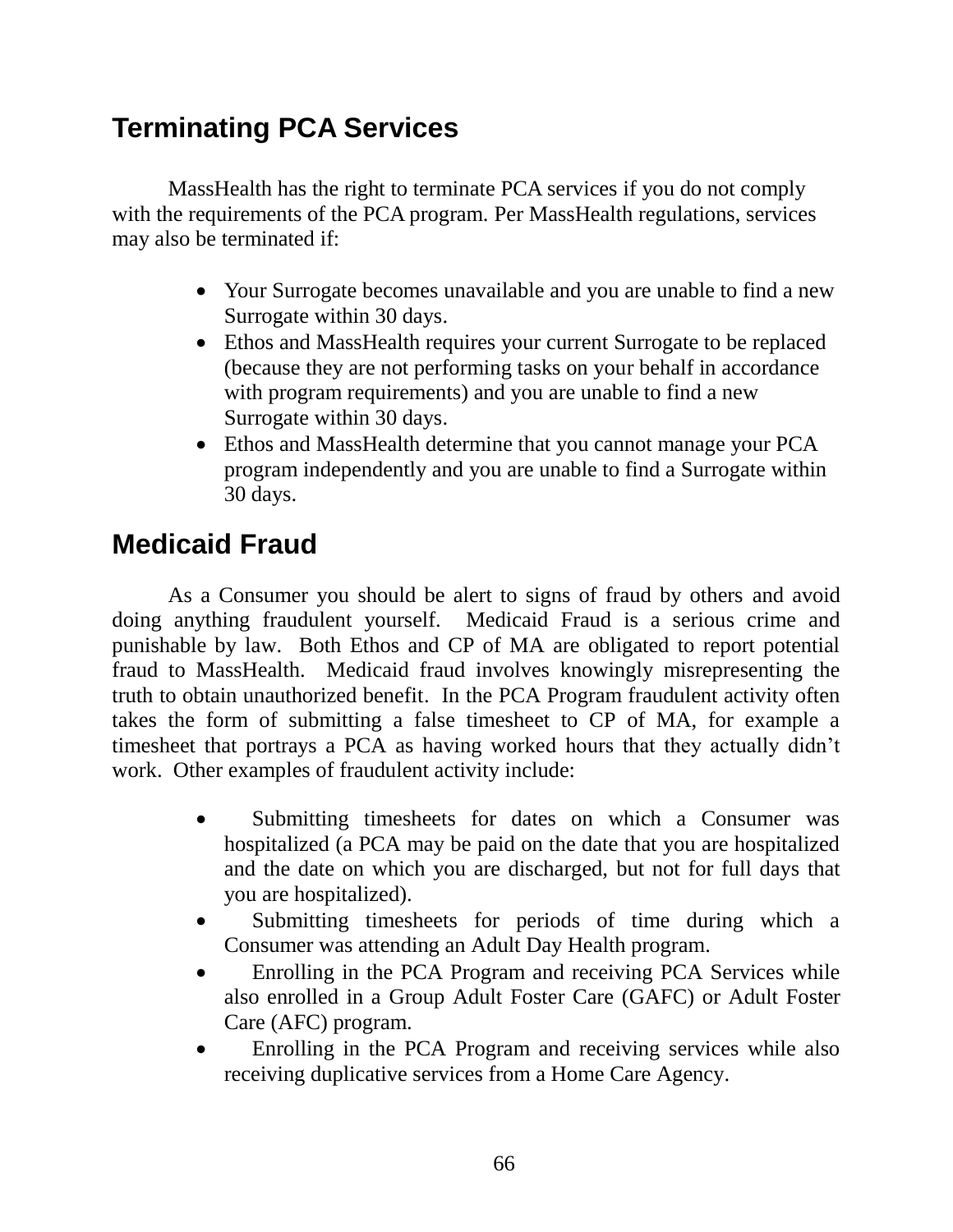## **Transferring PCMs**

You have the right to transfer your PCA program from Ethos to the Personal Care Management (PCM) agency of you choosing if you wish. Ethos must notify MassHealth of this request and MassHealth must give approval for the change. If the request is approved, Ethos will cooperate in a smooth transition to the new agency. If you wish to transfer to a PCM agency that works with an FI other than CP of MA, MassHealth will only authorize this transfer during a specific period at the end of the calendar year.

### **Overbilling / Overutilization**

Repeated overuse of your authorized weekly number of hours will be reported to MassHealth. CP of MA will notify you by letter of this Overbilling. This letter will state the number of hours that were overused and the number of hours you have left per week for the remainder of your PCA Prior Authorization. The number of hours remaining is an estimate. It is your responsibility to track how many PCA hours you have used. Once Ethos receives a copy of this Overbilling letter, we will contact you or your Surrogate to provide skills training regarding your responsibility to use PCA services properly and correctly submit activity forms. It is very important that you monitor the number of hours you are using. If there are extra tasks to be done, schedule a few extra hours one week and use less hours the next week. Don't allow your PCAs to work more hours than authorized. If you have a change in your medical condition that requires you to use more hours per week or night than authorized by MassHealth, you must contact Ethos to request an adjustment to your PCA hours.

If you overuse hours on a regular basis, you may be asked to have a Surrogate to assist you in managing your PCA program more effectively. In addition, MassHealth reserves the right to direct CP of MA to stop payment of hours that exceed the number of authorized hours.

#### **MassHealth, Ethos, and CP of MA are not responsible for reimbursing PCA services that exceed the number of authorized hours.**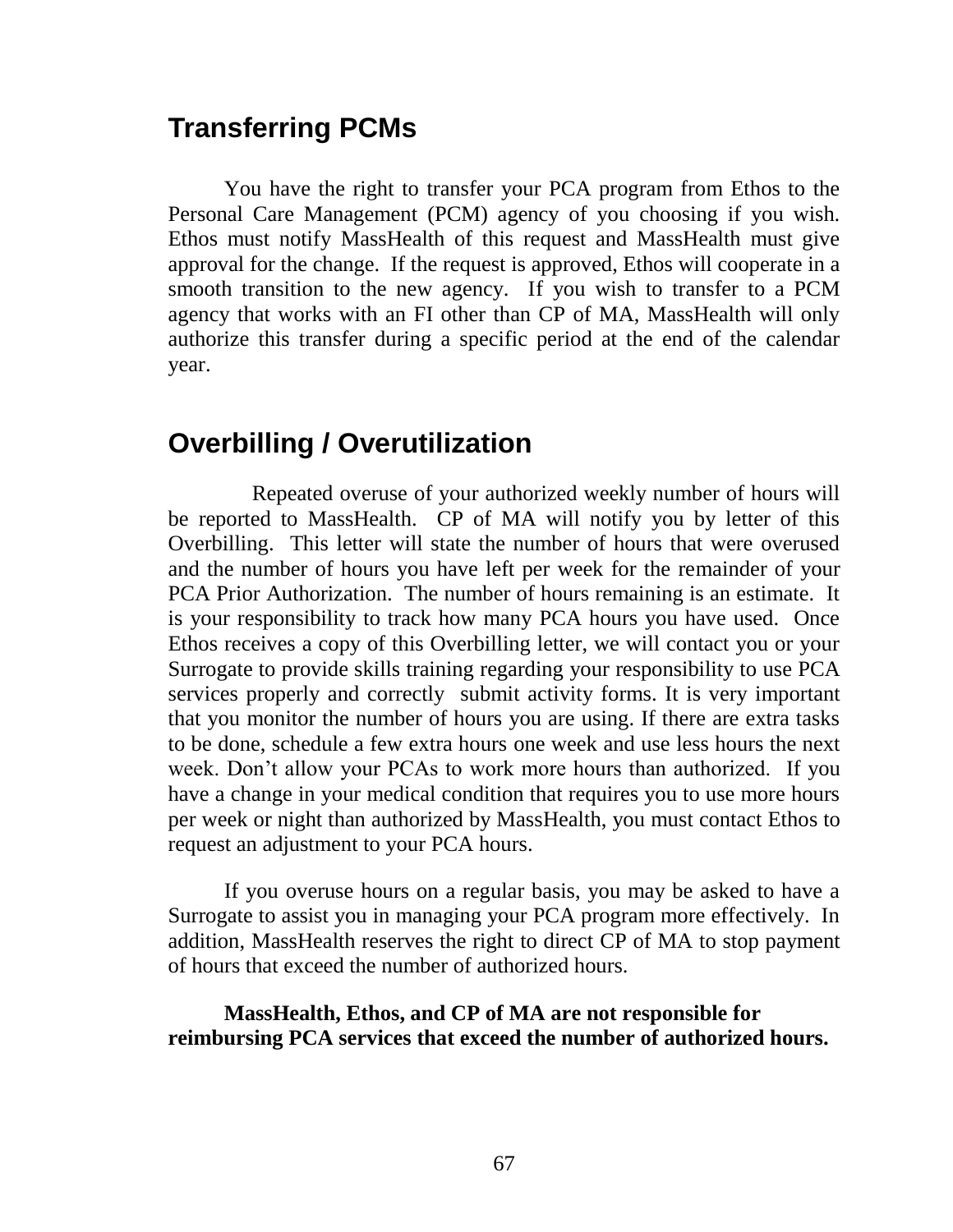## **Hospitalizations**

If you are admitted to a hospital or skilled nursing facility, you cannot bill for PCA services during your admission. PCA time can be billed on the day you are admitted and on the day you return home if your PCA worked for you on either of these days. Otherwise, the hospital or facility staff are responsible for providing your care.

## **Complaint Policy**

 If you have a complaint, contact Ethos at 617-522-6700 and ask to speak with the PCA Program Manager.

## **Grievance Procedure**

If, after making a complaint, you do not believe that the issue has been resolved to your satisfaction, or if you are unhappy with the decision of Ethos regarding your Surrogate Assessment, Service Agreement, Initial assessment or Re-evaluation, or other decision, you can dispute the decision by requesting a Review from Ethos. If you would like to appeal a denial or a modification to the number of hours that MassHealth has approved, you should follow the Appeal process detailed at the end of Chapter 1.

#### **Your Rights**

- You have the right to be heard at a Review meeting
- You have the right to inspect and copy (at your expense) the contents of your file at any time
- You have the right to choose a person to represent you at the Review meeting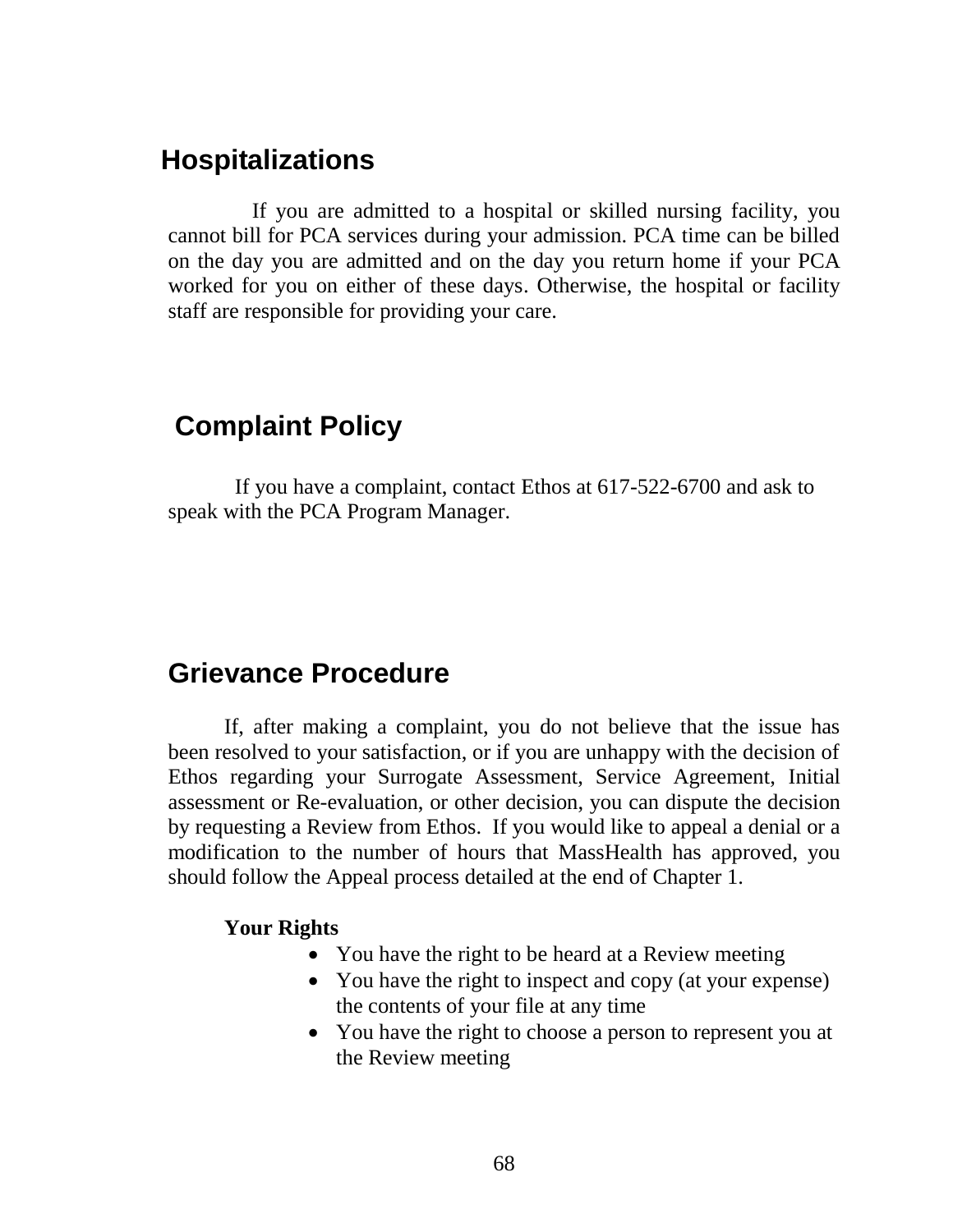• You have the right to request that the Review take place over the telephone

#### **Review Process**

A Review is an informal meeting held to resolve a disagreement between you and Ethos. It is conducted by the Care Management Director and you may choose the location. Reviews may be held in your home, at Ethos, or over the telephone. If it is held in person, either you or your Surrogate, must attend the Review. If you request a telephone Review, you will be discussing the situation with a representative from the Ethos Review Committee.

At the Review meeting, you or your Surrogate will have the opportunity to state why you disagree with the decision and to present evidence on your behalf. You or your Surrogate may ask questions regarding your appeal to any person speaking on behalf of Ethos.

**To initiate the Review Process**, please request the form, REQUEST FOR REVIEW OF PERSONAL CARE ATTENDANT PROGRAM DECISION from your Skills Trainer and send it to Ethos **within fourteen (14) calendar days** from the date of completion of either your Surrogate Assessment or Service Agreement. We will respond to you, in writing, within 3 business days, to schedule your hearing. Hearings are scheduled within 14 calendar days or receipt of your request.

If you need an expedited review please call the PCA Program Manager and tell him/her why you need a review in a short period of time. Ethos will make every attempt to schedule your hearing within 7 calendar days of receiving your appeal and the decision is communicated to you by telephone within 2 days of the hearing.

If you are not satisfied with the decision of the Care Management Director , you may appeal that decision to Ethos' Executive Director. This must be done within 14 calendar days of the initial decision. The Executive Director convenes the hearing within 14 calendar days. The decision of the Executive Director is communicated in writing to the consumer within 7 business days.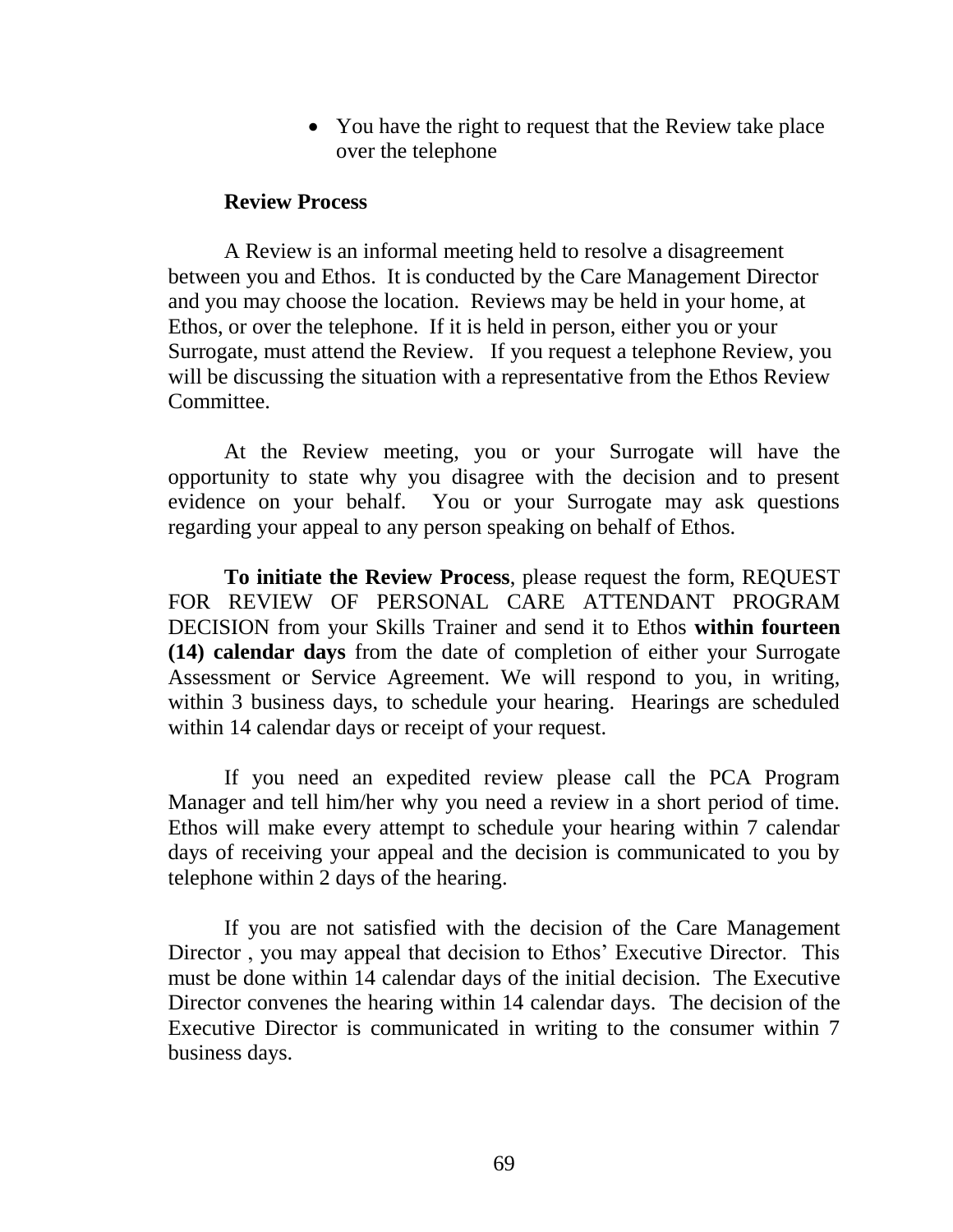# **DEFINITIONS**

Activities of Daily Living (ADL) – Activities performed by personal care attendants (PCAs) to physically assist you in transferring, taking medications, bathing or grooming, dressing and undressing, engaging in passive range-ofmotion exercises, eating, and toileting.

Activity Forms – The timesheet distributed by Cerebral Palsy of Massachusetts for you to record all PCA activity time for each pay period.

Activity Time – The actual amount of time spent by a PCA physically assisting you with activities of daily living or instrumental activities of daily living.

Appeal – A request from you to MassHealth to change their determination of the hours they approve or to Ethos or CP of MA about a decision or complaint.

Assessment – The initial determination by Ethos on whether you have the ability to manage the PCA program independently or require a surrogate.

Complaint and Grievance Policy – Explains the procedures you follow or steps you need to take to file a complaint and/or request a hearing.

Consumer – a MassHealth member who is receiving PCA services. The Consumer is the employer of the PCA.

Day/Evening Hours – 6:00 am to midnight.

Discrimination –Hiring or firing someone on the basis of her or his race, age, disability, religion, national origin, gender, or sexual orientation.

Emergency Management – Procedures you need to follow to protect yourself in an emergency. This includes how you will handle yourself in the event of fire, manage a medical emergency, and deal with the loss of services when a PCA is unavailable for work.

Employment Agreement – A written agreement that describes the duties of your PCA as well as your expectations or conditions.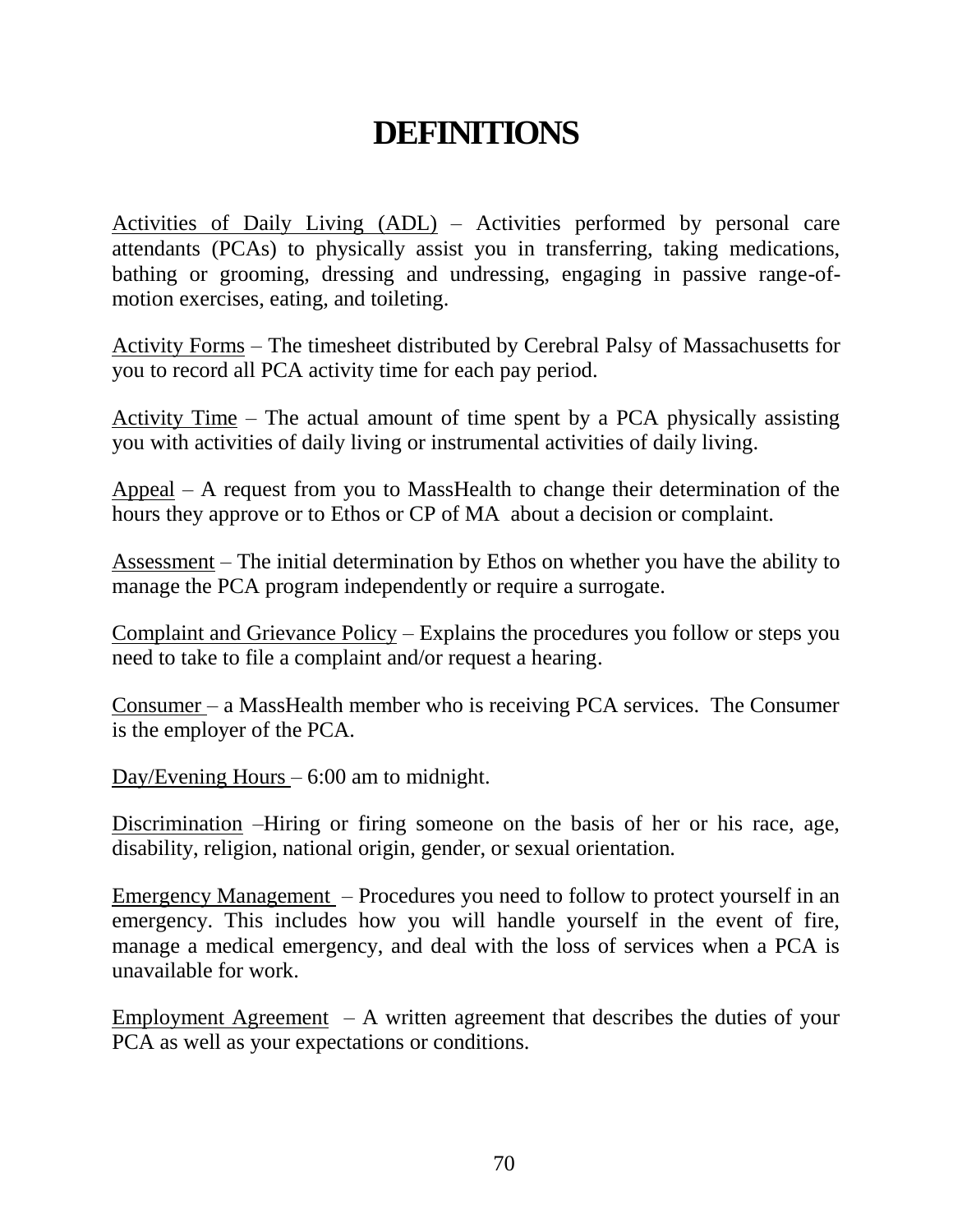Evaluation – An initial determination made by the Ethos RN and OT about the type and hours of PCA services that Ethos believes you are eligible for. The completed evaluation is submitted to the MassHealth Prior Authorization Unit for review.

Family Member – As defined by MassHealth, your spouse, parent (if you are a minor), including an adoptive or foster parent, or any legally responsible relative. These family members are prohibited from being paid by MassHealth as your PCA.

Fiscal Intermediary – An organization such as Cerebral Palsy of Massachusetts (CP of MA) that has a MassHealth contract to perform employer-required tasks and related administrative tasks. Takes care of fiscal matters such as preparing paychecks, withdrawing and paying taxes, and accounting.

Hearing – This procedure gives you the opportunity to appeal a decision by MassHealth or Ethos, and to have your complaint reviewed while you are present.

Holidays – New Year's Day, July 4th, Thanksgiving Day, and Christmas.

Instrumental Activities of Daily Living (IADL) – Activities that are instrumental to the care of your health and are performed by a PCA, including meal preparation and cleanup, housekeeping, laundry, shopping, maintenance of medical equipment, transportation to medical providers, and completion of paperwork required for the PCA program.

Intake and Orientation Services – Services provided to a participant who has been referred to Ethos for PCA services, but who does not yet have approval from MassHealth. These services include determination of eligibility for PCA services as well as instruction and orientation in the rules, policies and procedures of the PCA program; your rights and responsibilities in using PCA services; and the roles of management services and fiscal services.

Modification – MassHealth may decide to change or modify the hours you are approved for the PCA program. You can appeal this decision.

Night Hours – midnight to 6:00 am

Overtime – Activity time performed by your PCA in excess of 40 hours per week.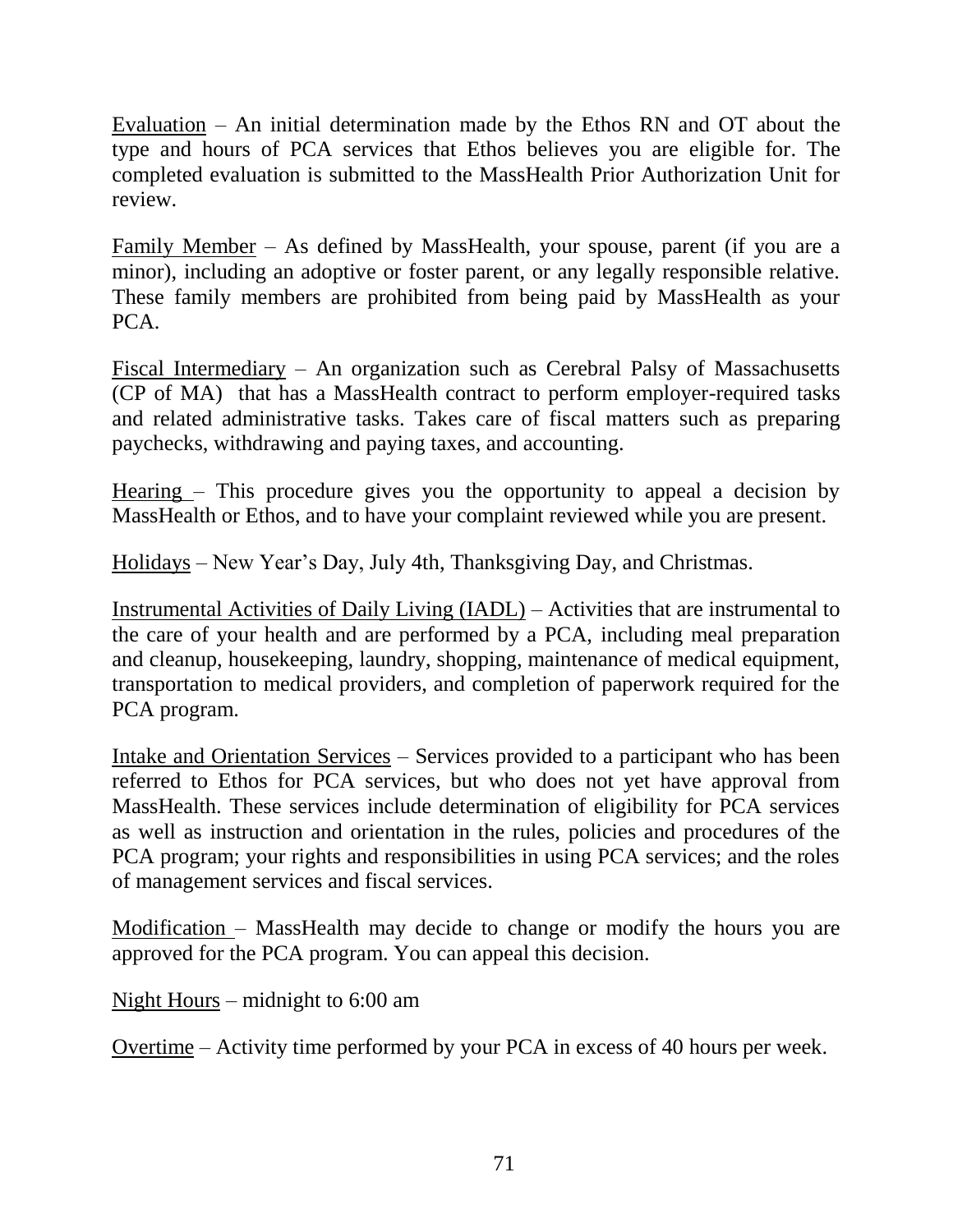Overuse of Hours – MassHealth approves a certain number of hours for your PCA program for each approval period (usually one year). If you use more hours than MassHealth has approved, you may have to pay for them yourself. You can request more hours whenever your living situation or medical condition changes.

Pay Period – A biweekly period starting from 12 a.m. Sunday (midnight) and ending by midnight on the Saturday two weeks later.

Personal Care Management (PCM) Agency– An agency, such as Ethos, that is under contract with MassHealth to manage your PCA program.

Personal Care Attendant (PCA) – A person who is hired by the participant or surrogate to provide PCA services.

Personal Care Attendant Program – A MassHealth program providing PCA services, management services, and fiscal services to participants.

Personal Care Attendant Services - Physical assistance by a PCA with ADLs or IADLs.

Personal Care Services – Services provided to an eligible MassHealth member for the purpose of assisting the member to achieve independent living, including PCM services, PCA services, and fiscal intermediary services.

Premium Pay – Payment at time-and-a-half for a PCA who has performed activity time in excess of 40 hours per week for one participant. **Requires prior authorization from MassHealth.**

Prior Authorization Period – A specific period of time for which MassHealth approves PCA services after reviewing the (re)evaluation submitted by Ethos.

Reevaluation – A determination by the Ethos RN of the type and hours of PCA services that the RN believes should be provided to a participant who requests a continuance of PCA services. The completed reevaluation is submitted to the MassHealth Prior Authorization Unit for review.

Registered Nurse – Only a registered nurse is authorized to do PCA evaluations.